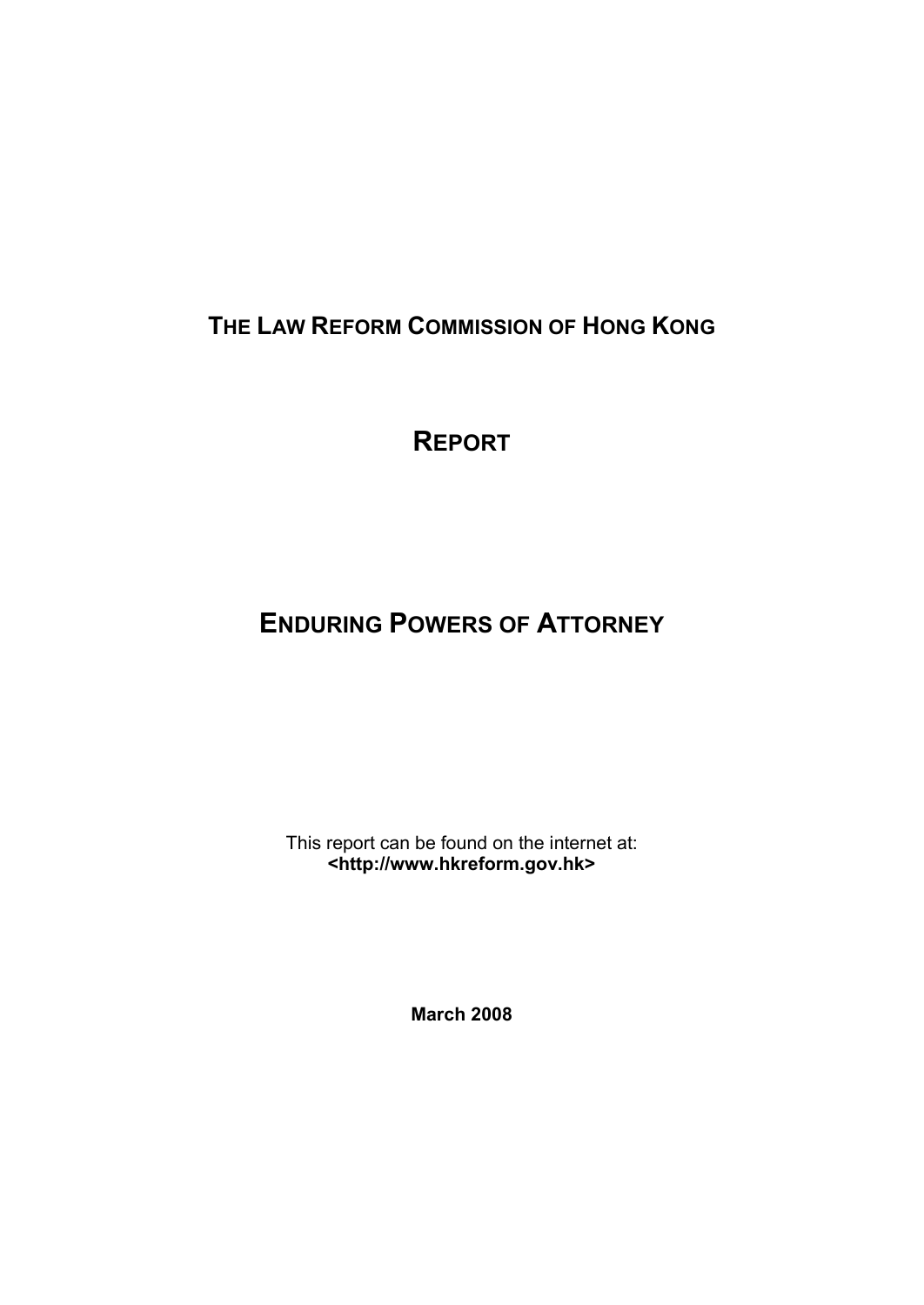The Law Reform Commission of Hong Kong was established by the Executive Council in January 1980. The Commission considers for reform such aspects of the law as may be referred to it by the Secretary for Justice or the Chief Justice.

The members of the Commission at present are:

*Chairman: Mr Wong Yan-lung, SC, JP, Secretary for Justice* 

*Members: The Hon Mr Justice Andrew Li, Chief Justice Mr Eamonn Moran, Law Draftsman Dr John Bacon-Shone The Hon Mr Justice Chan, PJ Mrs Pamela Chan, BBS, JP Professor Albert Chen, JP Mr Andrew Jeffries Professor Mike McConville Mr Paul Shieh, SC Ms Anna Wu, SBS, JP Mr Benjamin Yu, SC, JP* 

The Secretary of the Commission is **Mr Stuart M I Stoker** and its offices are at:

> *20/F Harcourt House 39 Gloucester Road Wanchai Hong Kong*

 *Telephone: 2528 0472 Fax: 2865 2902 E-mail: hklrc@hkreform.gov.hk Website: http://www.hkreform.gov.hk*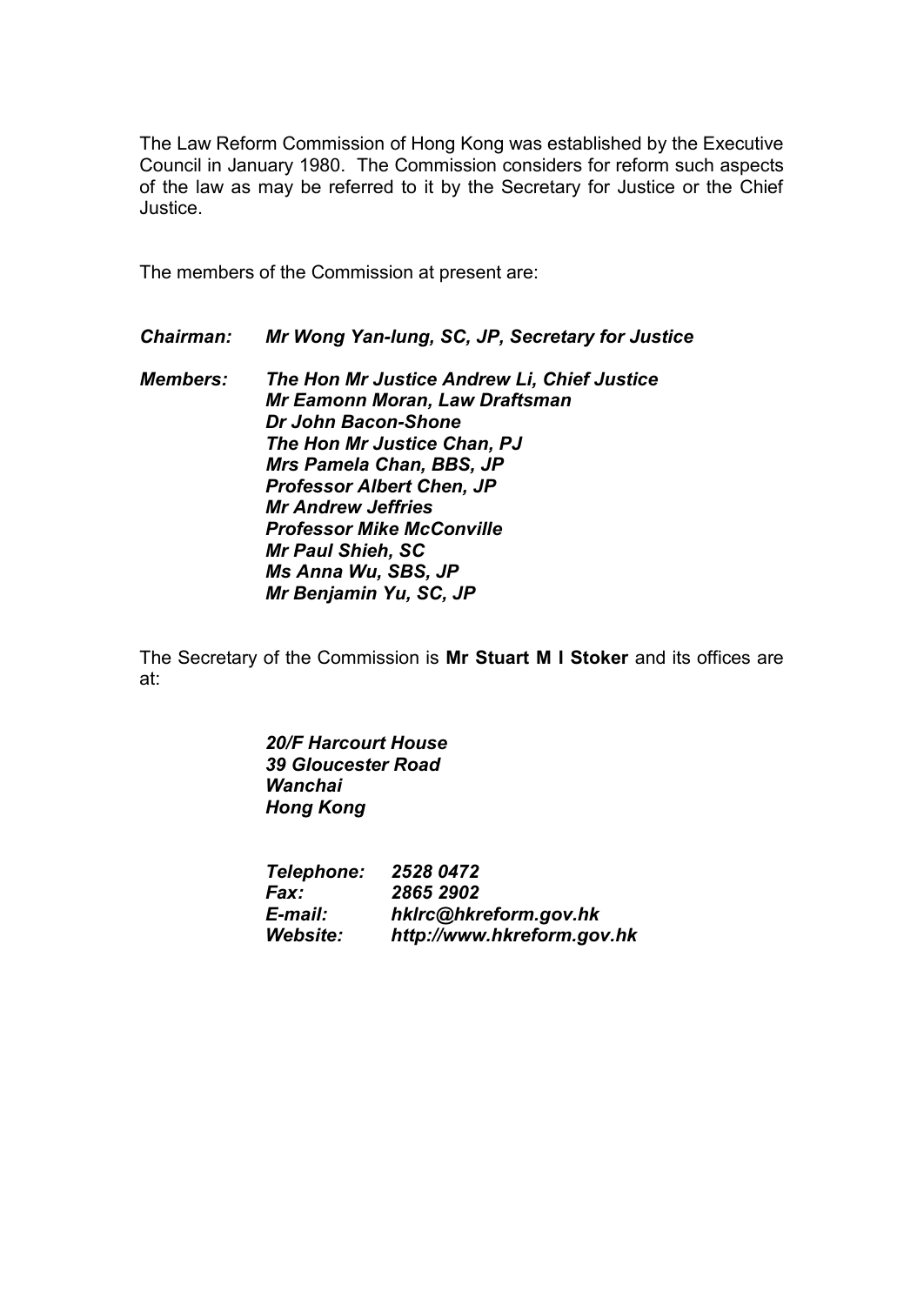# **THE LAW REFORM COMMISSION OF HONG KONG**

### **REPORT**

# **ENDURING POWERS OF ATTORNEY** \_\_\_\_\_\_\_\_\_\_\_\_\_\_\_\_\_\_\_\_\_\_\_\_\_\_\_\_\_\_\_

# *CONTENTS*

|                | <b>Chapter</b>                                                                                                                                                                                                                                                    | Page                                   |
|----------------|-------------------------------------------------------------------------------------------------------------------------------------------------------------------------------------------------------------------------------------------------------------------|----------------------------------------|
|                | <b>Preface</b>                                                                                                                                                                                                                                                    | 1                                      |
| 1              | The existing law in Hong Kong<br>Background to the existing law<br>The 2003 consultation                                                                                                                                                                          | 3<br>5<br>8                            |
| $\mathbf{2}$   | The approach in other jurisdictions<br>Australia<br>Canada<br><b>England and Wales</b><br>Ireland<br>New Zealand<br>Scotland                                                                                                                                      | 10<br>10<br>14<br>18<br>23<br>24<br>27 |
| 3              | Our conclusions and recommendations<br>The case for change<br>Abolition of the requirement for a medical witness<br>Relaxation of the requirement for a medical witness<br>Publicity and education<br>Simplification of forms<br>EPAs and personal care decisions | 29<br>29<br>30<br>33<br>34<br>36<br>37 |
| 4              | <b>Summary of recommendations</b>                                                                                                                                                                                                                                 | 39                                     |
| Annex A        | List of organisations and individuals who responded to<br>the Law Reform Commission's April 2007 consultation<br>paper on Enduring Powers of Attorney                                                                                                             | 41                                     |
| <b>Annex B</b> | Schedule<br>the<br>Enduring<br><b>Powers</b><br>0f<br>Attorney<br>to<br>(Prescribed Form) Regulation                                                                                                                                                              | 42                                     |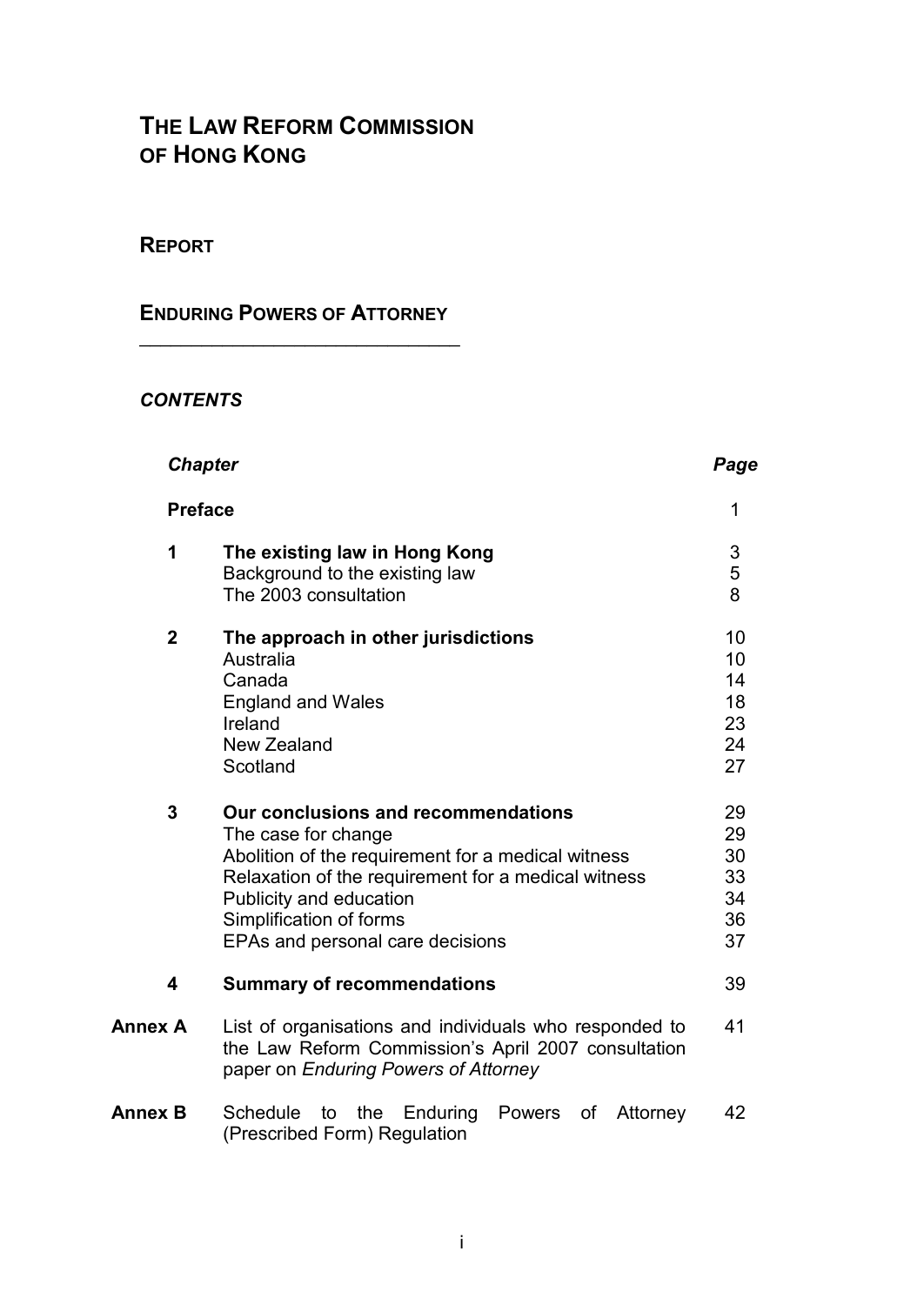- **Annex C** Suggested revised form of enduring power of attorney to reflect the existing law 49
- **Annex D** Suggested revised form of enduring power of attorney to reflect Recommendation 1 55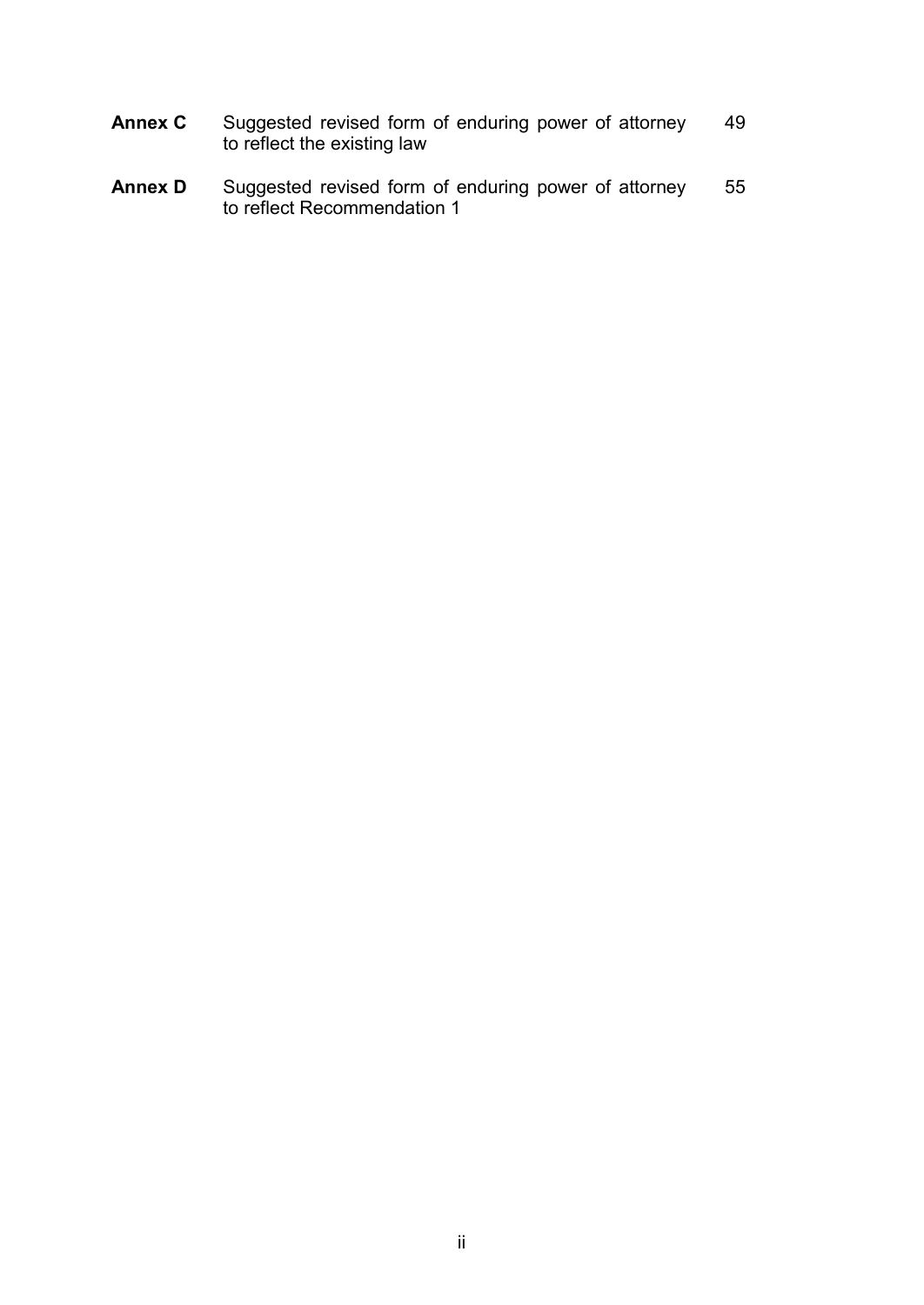**\_\_\_\_\_\_\_\_\_** 

1. A power of attorney is a legal instrument that is used to delegate legal authority to another. By executing a power of attorney, the donor of the power (or principal) gives legal authority to another person (the attorney, or agent) to make property, financial and other legal decisions on his behalf. A power of attorney can be general, so that the agent can conduct any sort of business on behalf of the principal, or it may be specific, limited to the transactions expressly provided for in the document.

2. A conventional power of attorney can only be made by a person who is mentally competent, and any such power of attorney will lapse if the donor subsequently becomes mentally incompetent. It may be in just such circumstances, however, that the donor of the power would want his attorney to be able to act for him. To meet that difficulty, the Enduring Powers of Attorney Ordinance (Cap 501) was enacted in 1997 to create a special type of power of attorney, an "enduring power of attorney" (EPA), which would be executed while the donor of the power was mentally capable but would continue to have effect after the donor became incapable.

3. There are no requirements that a conventional power of attorney should be witnessed by a solicitor or a doctor, or, indeed, by anyone at all. In contrast, section 5(2)(a) of the EPA Ordinance requires that an enduring power of attorney must be signed in the presence of a solicitor and a medical practitioner, and it must be in the form prescribed in the Schedule to the Enduring Powers of Attorney (Prescribed Form) Regulation.

4. Concern has been expressed that the requirement that a solicitor and a doctor be present together at the time an EPA is signed is unduly onerous and may be one reason why only a small number of EPAs have been registered in Hong Kong. As at 1 December 2007, only 21 EPAs had been registered in Hong Kong in the 10 years since the Ordinance was enacted. In contrast, 19,480 were registered in England and Wales in 2006 alone.

5. Accordingly, in November 2006, the Secretary for Justice and the Chief Justice gave the following terms of reference to the Law Reform Commission:

*"To review the requirements for the execution of an enduring power of attorney prescribed in section 5(2) of the Enduring Powers of Attorney Ordinance (Cap 501), and the terms of the forms at the Schedule to that Ordinance, and to recommend such changes as may be thought appropriate."*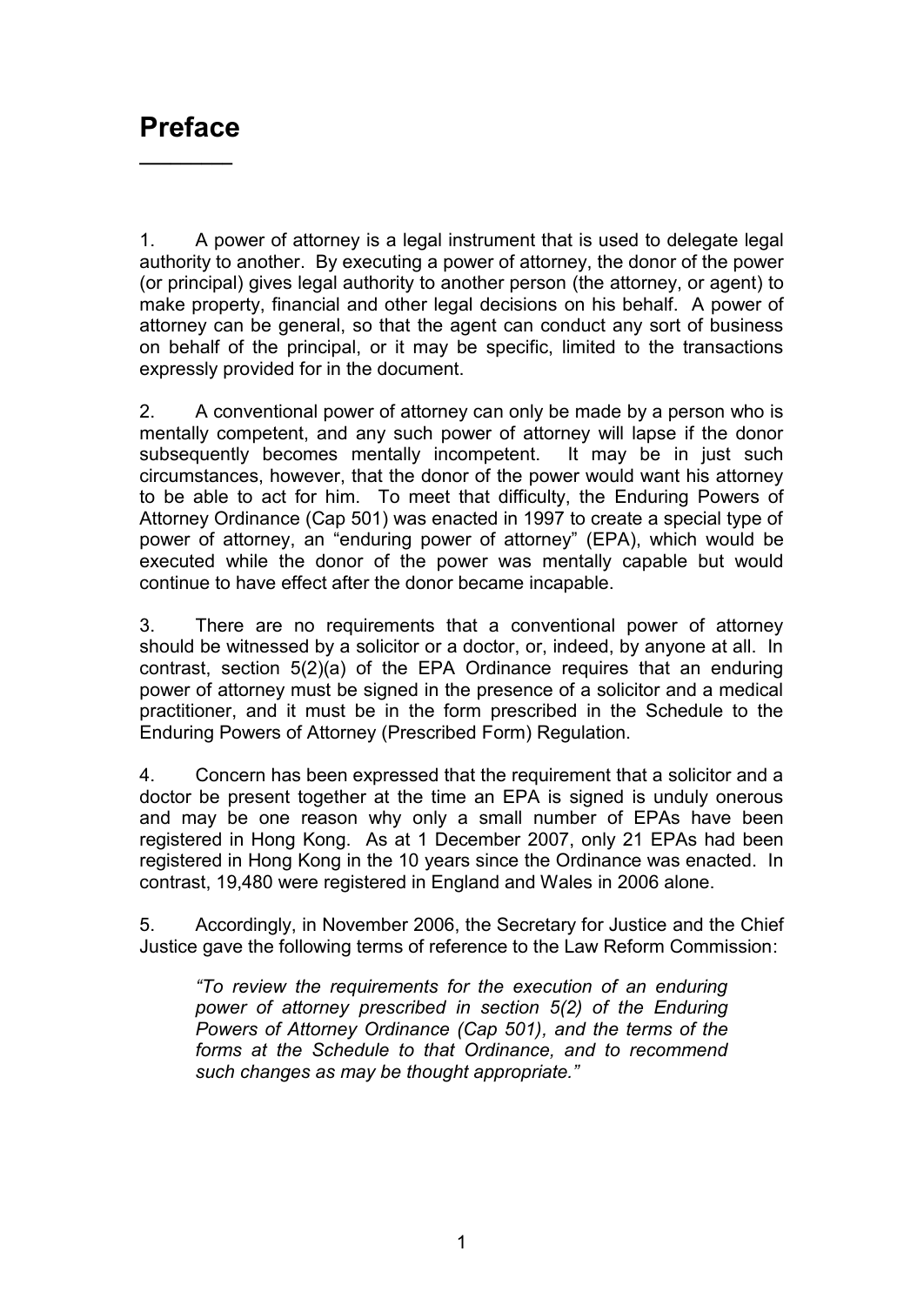6. In April 2007, the Commission issued a consultation paper which examined the existing provisions in the EPA Ordinance and made proposals for change. A list of the organisations and individuals who responded to the consultation paper is set out at Annex A to this report. We wish to thank all those individuals and organisations for their views and for their contribution to this law reform project. The input they provided was invaluable to us in formulating the conclusions and recommendations set out in this report.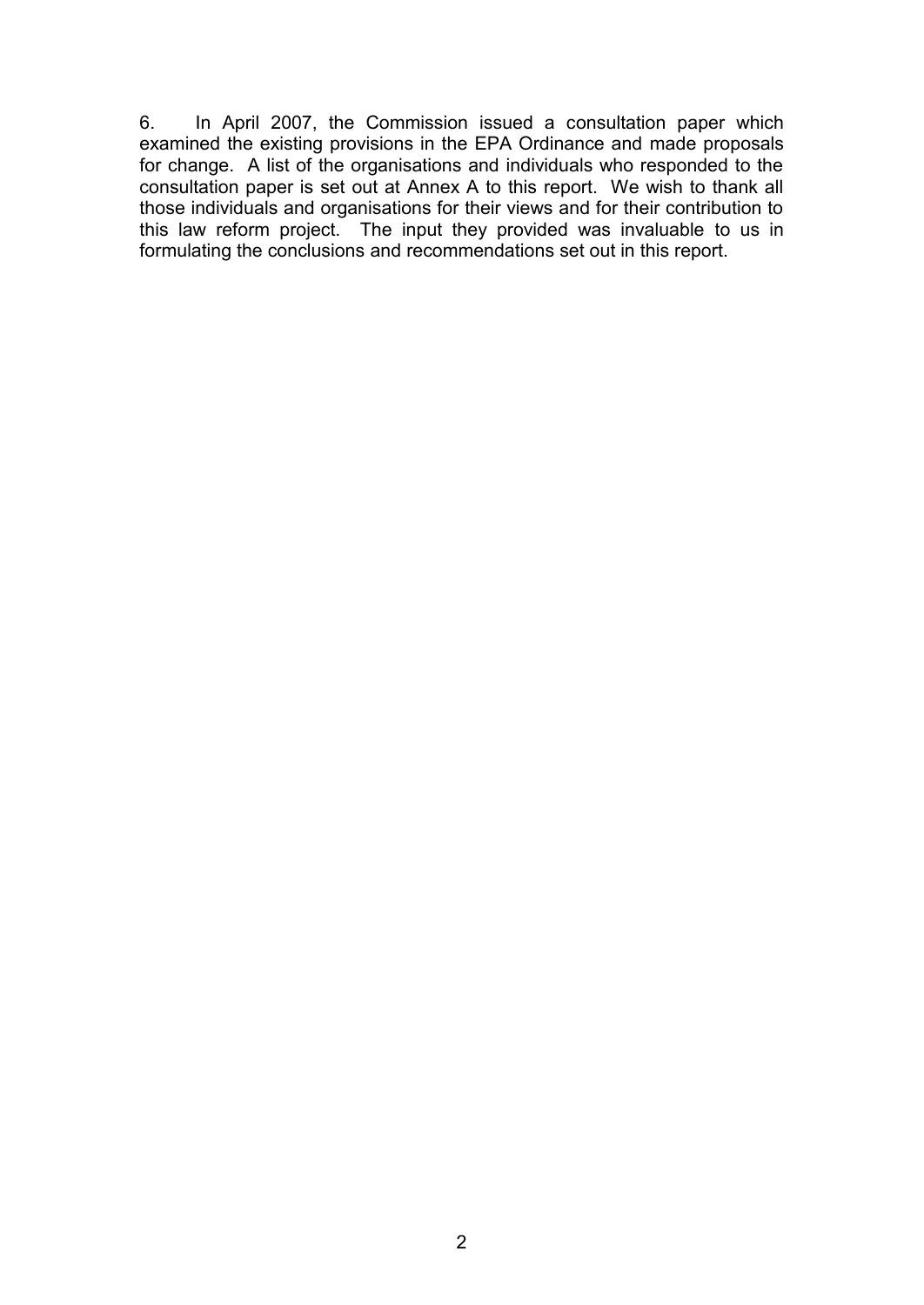# **The existing law in Hong Kong**  \_\_\_\_\_\_\_\_\_\_\_\_\_\_\_\_\_\_\_\_\_\_\_\_\_\_\_\_\_\_\_\_\_\_\_\_\_\_\_

1.1 A power of attorney is a mechanism by which one person (the donor) appoints and empowers another person (the attorney) to act on his behalf and in his name. The power of attorney effectively creates a type of agency, and an act done by the attorney is in general treated as one done by the donor himself. The capacity to create a power of attorney is generally coincident with the capacity to contract. If the donor lacks the mental capacity to create a power of attorney, any purported grant is void. Similarly, if the donor loses mental capacity at some stage after granting a power of attorney, the general rule at common law is that the power of attorney is revoked and the attorney no longer has power to act on the donor's behalf from the onset of the donor's mental incapacity.<sup>1</sup> The rationale behind this rule is that a person's agent is treated as having capacity only to do those legal acts which that person can do. An agent (in this case, an attorney) appointed by a person who subsequently becomes mentally incapacitated will accordingly lose his powers to undertake legal acts on that person's behalf.

1.2 The problem with this rule is that it defeats the reasonable expectations of many who would wish to use a power of attorney. The Law Reform Commission of British Columbia has pointed out:

*"There are probably very few solicitors in practice who have not, at one time or another, been approached by an elderly client requesting that a power of attorney be prepared appointing a close friend or relative to conduct his affairs because the client fears or feels that his mental powers are weakening. It is not easy to explain that … at the very moment he would wish such a power to become operative, it would in law be terminated."<sup>2</sup> [Emphasis added]* 

1.3 To answer the difficulties caused by the lapse of a power of attorney due to the donor's mental incapacity, the Enduring Powers of Attorney Ordinance (Cap 501) was enacted in 1997. The Ordinance enables a power of attorney to survive the onset of the donor's mental incapacity provided it is in the prescribed form and executed in the prescribed manner.

1.4 The scope of what is termed an "enduring power of attorney" is restricted to the donor's property and financial affairs.<sup>3</sup> It cannot, for instance,

-<br>1 Section 4 of the Powers of Attorney Ordinance (Cap31) sets out exceptions to this general rule.

2 *Powers of Attorney and Mental Incapacity*, Report No 22, Law Reform Commission of British Columbia, 1975, at 10. 3

Section 8(1) of Cap 501.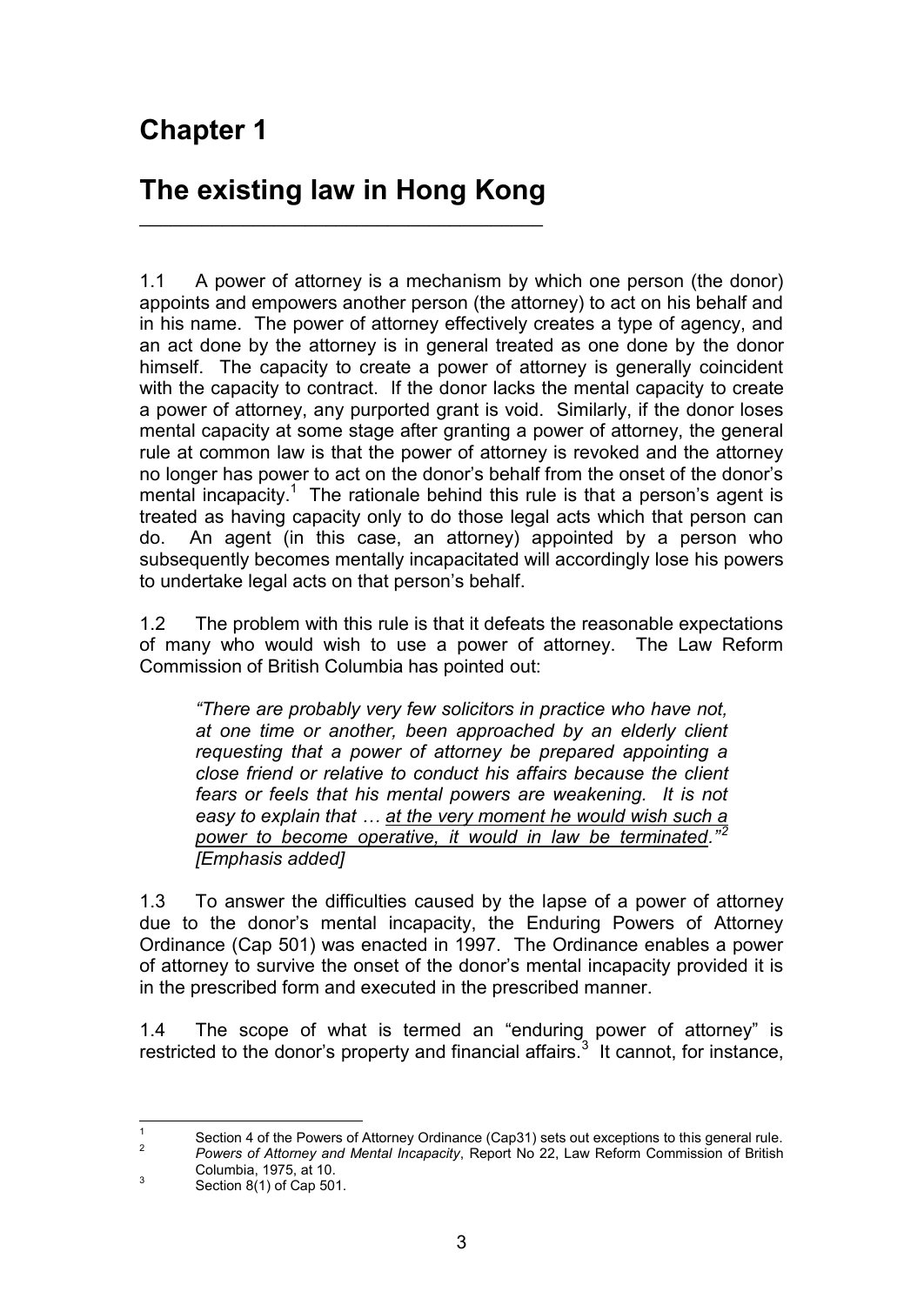empower the attorney to make decisions relating to the donor's health care.<sup>4</sup> Section 5(1) of Cap 501 requires that the donor of an enduring power of attorney must have the requisite mental capacity at the time the power is created. Mental capacity is defined by reference to section 1A of the Powers of Attorney Ordinance (Cap 31). That section provides that a person is mentally incapable for any purpose relating to a power of attorney if:

- *"(a) he is suffering from mental disorder or mental handicap and –* 
	- *(i) is unable to understand the effect of the power of attorney; or*
	- *(ii) is unable by reason of his mental disorder or mental handicap to make a decision to grant a power of attorney; or*
- *(b) he is unable to communicate to any other person who has made a reasonable effort to understand him, any intention or wish to grant a power of attorney."*

1.5 Section 5(2)(a) of Cap 501 imposes a strict requirement for the execution of an enduring power of attorney. Unless he is physically incapable of signing, the donor must sign the prescribed form:

*"… before a solicitor and a registered medical practitioner who must both be present at the same time and each of whom must be a person other than the person being appointed as the attorney, the spouse of such person or a person related by blood or marriage to the donor or the attorney".* 

- 1.6 Section 5(2)(d) requires the solicitor to certify:
	- *"(i) that the donor attended before him at the time of the execution of the enduring power of attorney;*
	- *(ii) that the donor appeared to be mentally capable (specifying in the certification that the donor appeared to be mentally capable in terms of section 2); and*
	- *(iii) that the instrument was signed in his presence and, where it is signed by the donor, that the donor acknowledged that he was signing it voluntarily and, where it is signed on the donor"s behalf, that it was so signed under the direction of the donor".*

The medical practitioner must also certify in identical terms to paragraphs (i) and (iii), but instead of paragraph (ii) he must certify that he "*satisfied himself* 

<sup>-&</sup>lt;br>4 The subject of "advance directives" as to health care was considered by the Law Reform Commission in its report on *Substitute Decision-making and Advance Directives in relation to Medical Treatment*, published in August 2006.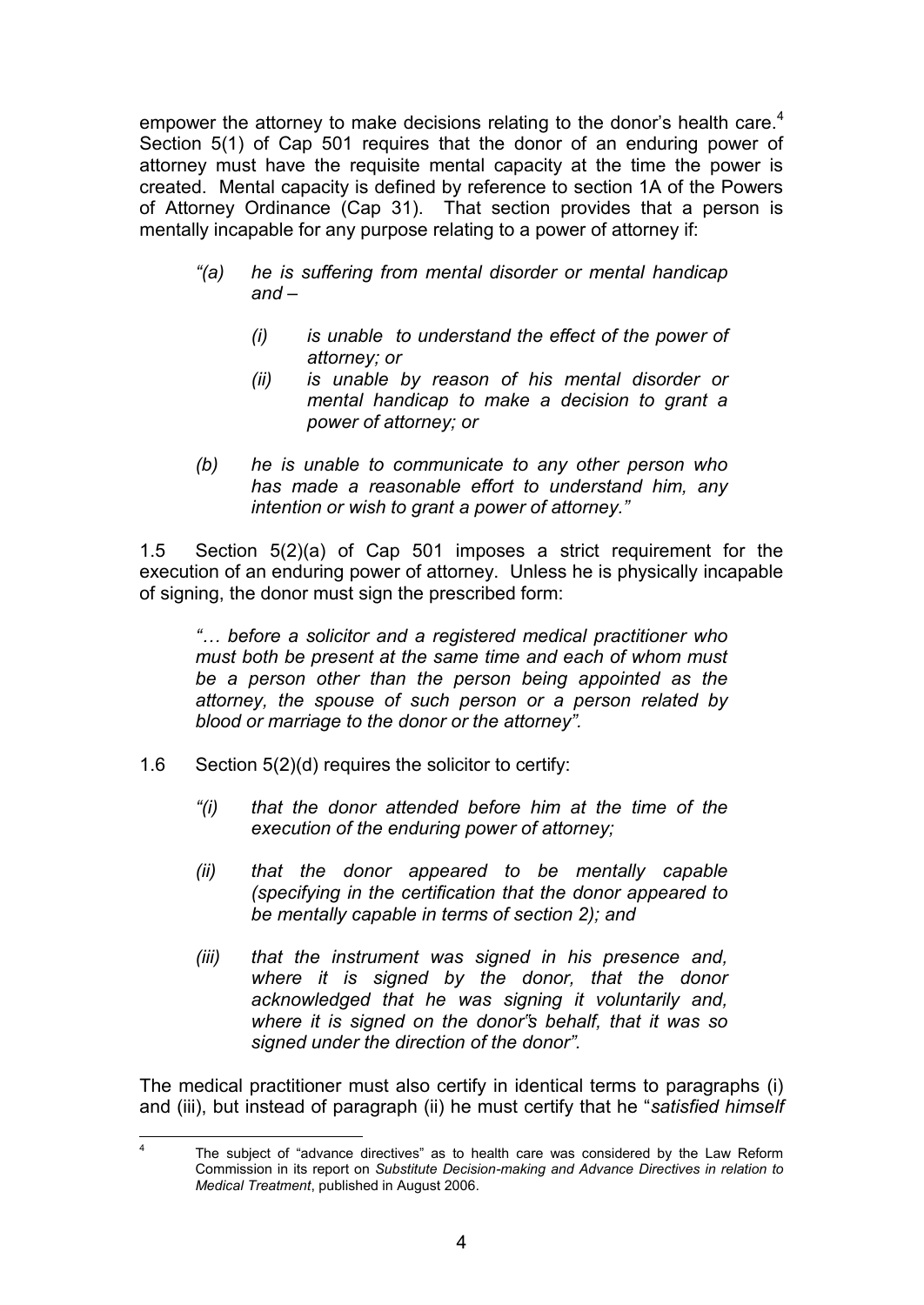*that the donor was mentally capable (specifying in the certification that he satisfied himself that the donor was mentally capable in terms of section 2)*".<sup>5</sup>

1.7 An enduring power of attorney is not revoked by the subsequent mental incapacity of the donor.<sup>6</sup> However, if the attorney has reason to believe the donor is, or is becoming, mentally incapable he must apply to the Registrar of the High Court as soon as is practicable to register the instrument creating the power of attorney.<sup>7</sup> In the event of the donor's mental incapacity, the attorney's power to act on his behalf will be suspended until the power of attorney is registered.<sup>8</sup> The Registrar will register the power of attorney if he is satisfied that the instrument purports to create an enduring power of attorney and the requirements of Cap 501 have been complied with.<sup>9</sup>

1.8 Section 11(1) of Cap 501 empowers the court, on the application of an interested party, to revoke or vary an enduring power of attorney, to remove the attorney or to require the attorney to produce records and accounts and to make an order for their auditing. The donor himself can revoke an enduring power of attorney at any time when he is mentally capable, and the power is automatically revoked by the death of the donor or the attorney, or the bankruptcy of the attorney.<sup>10</sup>

### **Background to the existing law**

1.9 In December 1993 the then Attorney General's Chambers issued a consultation paper<sup>11</sup> which proposed the creation of a new type of power of attorney, the enduring power of attorney. The suggested scheme incorporated elements from a variety of models proposed or adopted in a number of other jurisdictions. The approach followed by the Enduring Powers of Attorney Act 1985 in England and Wales was rejected, however, in the light of criticisms of that legislation which had been voiced, *inter alia*, by the English Law Commission.

1.10 The consultation paper emphasised the importance of safeguards at the execution stage of the enduring power of attorney, rather than relying on a system of registration with the court at a later stage as had been favoured by the 1985 Act in England. To that end, the consultation paper proposed that there should be a prescribed form for the enduring power of attorney instrument itself, the obligatory statements by the donor, the attorney and the certifying lawyer within the enduring power of attorney, and the explanatory notes. The consultation paper did *not* propose certification by a medical

<sup>—&</sup>lt;br>5 See section 5(2)(e) of Cap 501. 6

Section 4(1) of Cap 501. 7

Section 4(2) of Cap 501. 8

Section 4(3) of Cap 501. 9

Section 9(2) of Cap 501. This is not to be construed, however, as requiring the Registrar to determine the validity of any instrument presented to him for registration, and registration does not validate an invalid enduring power of attorney: see section 9(7).

<sup>&</sup>lt;sup>10</sup> Section 13 of Cap 501. 11

*Enduring Powers of Attorney: Consultation Document*, Attorney General's Chambers, December 1993.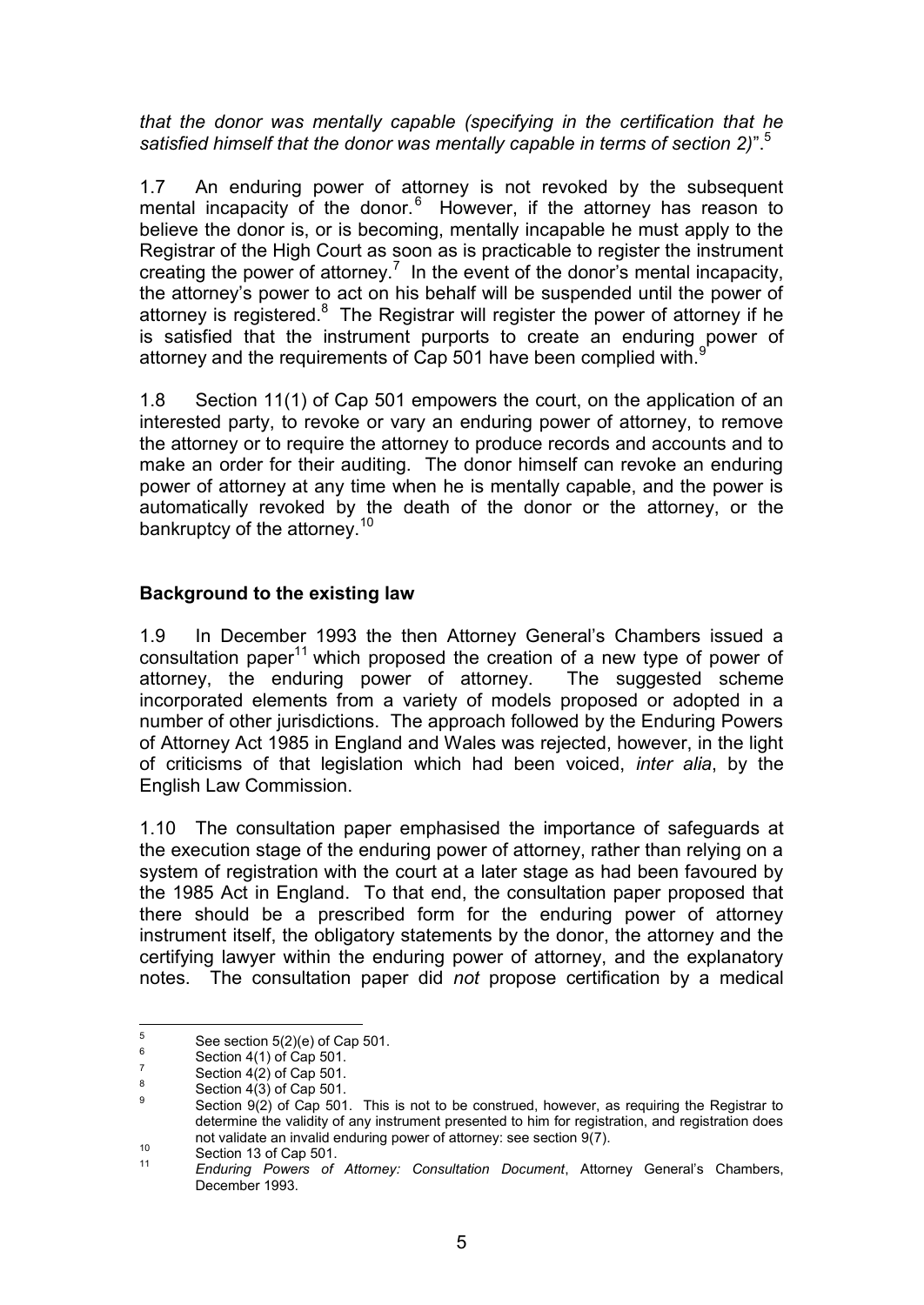practitioner in addition to a lawyer. The lawyer would be required to certify that:

- $\triangleright$  the donor had attended before the lawyer;
- $\triangleright$  the donor appeared competent to grant the enduring power of attorney;
- $\triangleright$  the lawyer had satisfied himself that the donor understood the explanatory notes; and
- $\triangleright$  the donor had signed the enduring power of attorney in the presence of the lawyer and acknowledged he was signing voluntarily.<sup>12</sup>

1.11 The consultation paper noted that the English Law Commission, in reviewing the 1985 Act in 1993, had suggested that the donor's capacity to execute an enduring power of attorney should be certified by a solicitor *and* a registered medical practitioner at the time of execution.<sup>13</sup> The English Law Commission explained its thinking thus:

*"If the existing notification and registration requirements are felt unnecessary or ineffective, we would propose that a certificate at the time of execution (together with a more complicated standard form) would be one way of replacing them. However, although capacity is a legal rather than a strictly medical concept, it appears that most EPAs are drafted by solicitors acting for the donor; we would therefore prefer to combine the requirements for legal and medical certification of capacity. We therefore suggest that there should be certificates from both the solicitor and from a registered medical practitioner, that each has seen the donor recently, and explained the nature and effect of the document, and that he or she appears to understand it*."<sup>14</sup>

1.12 Two of the seven respondents to the consultation paper issued by the Attorney General's Chambers picked up this point.<sup>15</sup> The then Secretary for Health and Welfare remarked that:

*"At the execution stage, there is a need to provide for certification by registered medical practitioners of a donor"s mental state."<sup>16</sup>*

16 Letter of 14 February 1994 to the Solicitor General from the Secretary for Health and Welfare.

 $12$ <sup>12</sup> See para 5.14 of "*Enduring Powers of Attorney: Consultation Document*", above.

<sup>13</sup> See para 3.26.5 of "*Enduring Powers of Attorney: Consultation Document*", above.

<sup>14</sup> "*Mentally Incapacitated Adults and Decision-Making: A New Jurisdiction*", Law Commission Consultation Paper No.128, at para 7.15.

<sup>&</sup>lt;sup>15</sup> The paper was sent to nine individuals or organisations: the Director of the Hong Kong Council of Social Service; the Chairman of the Hong Kong Association for the Mentally Handicapped; the Registrar of the Supreme Court; the Secretary for Health and Welfare; the Dean of the Faculty of Law of the University of Hong Kong; the Dean of the Faculty (sic) of Law at the City Polytechnic of Hong Kong; the Chairman of the Hong Kong Bar Association; the President of the Law Society of Hong Kong; and the Registrar of the Hong Kong Society of Accountants.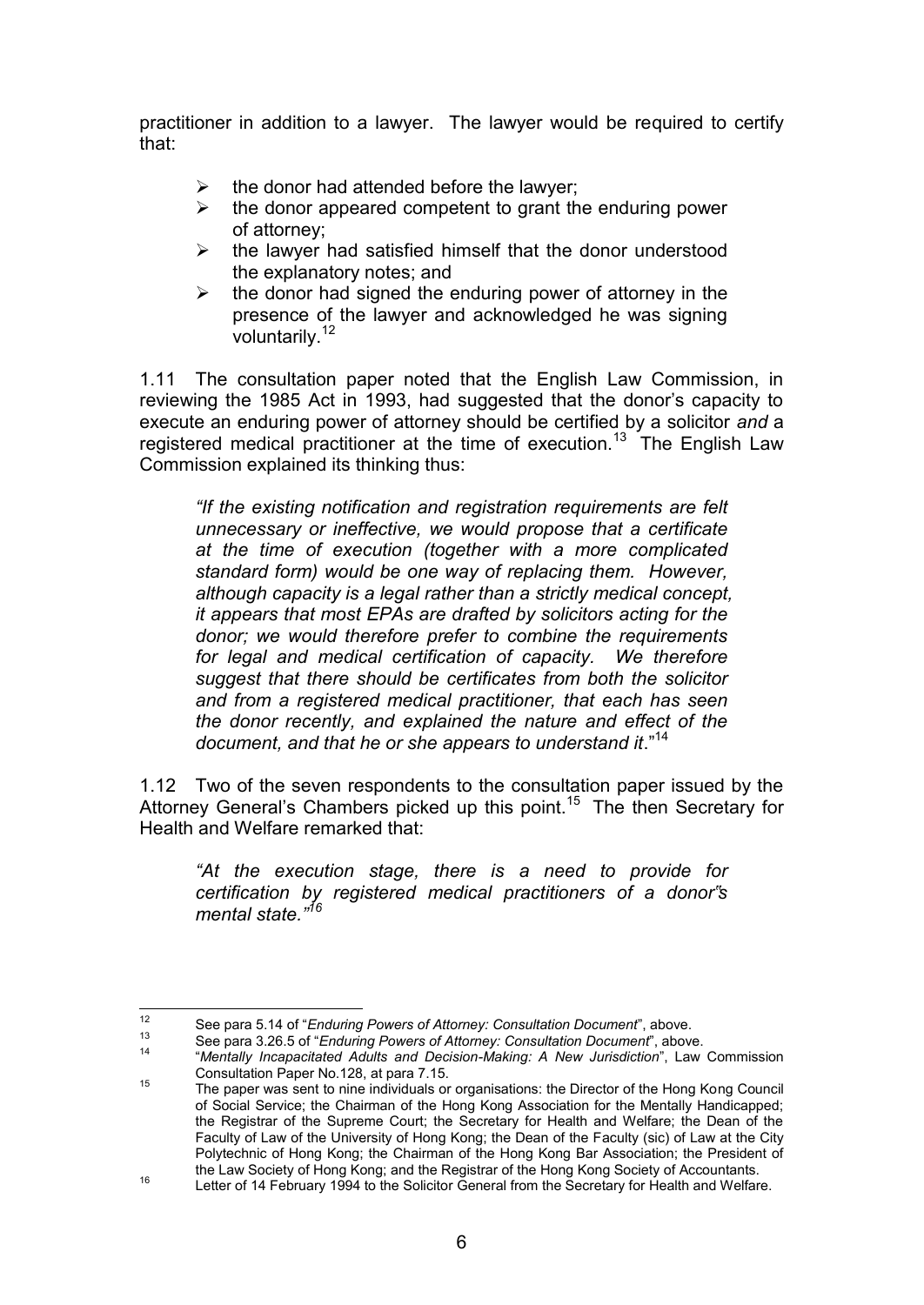The Secretary did not elaborate on her justification for this view. The Hong Kong Council of Social Service also argued for certification by a medical practitioner, on the following basis:

*"It is expected that the most common users of EPA are people whose mental states begin to deteriorate, such as elderly people and persons with mental illness. Hence, the danger of possible undue influence and errors of judgment are the greatest. We support the proposal of requiring the presence of a lawyer to acknowledge that the donor is voluntary and understands the effect of his granting of the power. However, the lawyer is by no means in a position to judge whether the donor is competent to grant the EPA. Certification of soundness of the donor"s mental state by a medical practitioner is therefore recommended."<sup>17</sup>*

The remaining five respondents to the consultation paper gave general support to the paper's proposals and did not refer to the question of certification.<sup>18</sup>

1.13 A Bill was subsequently presented to the Legislative Council in early 1997 which amended the proposal in the consultation paper by incorporating a requirement of certification by both a solicitor *and* a medical practitioner. The views expressed by the Secretary for Health and Welfare and the Hong Kong Council of Social Service appear to have been the only factors persuading the then Attorney General's Chambers to adopt this approach. However, neither the Legal Affairs Policy Group paper nor the Executive Council Memorandum (in July 1996 and December 1996 respectively) referred to the final report of the English Law Commission, published in February 1995, which had reversed the Commission's earlier thinking and rejected the idea of certification by a medical practitioner. The Commission had said:

*"Our provisional proposal that the donor"s capacity to execute should be certified by a solicitor and a doctor at the time of execution did not commend itself to the majority of our consultees. Numerous respondents said that any such requirement would present practical difficulties and force donors to incur extra costs. Concern focused on the idea that both a doctor and a lawyer need be involved in every case. It should in any event be a matter of good practice for all health professionals not to witness a signature without considering the question of the person"s capacity to execute the document. Lawyers involved in drawing up powers of attorney should also, as a matter of good practice, be very clear that the client to whom the duty of care is owed is the donor of the power and no* 

 $17$ Letter of 14 February 1994 to the Acting Solicitor General from the Director of the Hong Kong Council of Social Service.

<sup>&</sup>lt;sup>18</sup> The five remaining respondents were the Salvation Army, the Bar Association, the Hospital Authority, the Hong Kong Society of Accountants and the Chairman of the Hong Kong Association for the Mentally Handicapped.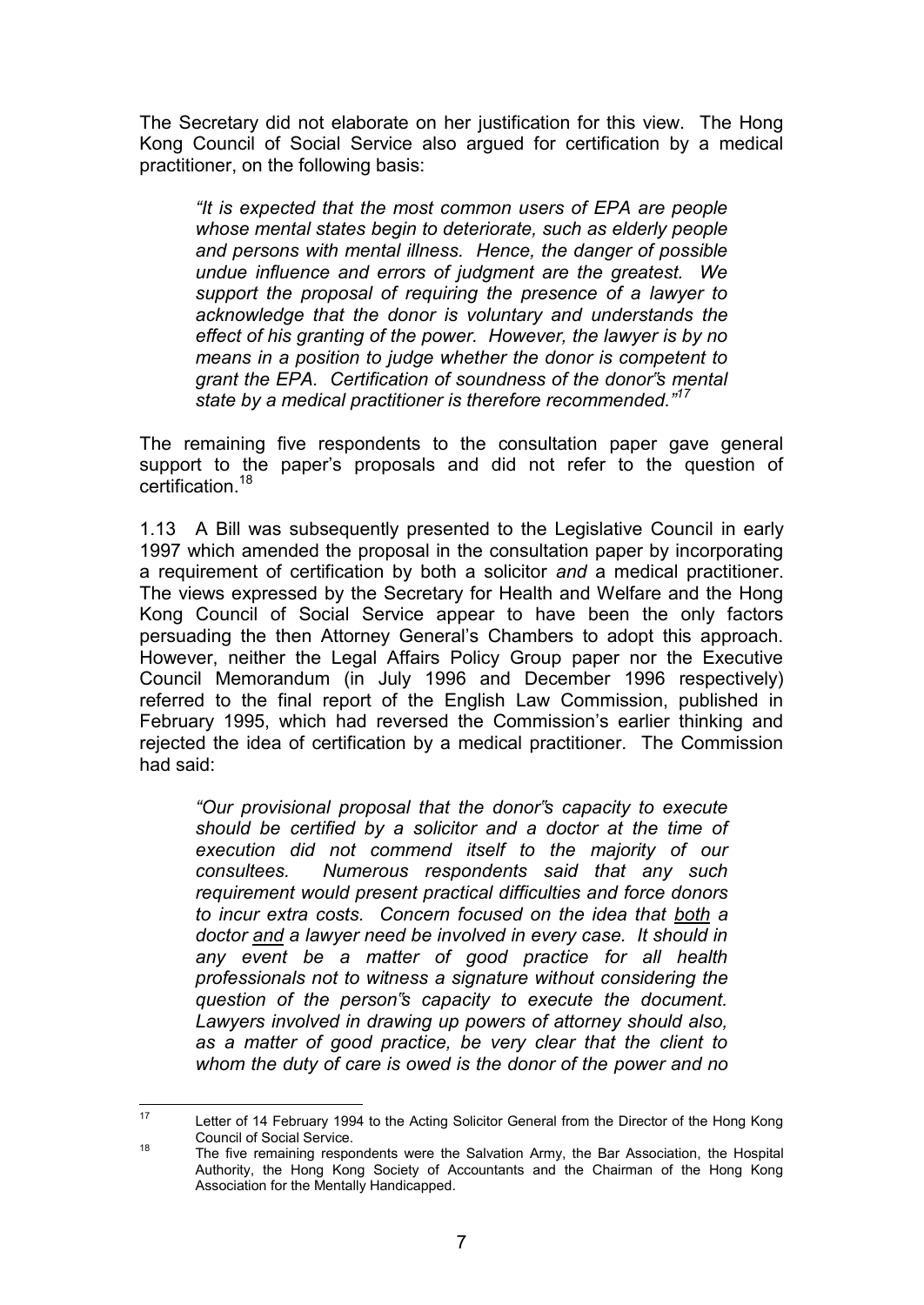*one else. In appropriate cases good practice already demands that an appropriate medical certificate should be obtained and/or appropriate records kept on file. The provisional proposal for a certification procedure was a corollary to the proposed abolition of any form of registration, which … we are no longer pursuing. In those circumstances, the draft Bill simply provides that a CPA (like an EPA) must be executed in the prescribed manner by both donor and donee."<sup>19</sup>*

# **The 2003 consultation**

1.14 In May 2003, in the light of the extremely low take-up rate of EPAs in Hong Kong, the Law Society wrote to the Secretary for Justice, suggesting that the requirement that an EPA be signed before a medical practitioner and a solicitor was "*a major deterrent and is probably one of the reasons why the Ordinance is ignored*."

1.15 In response to the Law Society's concern, in November 2003 the Department of Justice issued a short consultation paper which proposed to remove the requirement for certification by a medical practitioner. The paper was sent to a number of medical, legal and social welfare organisations, including the Legislative Council Panels on Administration of Justice and Legal Affairs and Health Services.

1.16 Of the 20 organisations or individuals who responded to the consultation paper, seven were in favour of the proposed change, while eight were against. The remaining respondents made no comment or had no concluded view. Five of those who opposed the removal of a requirement for medical certification supported relaxation of the rule to allow certification by a medical practitioner within a short period before the EPA was executed, rather than requiring the doctor and the lawyer both to be present at the time of execution. These five were the Bar Association, the HK Doctors Union, the HK Society of Accountants, the Health, Welfare and Food Bureau and the HK Council of Social Service.

1.17 The time limits suggested between medical certification and execution were "*within a reasonably short period of time*" (Bar Association), "*no more than, say, one week*" (HK Society of Accountants), "*within 28 days*" (Hong Kong Doctors Union) and "*say within one month or a specific time period*" (HK Council of Social Service). The Health, Welfare & Food Bureau made no suggestion as to the appropriate time limit.

1.18 The removal of the requirement that the certifying doctor be present at the time of execution of the EPA was not an option presented in the consultation paper, and the views of those respondents who did not

19

<sup>19</sup> "*Mental Incapacity: Item 9 of the Fourth Programme of Law Reform: Mentally Incapacitated Adults"*, English Law Commission (1995, Law Com No 231), at para 7.27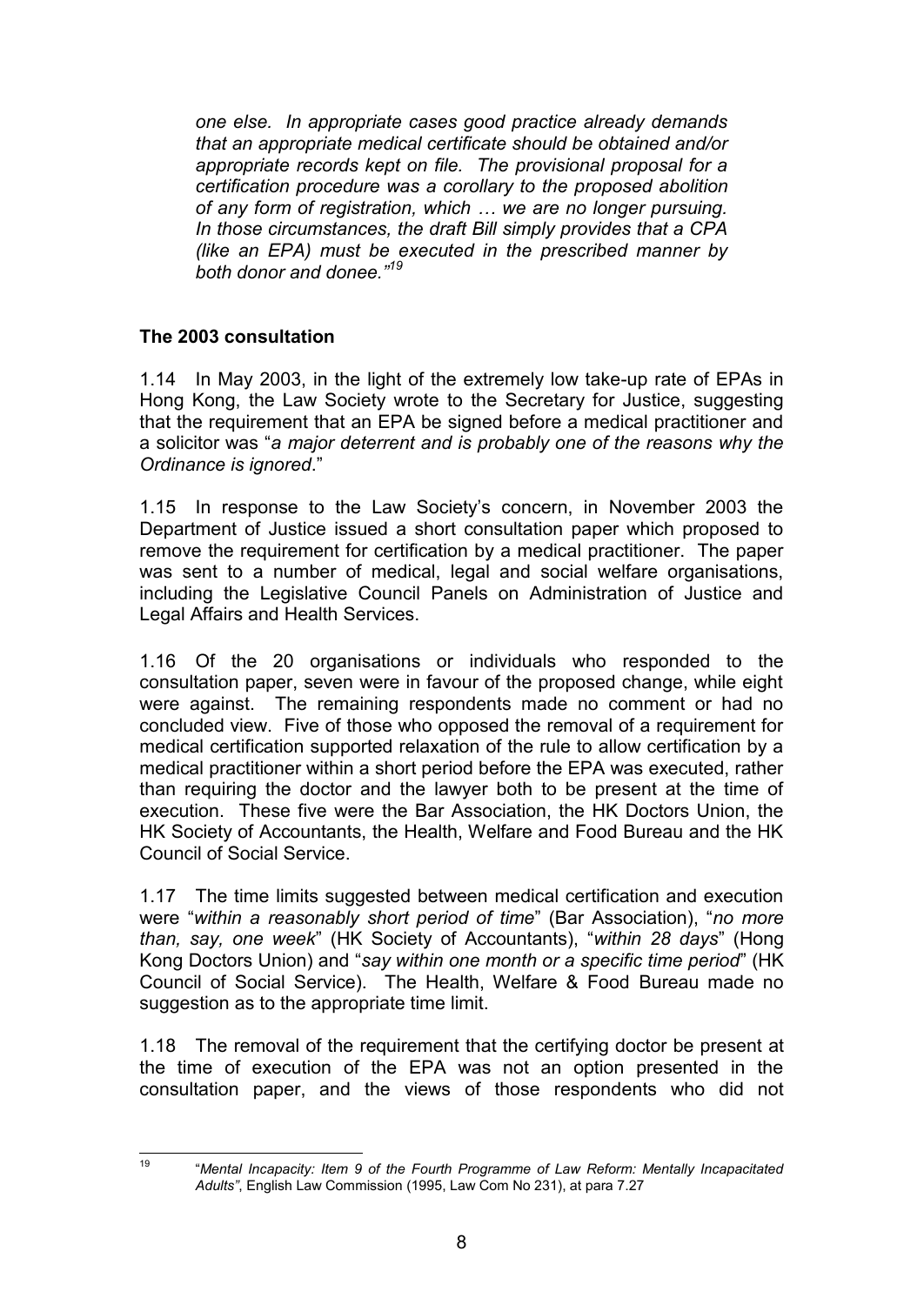specifically refer to this alternative in their responses cannot therefore be inferred on this point.

1.19 The opponents of the original proposal to remove the requirement of certification by a medical practitioner argued that medical certification was important because the Hong Kong system did not impose any significant formalities at the time of registration. They noted that, although in England and Wales there is no requirement for the presence of either a solicitor or medical practitioner at the time an EPA is executed, at the time of onset of mental incapacity the attorney must give notice in the prescribed form to the donor and a specified number of prescribed classes of relatives before applying to the Court for registration (without which the attorney's power is suspended by the donor's incapacity). The notification requirement not infrequently results in applications being made for dispensation before the actual applications for registration.

1.20 There is then a period of five weeks beginning with the latest date on which the attorney gave notice to a relative for the latter to lodge a notice of objection to registration. One ground upon which objection can be made is that the donor already lacked capacity at the date when the power was purportedly created. Upon receipt of a valid notice of objection to registration, the Court must make further inquiries which would usually entail the filing of particulars of objection, affidavit evidence, the discovery and inspection of documents, and a hearing or hearings.

1.21 In contrast, registration of an EPA in Hong Kong can be achieved in a short time at relatively minor legal cost. An attorney only needs to notify the donor and other persons if so required by the power. Under regulation 6 of the Enduring Powers of Attorney (Prescribed Form) Regulations (Cap. 501), the number of persons other than the donor himself whom the donor may nominate for such purpose is limited to two.

1.22 As there is no statutorily prescribed notification requirement in Hong Kong, there is no formal objection procedure. Under section 9(2) of the EPA Ordinance, the Registrar of the High Court must register the EPA if he is satisfied that the instrument purports to create an enduring power, the requirements of the Ordinance have been complied with, and the fee payable for such registration has been paid. Opponents of the proposal to do away with the need for medical certification argued that the formal and simple registration procedure in Hong Kong is justifiable only by the early safeguards of the donor's interests at the time when an EPA is executed, one of which is the requirement for certification of mental capacity by a medical practitioner. The opponents of the original proposal further considered that the involvement of a medical practitioner at the execution stage is also likely to discourage speculative challenges to an EPA by the donor's next-of-kin on the ground that the donor was already incapable at the time of execution.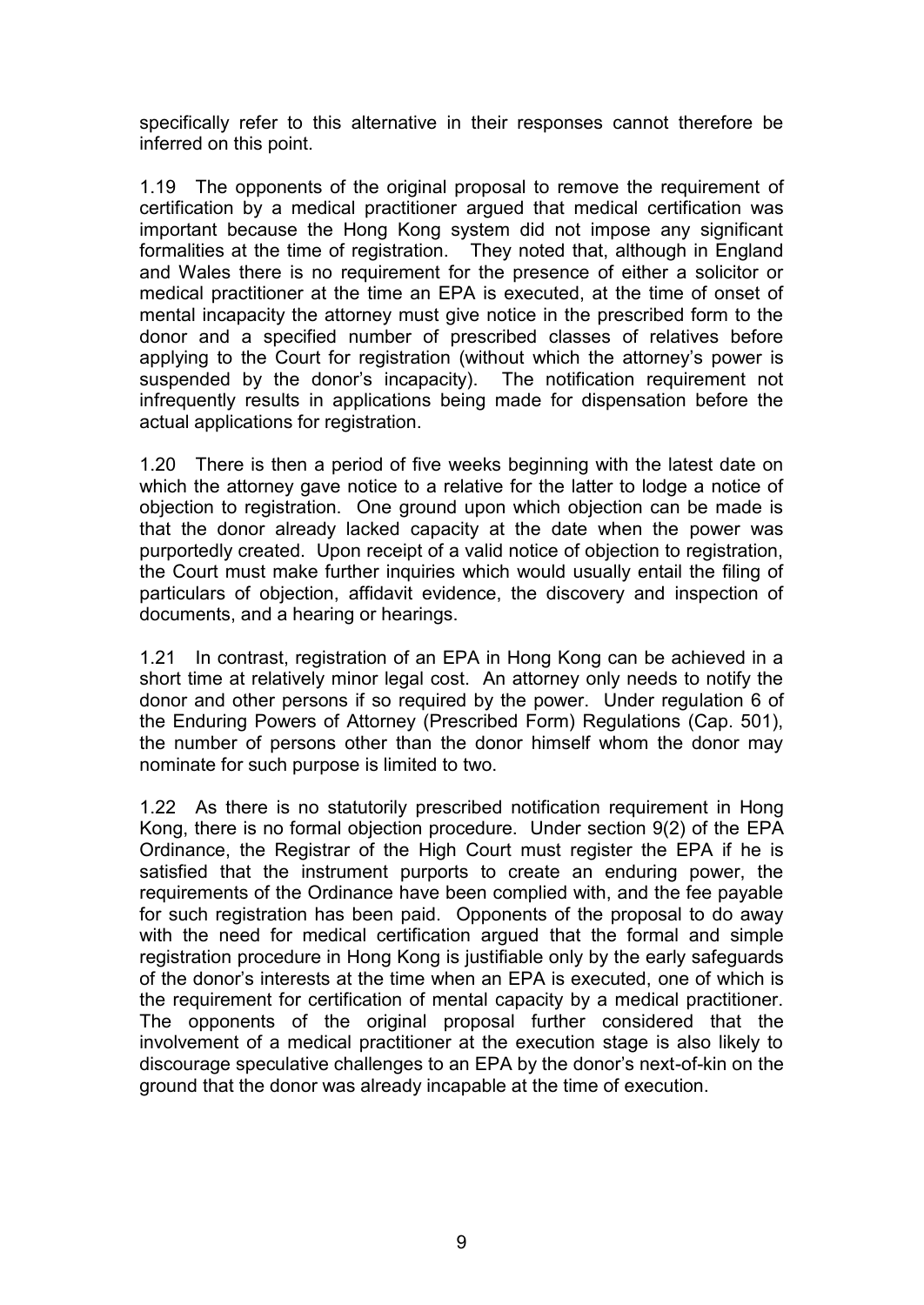# **The approach in other jurisdictions**  \_\_\_\_\_\_\_\_\_\_\_\_\_\_\_\_\_\_\_\_\_\_\_\_\_\_\_\_\_\_\_\_\_\_\_\_\_\_\_\_\_\_\_\_\_

2.1 The execution requirements adopted or proposed in a number of other jurisdictions in relation to enduring powers of attorney were referred to in the Attorney General's Chambers' consultation paper of December 1993. Of those jurisdictions referred to, none had legislation requiring certification by a medical practitioner.<sup>1</sup> A recent review by the Alberta Law Reform Institute of the safeguards provided in relation to enduring powers of attorney found that that situation remained essentially unchanged. $2^{\degree}$  The sole exception appears to be the Republic of Ireland, which requires the inclusion in the document creating the power of attorney of a statement by a registered medical practitioner that, in his opinion, at the time the document was executed the donor had the mental capacity, with the assistance of such explanations as may have been given to the donor, to understand the effect of creating the power.<sup>3</sup> Unlike the provision in Hong Kong, however, there is no specific requirement in the Irish provisions that the medical practitioner must be present at the same time as the solicitor when the power of attorney is executed.

2.2 This chapter looks at the provisions on EPAs in a number of overseas jurisdictions, and at proposals for reform. The terminology used differs from jurisdiction to jurisdiction, but for the sake of clarity the term "donor" is used throughout this chapter to refer to the person granting a power of attorney and "attorney" to refer to the person appointed. The comparative review in this chapter restricts itself to those aspects of the legislation in other jurisdictions which deal with the execution requirements for an EPA.

# **Australia**

# *Australian Capital Territory*

2.3 An enduring power of attorney in the Australian Capital Territory can delegate the donor's powers in relation to his property, personal care or health care matters. An EPA must be signed by the donor in the presence of two

 $\frac{1}{1}$  The jurisdictions referred to were England and Wales, Scotland, Australia (Australian Capital Territory, New South Wales, Queensland, South Australia, Tasmania and Victoria) and Canada (Alberta, British Columbia, Manitoba, Newfoundland and Ontario).

<sup>2</sup> *Enduring Powers of Attorney*, Issues Paper No 5, Alberta Law Reform Institute, February 2002. The jurisdictions reviewed were England and Wales, Scotland, Northern Ireland, Ireland, California, Australia (all six states and the two territories) and Canada (Alberta, British Columbia, Manitoba, New Brunswick, Newfoundland, Nova Scotia, Ontario, Prince Edward Island and Saskatchewan).

<sup>3</sup> See section 5(2) of the Powers of Attorney Act 1996 and the First Schedule to the Enduring Powers of Attorney Regulations 1996.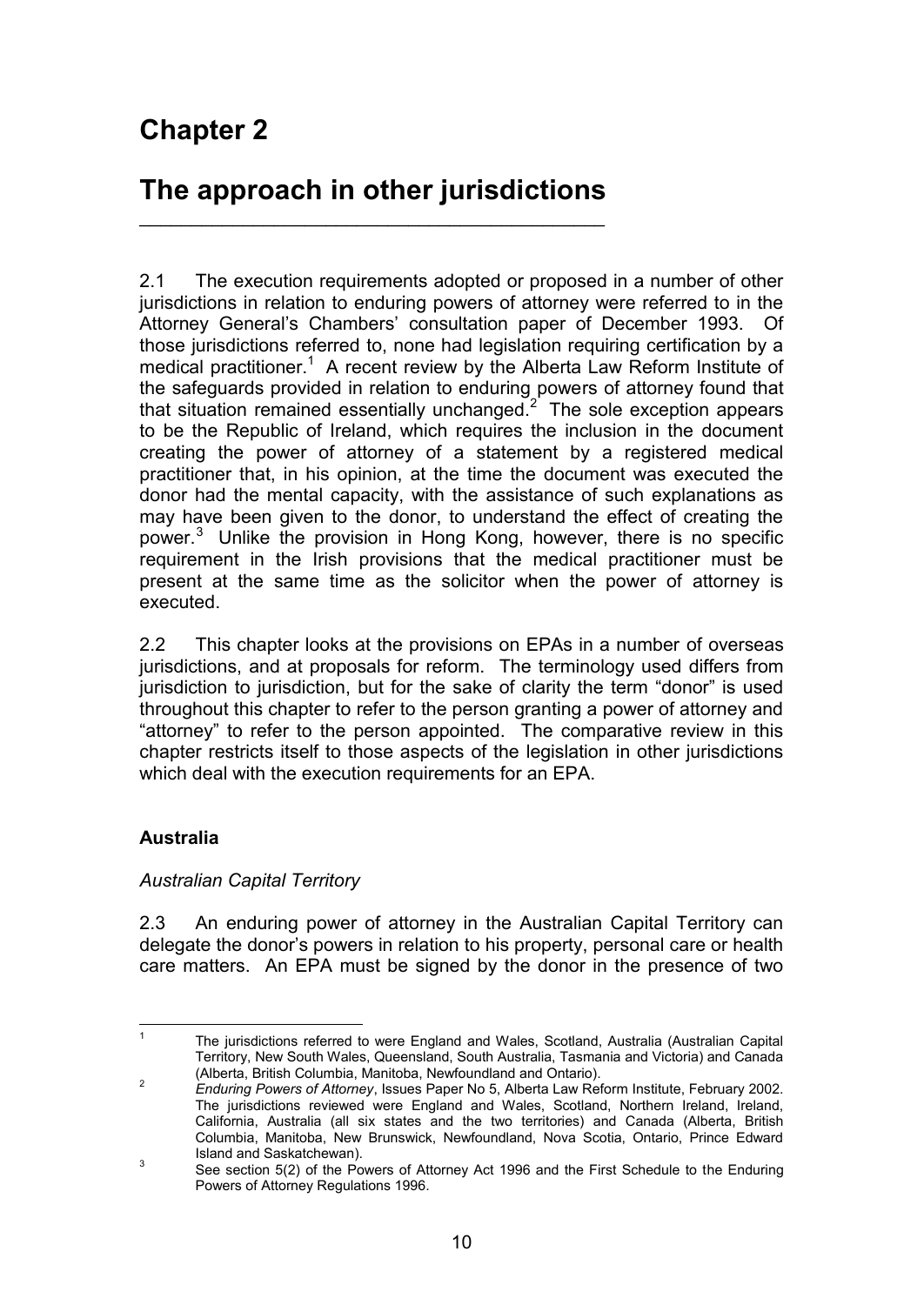adult witnesses, $4$  one of whom must be a person authorised to witness the signing of a statutory declaration. $5$  The EPA must include a certificate signed by each of the witnesses stating that:

- $\triangleright$  the donor signed the EPA voluntarily in the presence of the witness; and
- $\triangleright$  at the time the donor signed the EPA, the donor appeared to the witness to understand the nature and effect of making the EPA.<sup>6</sup>

Section 18 of the Powers of Attorney Act 2006 provides that, in the absence of evidence to the contrary, the donor is taken to understand the nature and effect of making the EPA.

2.4 An EPA can operate from any time specified by the donor in the EPA. It operates as a general power of attorney while the donor has decisionmaking capacity<sup>7</sup> and is not revoked by the donor becoming a person with impaired decision-making capacity.<sup>8</sup> There is no requirement for registration of an EPA or other formality to allow the attorney to continue to act after the donor's incapacity. Section 87 of the 2006 Act provides that if a question arises in any proceedings about whether the donor had impaired decisionmaking capacity, a certificate by a doctor stating that the donor had, or did not have, impaired decision-making capacity is evidence of that fact.

#### *New South Wales*

2.5 Section 19 of the Powers of Attorney Act 2003 requires an EPA to be witnessed by a "prescribed witness", which is defined in subsection (2) to mean:

- $\triangleright$  a registrar of a Local Court;
- $\triangleright$  a barrister or solicitor of a court of any Australian State or Territory;
- $\geq$  a licensee under the Conveyancing Licensing Act 1995 or an employee of the Public Trustee or of a trustee company;
- $\triangleright$  a legal practitioner qualified in a country other than Australia; or
- $\triangleright$  any other person prescribed by the regulations for these purposes.

<sup>-&</sup>lt;br>4 Section 19(2), Powers of Attorney Act 2006. 5

Section 21(3), Powers of Attorney Act 2006. 6

Section 22(1), Powers of Attorney Act 2006. 7

Section 31(2), Powers of Attorney Act 2006. 8

Section 32, Powers of Attorney Act 2006.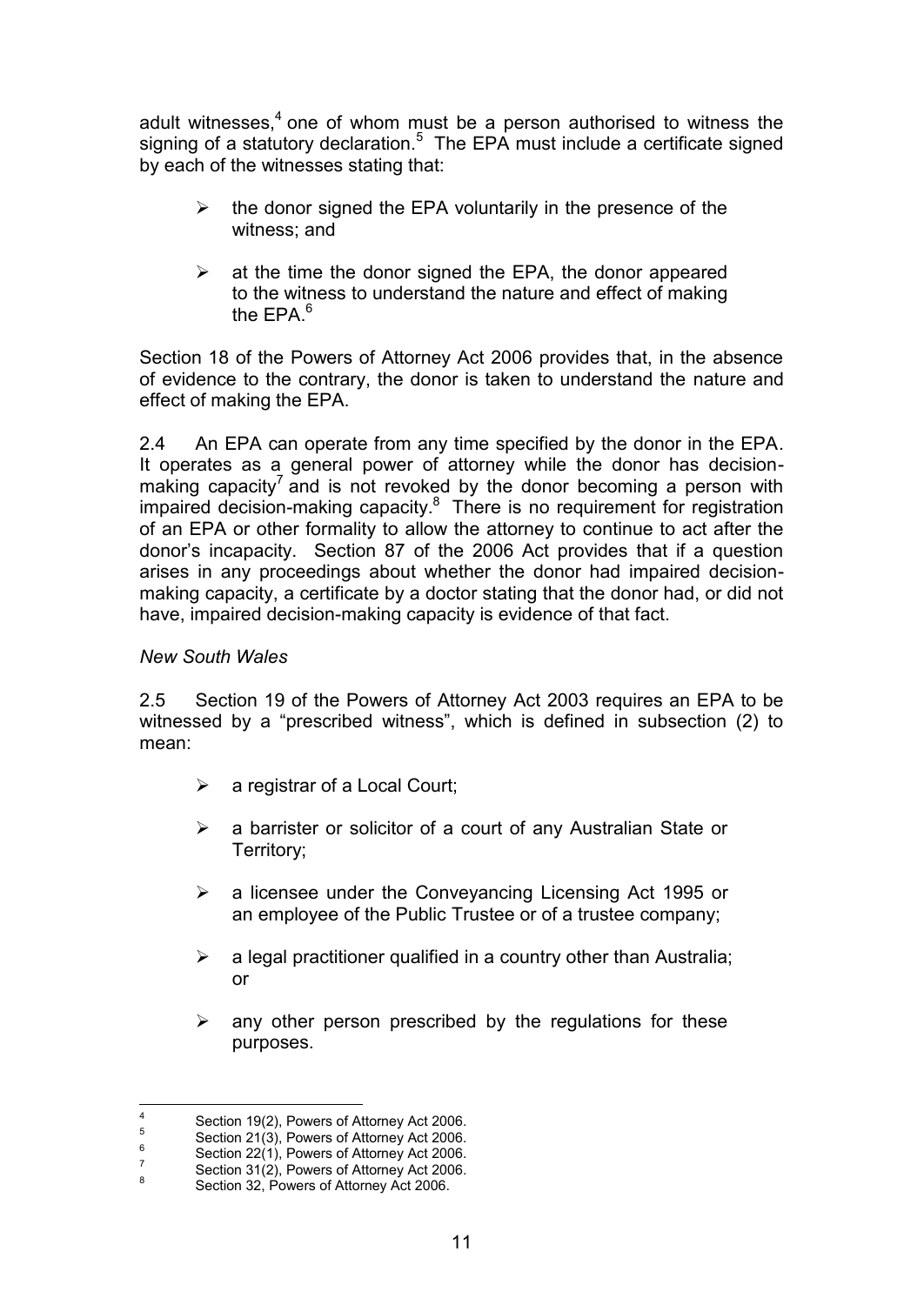2.6 The instrument creating the EPA must incorporate a certificate by the prescribed witness stating that:

- $\triangleright$  he explained the effect of the EPA to the donor before it was signed;
- $\triangleright$  he is a prescribed witness:
- $\triangleright$  he is not an attorney under the EPA;
- $\triangleright$  he witnessed the signing of the EPA by the donor; and
- $\blacktriangleright$  the donor appeared to understand the effect of the EPA.<sup>9</sup>

2.7 An EPA may be registered by the Registrar-General in the General Register of Deeds, but there is no requirement to do so unless the attorney uses the EPA for dealings affecting land.<sup>10</sup>

### *Northern Territory*

2.8 Section 14 of the Powers of Attorney Act 2000 provides that an instrument creating an EPA shall be executed in the presence of a witness who is not the attorney or a near relative of the attorney.<sup>11</sup> Neither the Act nor the Powers of Attorney Regulations 2000 impose any requirement that the witness be a member of any prescribed class of persons.

2.9 Section 13 of the 2000 Act requires an EPA to be registered with the Registrar-General.

# *Queensland*

2.10 In Queensland, an EPA can authorise the attorney to do anything in relation to the donor's financial or property matters or the donor's "personal matters." "Personal matters" is defined in section 2 of Schedule 2 to the Powers of Attorney Act 1998 to mean "*a matter, other than a special personal matter or special health matter, relating to the principal"s care, including the principal"s health care, or welfare*." The term would include decisions as to where the donor lives or works, what education or training he undertakes and day-to-day issues such as the donor's diet and dress.

2.11 The donor can specify in the EPA when the power is to be exercisable, though in the case of a personal matter the EPA will only be exercisable when the donor has impaired capacity.<sup>12</sup> If the EPA does not specify when the power for a financial or property matter is to be exercisable, the power becomes exercisable as soon as the EPA is made.<sup>13</sup>

<sup>-&</sup>lt;br>9  $\frac{9}{10}$  Section 19(1)(c), Powers of Attorney Act 2003.

<sup>&</sup>lt;sup>10</sup> Sections 51 and 52, Powers of Attorney Act 2003.

<sup>&</sup>lt;sup>11</sup> There is no witness requirement for an ordinary power of attorney: see section 6.<br><sup>12</sup> Castian 2004) and (4) Devenis of Attaracy Ast 4000.

<sup>&</sup>lt;sup>12</sup> Section 33(1) and (4), Powers of Attorney Act 1998.

Section 33(2), Powers of Attorney Act 1998.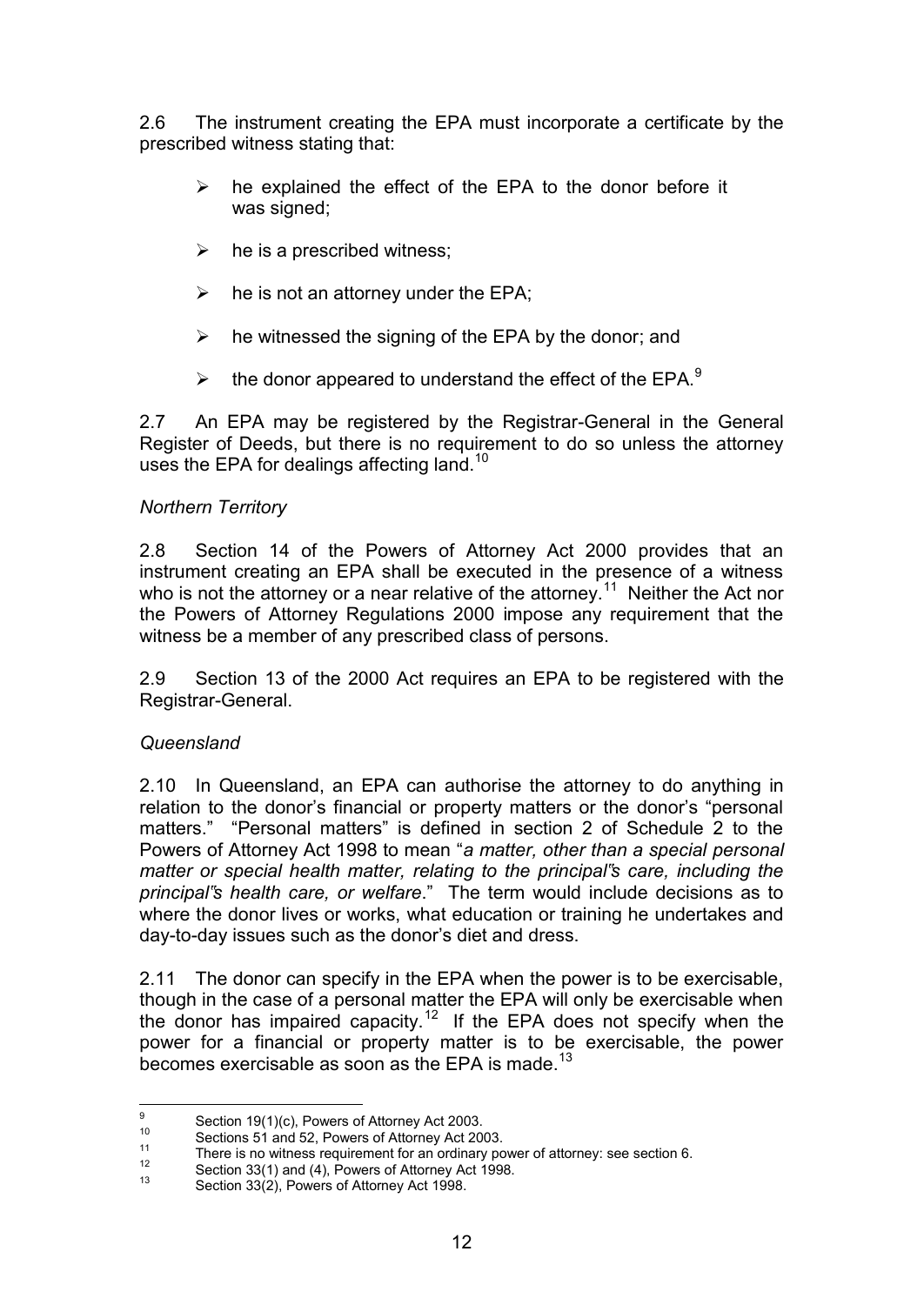2.12 An EPA must be in an approved form. It must be signed by the donor and by an "eligible witness"<sup>14</sup> and must include a certificate by the witness stating that the donor:

- $\triangleright$  signed the EPA in his presence; and
- $\triangleright$  appeared to him to have the capacity necessary to make the EPA.<sup>15</sup>

An "eligible witness" for the purposes of an EPA relating to financial and property matters is defined in section 31 to mean a person who:

- $\triangleright$  is a justice of the peace, commissioner for declarations, notary public or lawyer; and
- $\triangleright$  is not an attorney of the donor; and
- $\triangleright$  is not a relation of the donor or of an attorney of the donor.

2.13 Section 60 of the 1998 Act provides that an EPA may be registered, but there is no requirement to do so.

#### *South Australia*

2.14 Section 6(2) of the Powers of Attorney and Agency Act 1984 provides that a deed is not effective to create an EPA unless the attesting witness is "*a person authorised by law to take affidavits*". An EPA may specify that the authority conferred is to be exercised:

- $\triangleright$  notwithstanding the donor's subsequent legal incapacity; or
- $\triangleright$  in the event of the donor's subsequent legal incapacity.<sup>16</sup>

#### *Tasmania*

2.15 In Tasmania, an EPA must be witnessed by "at least" two persons, "*neither of whom is a party to it nor a relation of a party to it, and each of*  whom has witnessed it in the presence of the donor and each other."<sup>17</sup> There is no requirement that the witnesses belong to any class of persons, such as lawyers or medical practitioners.

2.16 An EPA must be registered with the Recorder of Titles and any act done under an EPA has no legal effect unless it is registered.<sup>18</sup> The Recorder's only obligation in considering an application for registration is to

 $14$ <sup>14</sup> Section 44(1) and (3), Powers of Attorney Act 1998.

<sup>&</sup>lt;sup>15</sup> Section 44(4), Powers of Attorney Act 1998.

<sup>&</sup>lt;sup>16</sup> Section 6(1)(b), Powers of Attorney and Agency Act 1984

 $17$  Section30(2)(b), Powers of Attorney Act 2000.

Section 16, Powers of Attorney Act 2000.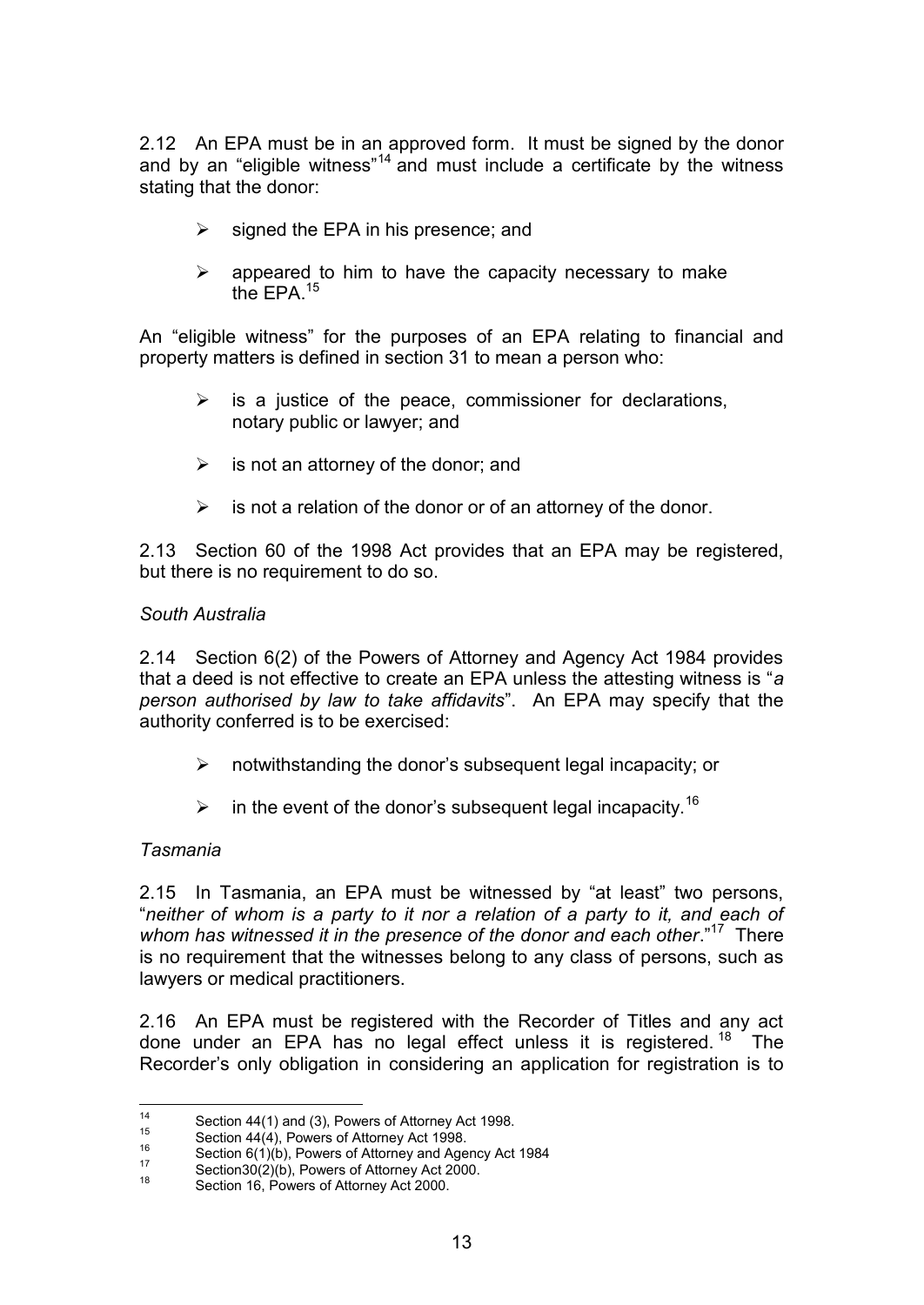ensure that the EPA is in accordance with the forms and procedures provided by the Powers of Attorney Act 2000.<sup>19</sup> If the EPA does not comply with the Act, the Recorder must refuse to register it.

#### *Victoria*

2.17 Section 117 of the Instruments Act 1958<sup>20</sup> provides that the donor may specify in an EPA when the EPA is to take effect. If no time is specified, the EPA will take effect from the time of its execution. The EPA is not revoked by the subsequent legal incapacity of the donor of the power. $21$ 

2.18 An EPA must be in the approved written form and needs to be signed by the donor and signed and dated by two adult witnesses in the presence of the donor and each other.<sup>22</sup> Only one witness can be a relative of the donor or of the attorney.<sup>23</sup> One witness must be authorised to witness the signing of a statutory declaration.<sup>24</sup> The EPA must include certificates signed by each of the witnesses stating that:

- $\triangleright$  the donor signed the EPA freely and voluntarily in the presence of the witness; and
- $\triangleright$  at the time, the donor appeared to the witness to have the capacity necessary to understand and sign the  $EPA.<sup>25</sup>$

# **Canada**

# *Alberta*

2.19 In Alberta, an EPA may provide that it comes into effect at a specified future time or on the occurrence of a specified contingency, "*including, but not*  limited to, the mental incapacity or infirmity of the donor."<sup>26</sup> The EPA may name one or more persons (which may include the attorney) on whose written declaration the specified contingency is conclusively deemed to have occurred.<sup>27</sup> Where the specified contingency relates to the donor's mental incapacity and the EPA does not name a person for the purpose of bringing the EPA into effect, the specified contingency shall be conclusively deemed to have occurred when two medical practitioners declare in writing that it has occurred.<sup>28</sup>

<sup>19</sup> 19 Section 11(2), Powers of Attorney Act 2000.

Part XIA of the Instruments Act 1958, which deals with enduring powers of attorney, was added in its entirety by section 4 of the Instruments (Enduring Powers of Attorney) Act 2003.

<sup>21</sup> Section 115(2), Instruments Act 1958.

 $\frac{22}{23}$  Section 123(1), (2) and (3), Instruments Act 1958.

 $\frac{23}{24}$  Section 125(2), Instruments Act 1958.

 $\frac{24}{25}$  Section 125(3), Instruments Act 1958.

Section 125A(1), Instruments Act 1958. 26

 $\frac{26}{27}$  Section 5(1), Powers of Attorney Act.

 $\frac{27}{28}$  Section 5(2), Powers of Attorney Act.

Section 5(4), Powers of Attorney Act.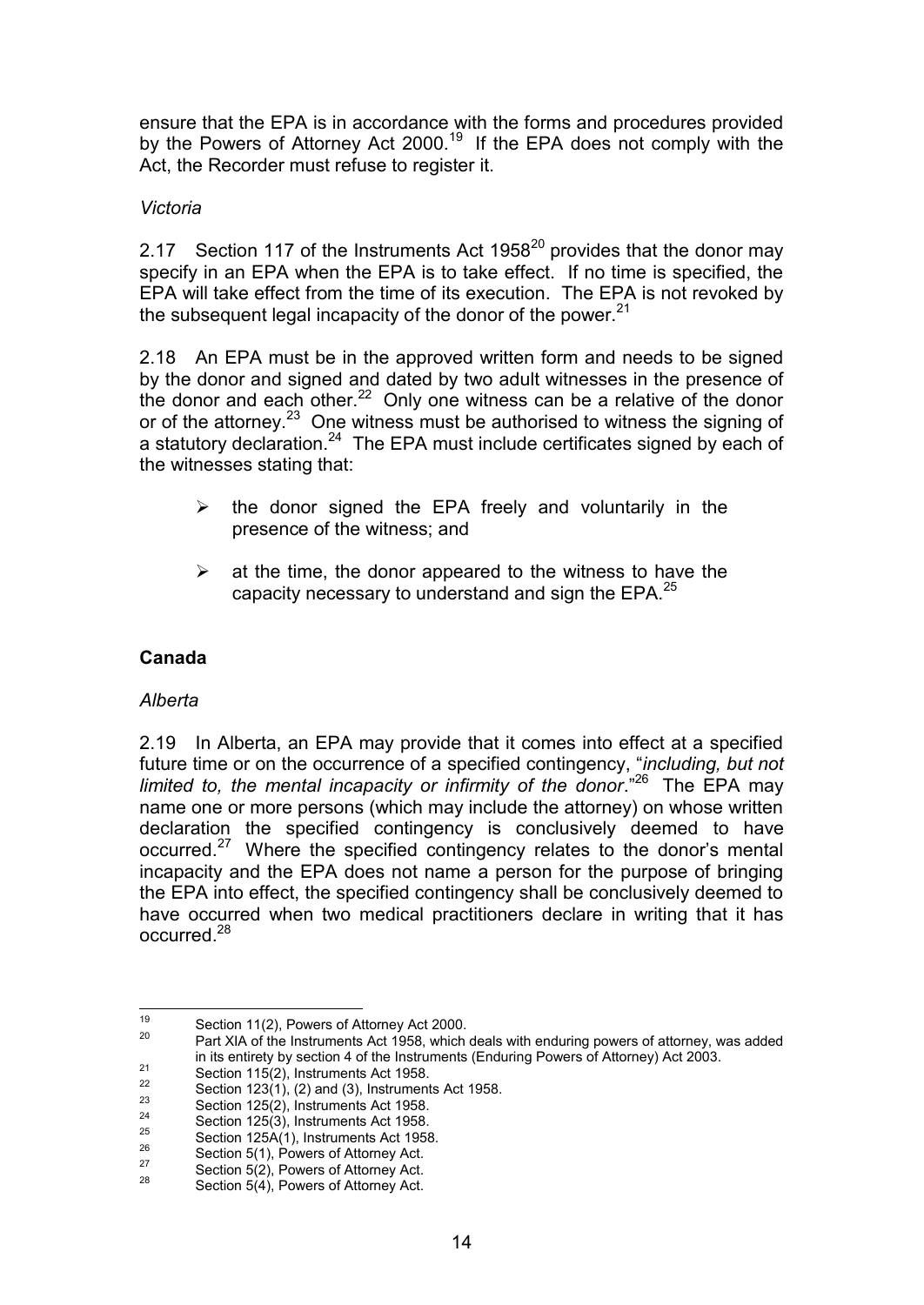2.20 Section 2(1) of the Powers of Attorney Act requires that an EPA be in writing and be dated and signed by the donor in the presence of a witness, who must also sign in the presence of the donor. The EPA must contain a statement that it is to continue notwithstanding the donor's subsequent mental incapacity, or that it is to take effect on his mental incapacity. Rather than specifying who may witness an EPA, section 2(4) lists those who may not. Where the donor has signed the EPA himself, these persons are:

- $\triangleright$  an attorney designated in the EPA, or the attorney's spouse or adult interdependent partner;
- $\triangleright$  the donor's spouse or adult interdependent partner.

2.21 In 2003, the Alberta Law Reform Institute made a series of recommendations for reform of the existing law relating to enduring powers of attorney. These included the following proposals:

- $\triangleright$  Either a lawyer must sign a certificate that an EPA was signed by the donor on a specified date in the lawyer's presence separate and apart from the attorney and that the donor appeared to understand the EPA, or a witness must swear an affidavit containing the same statements.
- $\triangleright$  When the donor becomes mentally incapable and the attorney intends to act under an EPA, the attorney must give notice of intention to act to specified family members whose whereabouts are, or ought reasonably to be, known to the attorney and to any person designated by the EPA to receive notice.<sup>29</sup>

2.22 The Institute believed that these additional safeguards against abuse would:

 "*strike a proper balance between the interests of individuals in being able to appoint a trusted person of their own choice to administer their affairs on mental incapacity with the least cost and embarrassment, and in having reasonable safeguards against abuse of the powers given to attorneys.*" 30

To date, the Institute's proposals have not been implemented.

# *British Columbia*

2.23 Section 8 of the Power of Attorney Act 1996 requires an EPA in British Columbia to be signed by the donor and by a witness to the donor's signature.

 $\frac{1}{29}$  *Enduring Powers of Attorney: Safeguards against Abuse*, Alberta Law Reform Institute, Report No 88 (February 2003), at page x.

<sup>30</sup> Report No 88, cited above, at pages x to xi.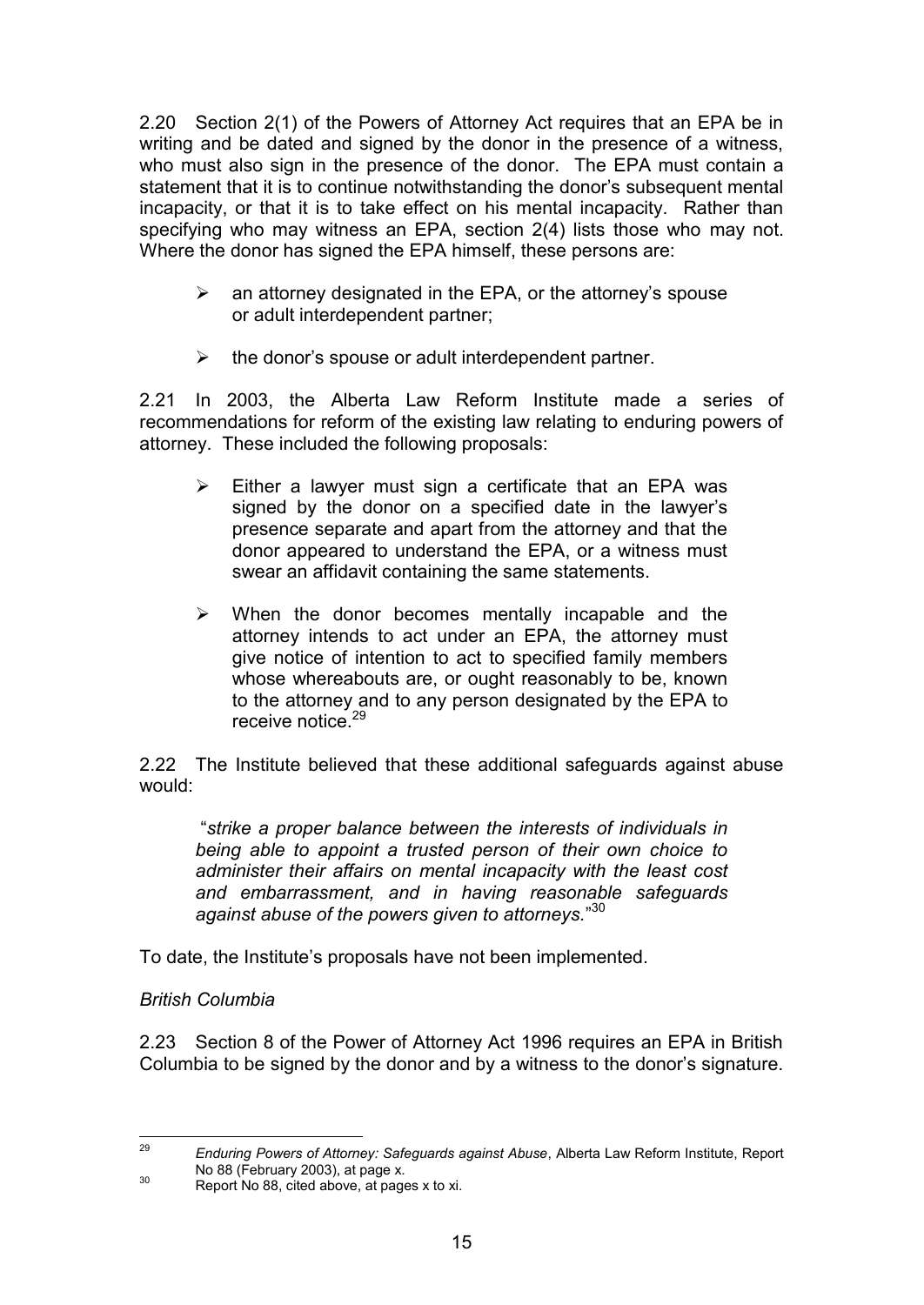The witness cannot be the attorney or the attorney's spouse. The forms $31$  of EPA set out at the Schedule to the 1996 Act do not require the attorney to sign, nor is there any requirement for certification as to the donor's competence at the time of execution.

### *Manitoba*

2.24 The Manitoba legislation uses the term "springing power of attorney" to refer to a power of attorney which comes into force at a specified future date on the occurrence of a specified contingency. $32$  The donor may name one or more persons (including the attorney) in the power of attorney from whom the attorney may request a written declaration that the date or contingency has occurred. If the power of attorney comes into force on the mental incompetence of the donor, and the donor has not named the declarant in the power of attorney, section 6(4) of the Powers of Attorney Act 1996 provides that two medical practitioners may act as the declarant. Section 7 of the Act provides that, upon application by the attorney, the Public Trustee, a declarant or an interested person, the court may determine whether the date or contingency specified in a springing power of attorney has occurred.

2.25 An EPA must be in writing and signed by the donor (or his signature acknowledged by the donor) in the presence of a witness, who must himself sign in the presence of the donor. $33$  Section 11(1) of the 1996 Act provides that the witness to an EPA must be:

- $\triangleright$  an individual registered, or qualified to be registered to solemnize marriages;
- $\triangleright$  the judge of a superior court of Manitoba;
- $\triangleright$  a justice of the peace or a provincial judge;
- $\triangleright$  a qualified medical practitioner;
- $\triangleright$  a lawyer or a notary public in Manitoba;
- a member of the Royal Canadian Mounted Police; or
- $\triangleright$  a member of Manitoba municipal police force who exercises the powers of a peace officer.

Neither the attorney appointed under the EPA nor his spouse or common-law partner may act as a witness.<sup>34</sup>

 $31$ Two forms are provided, the first for the appointment of a single attorney and the second for the appointment of more than one attorney.

<sup>&</sup>lt;sup>32</sup> Section 6, Powers of Attorney Act 1996.

 $33$  Section 10, Powers of Attorney Act 1996.

Section 11(2), Powers of Attorney Act 1996.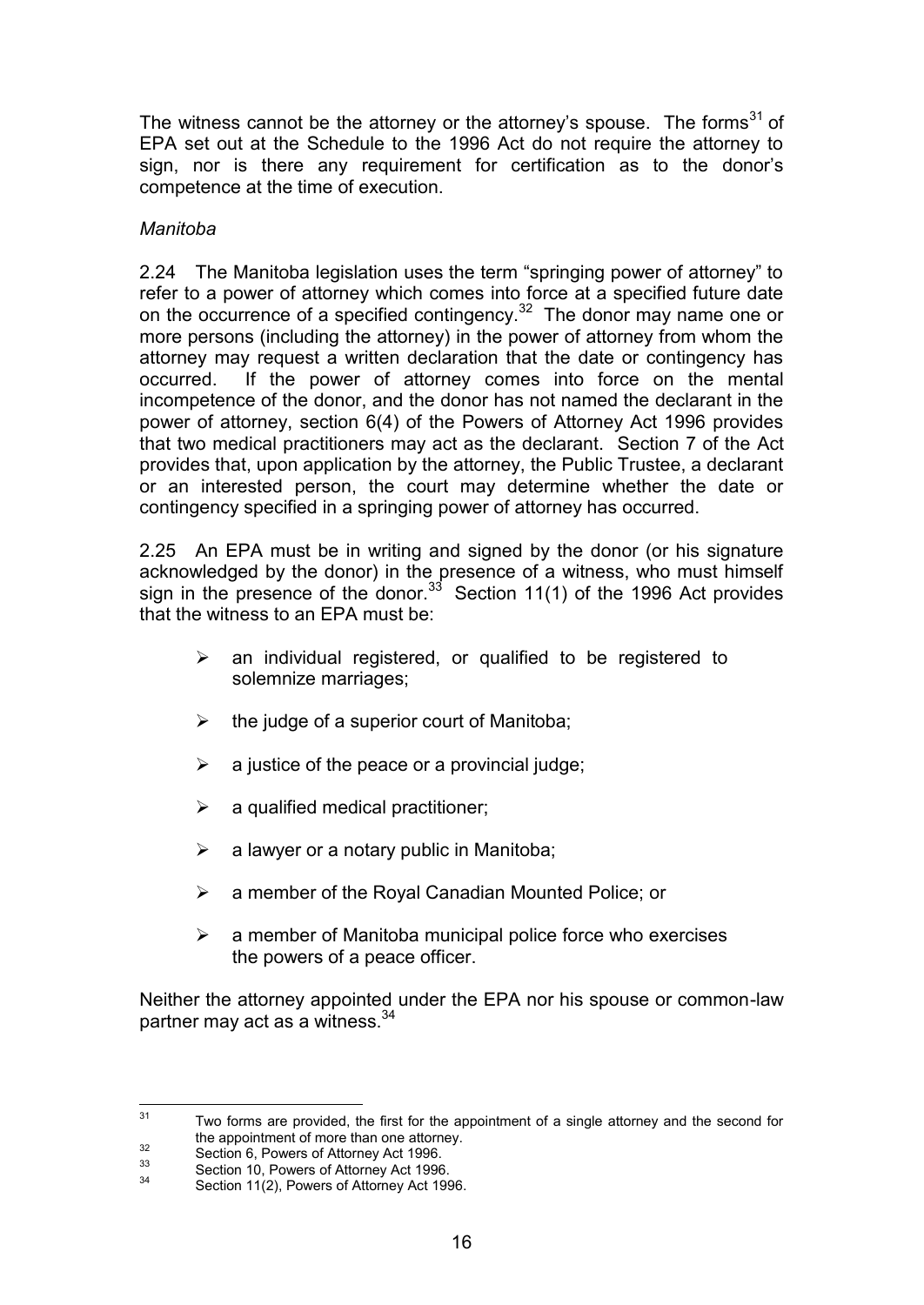2.26 The donor or the attorney may file a copy of the EPA with the Public Trustee but there does not appear to be an obligation to do so.<sup>35</sup>

### *Newfoundland*

2.27 Section 3(1) of the Enduring Powers of Attorney Act 2001 requires that an EPA be signed by the donor and witnessed by a person other than the attorney appointed by the EPA or the attorney's spouse or cohabiting partner. "Cohabiting partner" is defined in section 2(1) to mean either of two persons who have cohabited "*in a conjugal relationship outside of marriage for at least one year*."

#### *Northwest Territories*

2.28 Like the Manitoba legislation, the Northwest Territories' Powers of Attorney Act 2001 uses the term "springing power of attorney" and the relevant terms of the 2001 Act are to the same effect as those in Manitoba's Powers of Attorney Act 1996.

2.29 Section 13 of the 2001 Act stipulates that an EPA must be in writing, dated, and signed (or his signature acknowledged) by the donor in the presence of a witness, who must himself sign in the presence of the donor. The EPA must also state that it is to come into force at a specified future date or on the occurrence of a specified contingency, or that it is to continue in force notwithstanding the donor's mental incapacity subsequent to the EPA's execution. There appear to be no restrictions on who may witness an EPA.

#### *Saskatchewan*

2.30 An EPA in Saskatchewan may be made in relation to the donor's property and financial affairs or in relation to his personal affairs. An EPA can come into effect immediately on execution or on a specified future date or on the occurrence of a specified contingency, including the lack of capacity of the donor. <sup>36</sup> The Saskatchewan legislation uses the term "contingent appointment" to refer to the latter delayed appointment of the attorney. An EPA containing a contingent appointment may name one or more adults, other than the attorney or a family member of the attorney on whose written declaration the specified contingency (including the donor's lack of capacity) is deemed to have occurred for the purposes of bringing the contingent appointment into effect.<sup>37</sup>

2.31 If a contingent appointment under an EPA comes into effect on the donor's loss of capacity and the EPA does not name any declarant, or the named declarant or declarants lack capacity, are unwilling or unavailable to act, or are dead, then the donor is deemed to have lost capacity if two

<sup>35</sup>  $35$  Section 12, Powers of Attorney Act 1996.

 $36$  Section 9, Powers of Attorney Act 2002.

Section 9.1, Powers of Attorney Act 2002.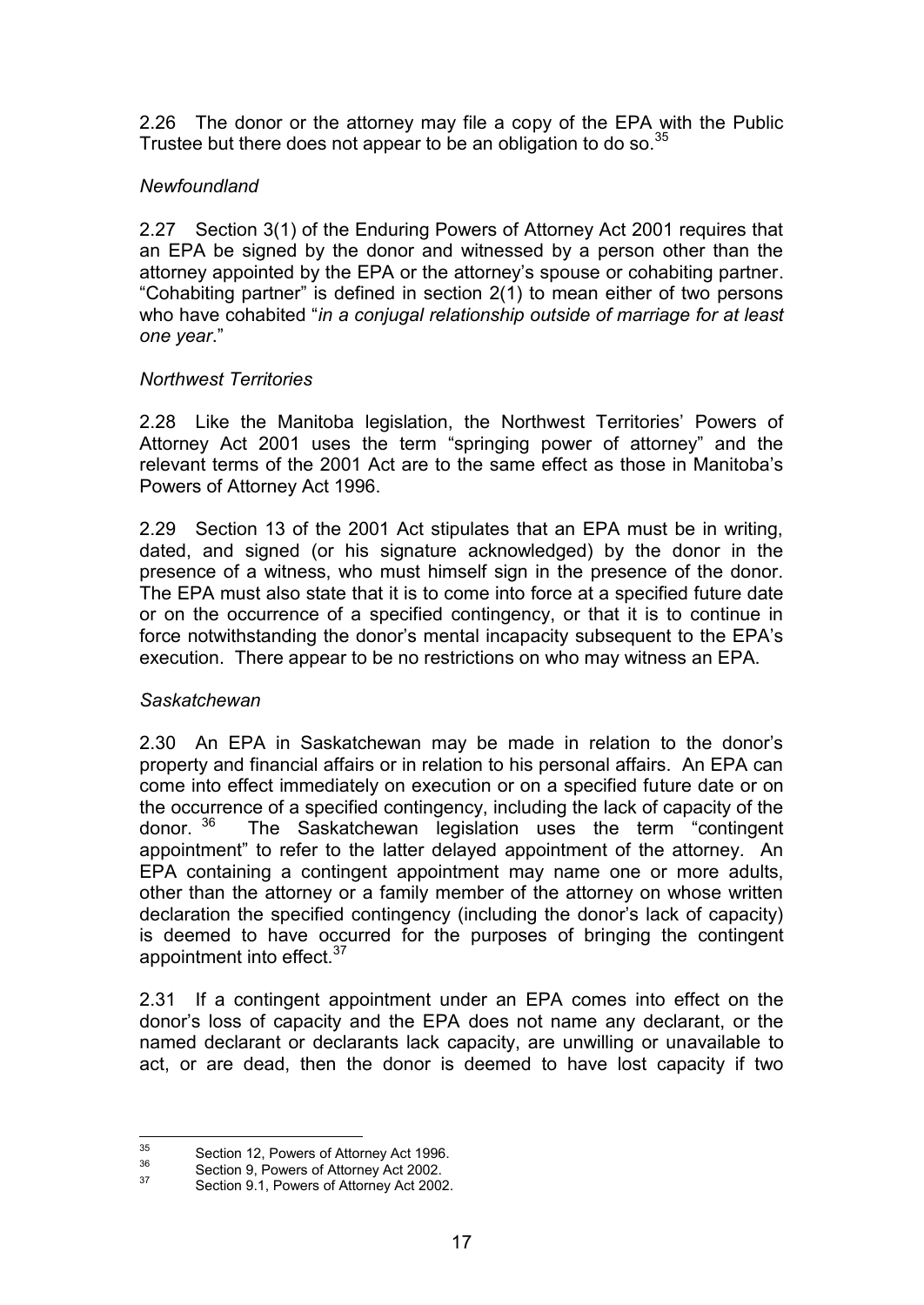members of "a prescribed professional group" declare in writing that the donor lacks capacity.<sup>38</sup>

2.32 An EPA must be in writing and dated and signed by the donor.  $39$ Section 12(1) of the Powers of Attorney Act 2002 requires that an EPA be:

- $\triangleright$  witnessed by a lawyer and accompanied by a legal advice and witness certificate in the prescribed form; or
- $\triangleright$  witnessed by two adults with capacity (other than the attorney or family members of either the donor or the attorney) and accompanied by witness certificates in the prescribed form.

### **England and Wales**

2.33 The Mental Capacity Act 2005 introduced to England and Wales a new regime in respect of EPAs, including a change in terminology. The Act received Royal Assent on 7 April 2005. Parts of the Act were implemented in April 2007 and the remainder in October 2007. Instead of EPAs, the 2005 Act refers to "lasting powers of attorney" (LPAs). Unlike an EPA in Hong Kong, an LPA under the new English provisions allows the donor to delegate authority not only in respect of his property and affairs but also in respect of his personal welfare. Like an EPA, an LPA continues to have effect after the donor has lost capacity.<sup>40</sup>

2.34 Section 9(2) of the 2005 Act requires an LPA to be made and registered in accordance with Schedule 1 to the Act. That Schedule provides that an LPA must be "*in the prescribed form*" <sup>41</sup> and must include "*the*  prescribed information<sup>".42</sup> The LPA must include a statement by the donor to the effect that he has read the prescribed information and intends the authority conferred by the LPA to include authority to make decisions on the donor's behalf when he no longer has capacity.<sup>43</sup> The LPA must also include the names of a person or persons (not including the attorney) whom the donor wishes to be notified of any application for registration of the LPA, or a statement by the donor that there are no persons whom he wishes to be notified<sup>44</sup>

2.35 Paragraph 2(1)(e) of Schedule 1 to the Act requires the LPA to include a certificate "*by a person of a prescribed description*" that, in his opinion, at the time when the donor executes the LPA:

 $38$  $38$  Section 9.2, Powers of Attorney Act 2002.

 $\frac{39}{40}$  Section 11(1), Powers of Attorney Act 2002.

 $^{40}$  Section 9(1), Mental Capacity Act 2005.

<sup>&</sup>lt;sup>41</sup> Paragraph 1(1), Schedule 1 to the Mental Capacity Act 2005.

 $^{42}$  Paragraph 2(1), Schedule 1, cited above.

 $\frac{43}{44}$  Paragraph 2(1), cited above.

Paragraph 2(1), cited above.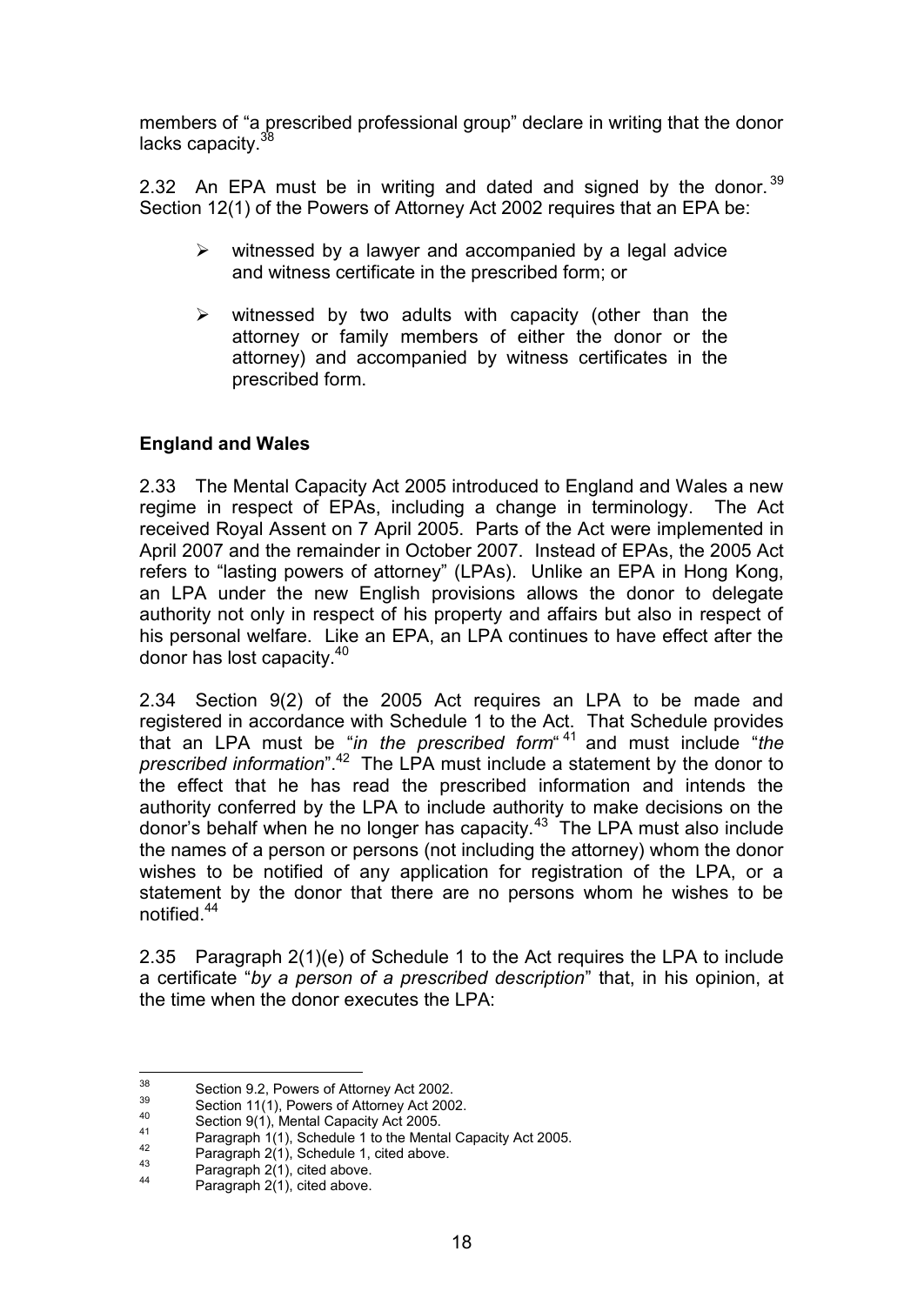- $\triangleright$  the donor understands the purpose of the LPA and the scope of its authority;
- $\triangleright$  no fraud or undue pressure is being used to induce the donor to create the LPA; and
- $\triangleright$  there is nothing else which would prevent an LPA being created by the instrument.

This certificate must be "*in the prescribed form*". Paragraph 2(2) of Schedule 1 provides that if the donor has not included in the LPA the names of persons to be notified of any application for registration, then two persons "*of a prescribed description*" must each give a certificate.

2.36 The Lasting Powers of Attorney, Enduring Powers of Attorney and Public Guardian Regulations<sup>45</sup> made under the 2005 Act were laid before Parliament in April 2007 and came into effect on 1 October 2007. The Regulations prescribe *inter alia* the form for making an LPA and the persons who may give the requisite certificate referred to above. Certificate providers may be "knowledge based" (that is, they have known the donor personally for the last two years) or "skills based". Regulation 8(1)(b) defines the latter category as persons "*chosen by the donor who, on account of [their] professional skills and expertise, reasonably [consider] that [they are] competent to make the judgments necessary to certify the matters set out in paragraph (2)(1)(e) of Schedule 1 to the Ac*t " Regulation 8(2) gives as examples of such persons:

- (a) a registered health care professional;
- (b) a barrister, solicitor or advocate called or admitted in any part of the United Kingdom;
- (c) a registered social worker; or
- (d) an independent mental capacity advocate.

2.37 The certificate provider is required to discuss the contents of the LPA with the donor outwith the presence of the attorney. He must also "make efforts" to discuss the LPA with the donor with no one else present and must give the name of anyone who is present and the reasons for their presence (such as when someone is needed to assist the certificate provider communicate with the donor).

- 2.38 The certificate provider cannot be:
	- (a) a family member of the donor;
	- (b) a donee of that power;

 $45$ SI 1253 of 2007.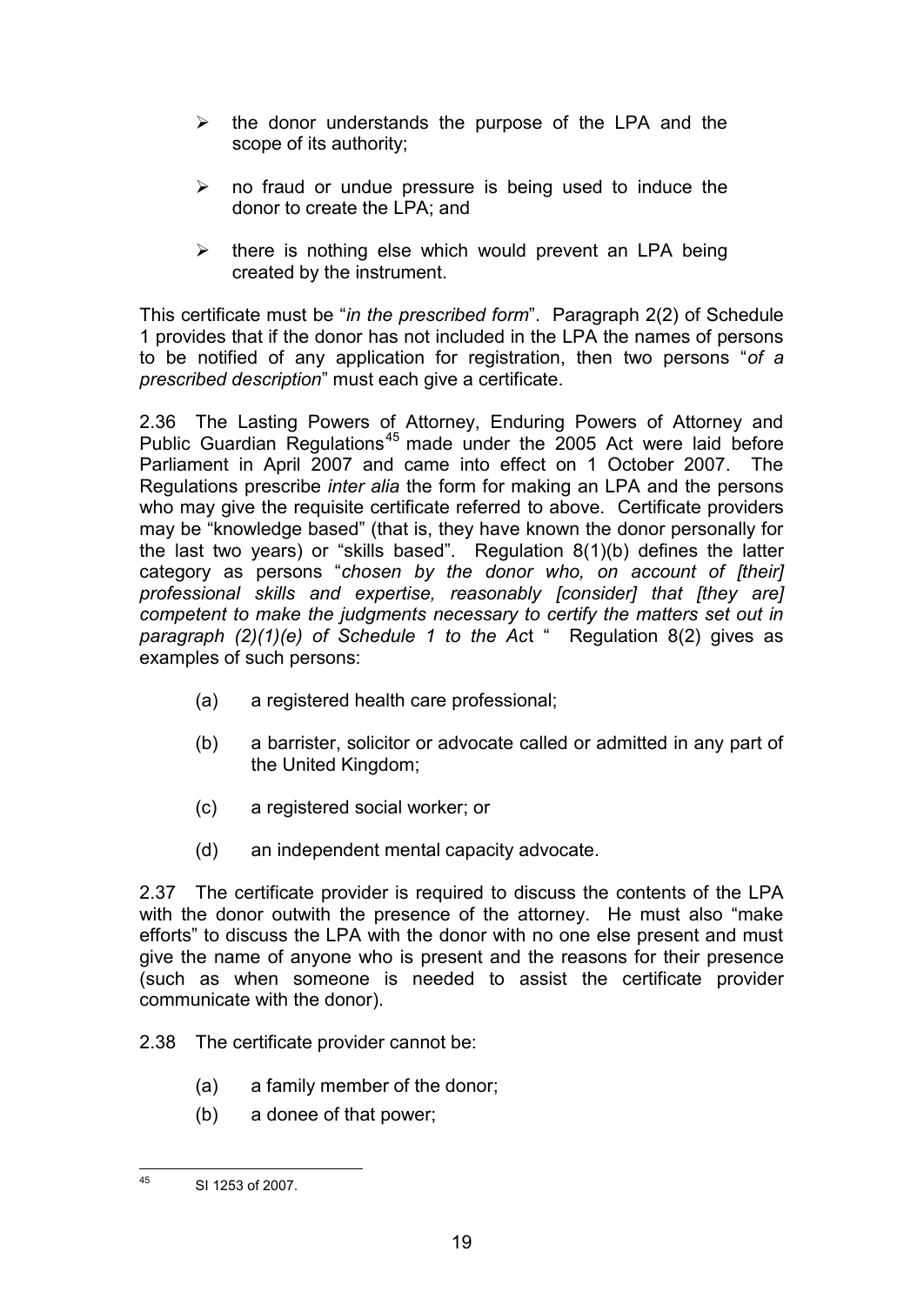- (c) a donee of—
	- (i) any other lasting power of attorney, or
	- (ii) an enduring power of attorney,

which has been executed by the donor (whether or not it has been revoked);

- (d) a family member of a donee within sub-paragraph (b);
- (e) a director or employee of a trust corporation acting as a donee within sub-paragraph (b);
- (f) a business partner or employee of—
	- (i) the donor, or
	- (ii) a donee within sub-paragraph (b);
- (g) an owner, director, manager or employee of any care home in which the donor is living when the instrument is executed; or
- (h) a family member of a person within sub-paragraph  $(q)$ .<sup>46</sup>

2.39 Section 9(2) of the Mental Capacity Act 2005 provides that an LPA (unlike an EPA) is not created unless, *inter alia*, it is registered in accordance with Schedule 1. An LPA can be registered (and take effect) immediately it is completed, or registration can be left until the donor becomes incapable. An application for registration must be made to the Public Guardian and any persons named in the LPA must be notified. $47$  If the Public Guardian receives an objection to the registration "*on a prescribed ground*" from a named person or the attorney before the end of "*the prescribed period*", and the Public Guardian is satisfied that the ground of objection is established, he must not register the LPA.<sup>48</sup> Where an objection is received from the donor, the Public Guardian must not register the LPA unless the court, on the application of the attorney, is satisfied that the donor lacks capacity to object to the registration and directs the Public Guardian to register the LPA.<sup>49</sup>

2.40 Regulations 14 and 15 of the Lasting Powers of Attorney, Enduring Powers of Attorney and Public Guardian Regulations provide that any objection to registration by a person entitled to be notified of the intention to register an LPA must be made to, respectively, the Public Guardian or the Court of Protection within five weeks of the receipt of that notice from the Public Guardian. An objection to the Public Guardian can be made by the

 $46$ Regulation 8(3) of the Lasting Powers of Attorney, Enduring Powers of Attorney and Public Guardian Regulations.

Paragraphs 4 and 6, Schedule 1 to the Mental Capacity Act 2005. Regulation 6 of the Lasting Powers of Attorney, Enduring Powers of Attorney and Public Guardian Regulations provides that the maximum number of persons to be named by the donor in an LPA is five.

<sup>48</sup> Paragraph 13, Schedule 1, cited above.

Paragraph 14, Schedule 1, cited above.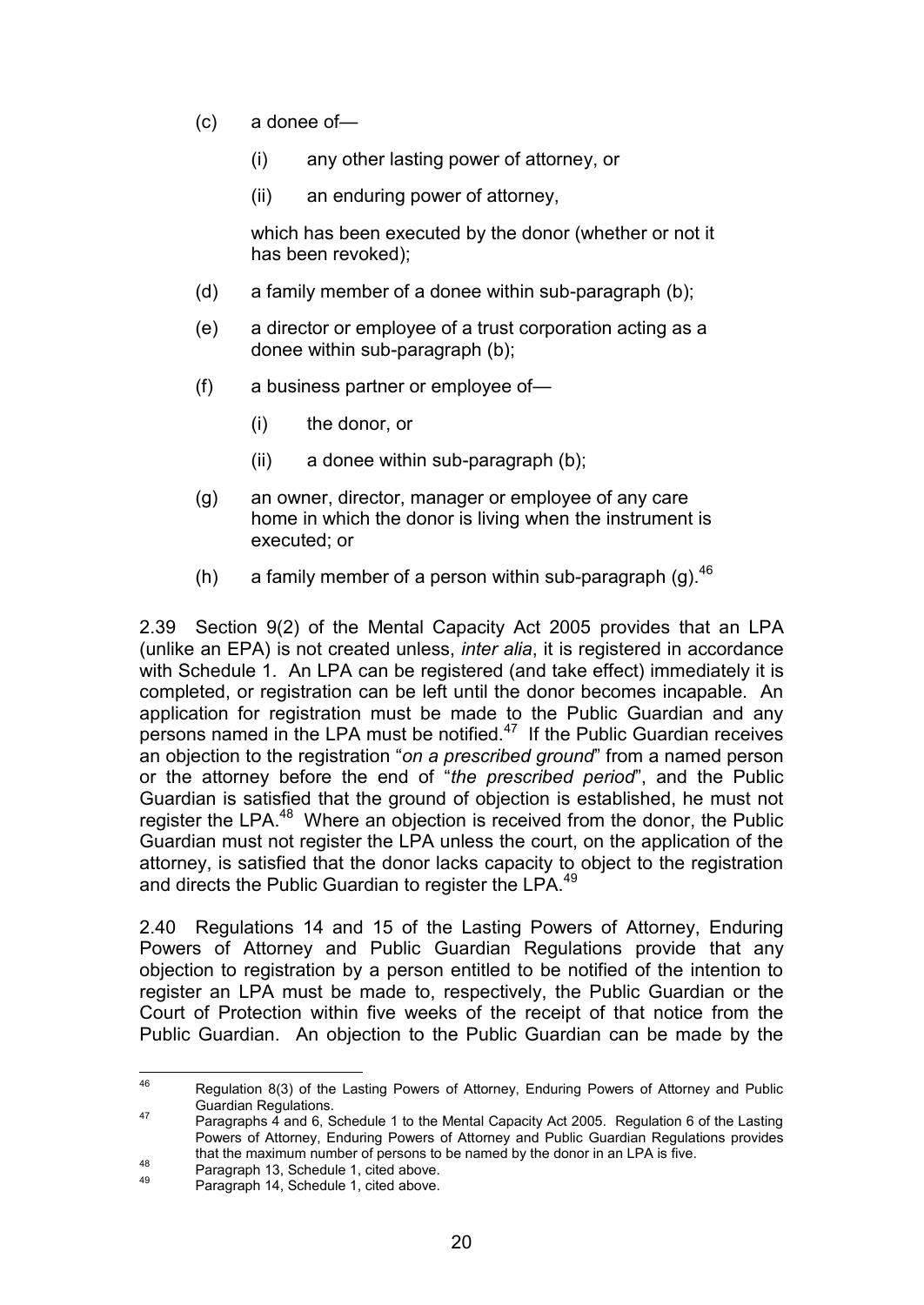donor or a person named in the LPA as requiring notification on one of the grounds set out in paragraph 13(1) of Schedule 1 to the 2005 Act. Paragraph 13(1) of Schedule 1 refers to revocation of the LPA on the basis of section 13(3) (the donor's bankruptcy) or section 13(6)(a) to (d) of the Act (disclaimer of appointment by the attorney, death or bankruptcy of the attorney, dissolution or annulment of a marriage or civil partnership between the donor and the attorney, lack of capacity of the attorney). Regulation 15 provides that objection must be made to the Court of Protection (rather than the Public Guardian) where the ground of objection is that:

- (a) one or more of the requirements for the creation of a lasting power of attorney have not been met;
- (b) the power has been revoked, or has otherwise come to an end, on a ground other than the grounds set out in paragraph 13(1) of Schedule 1 to the Act; or
- (c) any of the grounds set out in paragraph (a) or (b) of section 22(3) of the Act apply (fraud or undue pressure induced the donor to make the LPA, or the attorney is behaving, has behaved, or is proposing to behave in a way which contravenes his authority or is not in the donor's best interests).

2.41 Section 42 of the 2005 Act requires the Lord Chancellor to prepare and issue a code or codes of practice covering a range of matters, including guidance for persons assessing whether or not an individual has capacity. Section 43 imposes various requirements as to consultation before a code of practice is issued. A code of practice satisfying these requirements was issued by the Lord Chancellor's department in 2007. The Code explains that:

*"The Act does not impose a legal duty on anyone to "comply" with the Code – it should be viewed as guidance rather than instruction. But if they have not followed relevant guidance contained in the Code then they will be expected to give good reasons why they have departed from it.* 

*… Certain categories of people are legally required to "have regard to" relevant guidance in the Code of Practice. That means they must be aware of the Code of Practice when acting or making decisions on behalf of someone who lacks capacity to make a decision for themselves, and they should be able to explain how they have had regard to the Code when acting or making decisions.* 

*The categories of people that are required to have regard to the Code of Practice include anyone who is:* 

- *an attorney under [an LPA]*
- *a deputy appointed by the new Court of Protection …*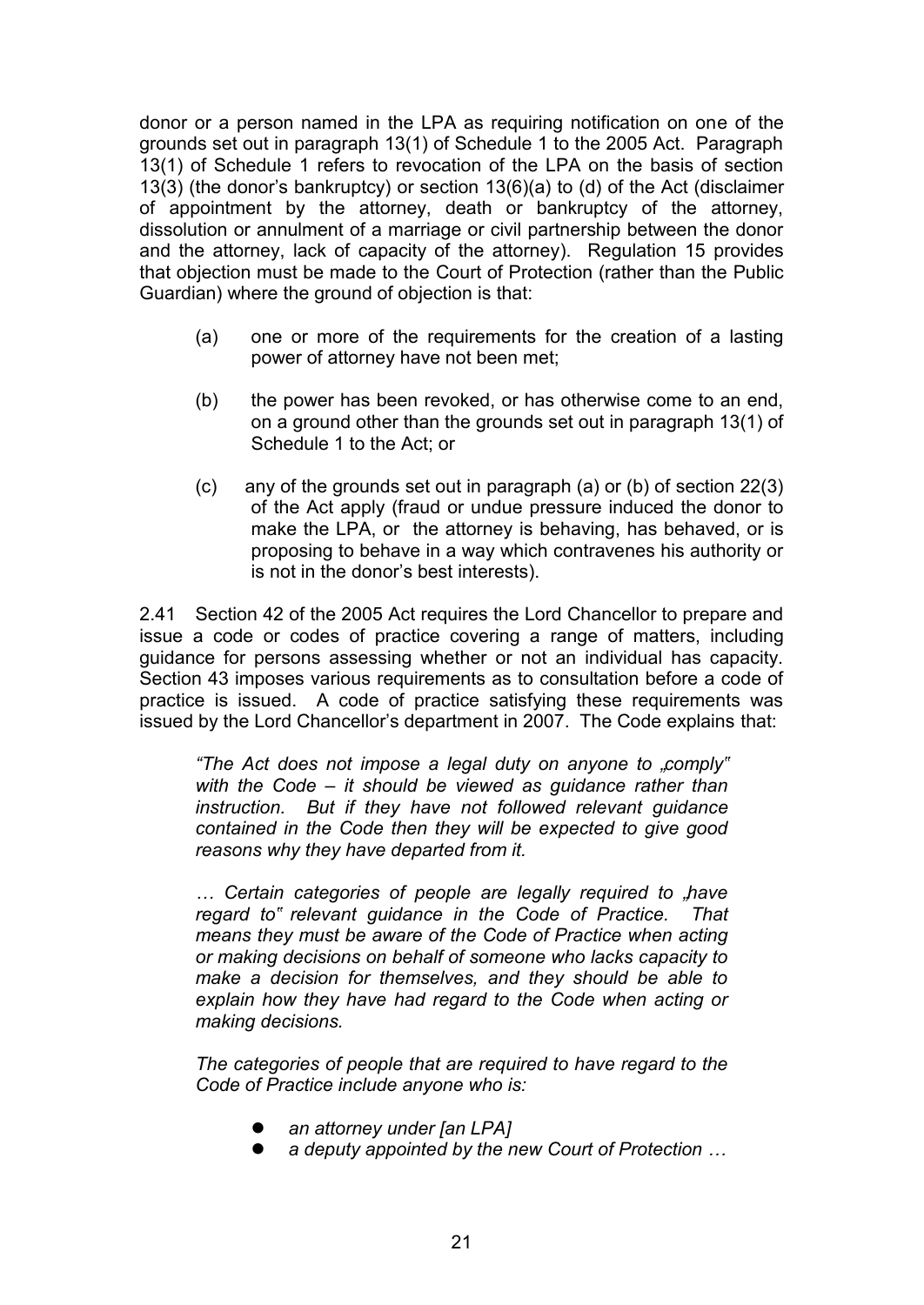- *acting as an Independent Mental Capacity Advocate …*
- *carrying out research approved in accordance with the Act …*
- *acting in a professional capacity for, or in relation to, a person who lacks capacity working*
- *being paid for acts for or in relation to a person who lacks capacity.*

*The last two categories cover a wide range of people. People acting in a professional capacity may include:* 

- *a variety of healthcare staff (doctors, dentists, nurses, therapists, radiologists, paramedics etc)*
- *social care staff (social workers, care managers, etc)*
- *others who may occasionally be involved in the care of people who lack capacity to make the decision in question, such as ambulance crew, housing workers, or police officers.*

*People who are being paid for acts for or in relation to a person who lacks capacity may include:* 

- *care assistants in a care home*
- *care workers providing domiciliary care services, and*
- *others who have been contracted to provide a service to people who lack capacity to consent to that service.*

*However, the Act applies more generally to everyone who looks after, or cares for, someone who lacks capacity to make particular decisions for themselves. This includes family carers or other carers. Although these carers are not legally required to have regard to the Code of Practice, the guidance given in the Code will help them to understand the Act and apply it. They should follow the guidance in the Code as far as they are aware of it."<sup>50</sup>*

2.42 Chapter 4 of the Code of Practice provides detailed guidance on the assessment of mental capacity. It includes the fundamental principle that "*the starting assumption must always be that a person has the capacity to make a decision, unless it can be established that they lack capacity*." 51 Comprehensive guidance for practitioners on LPAs is also to be found in a practice note issued by the Law Society of England and Wales in September  $2007<sup>52</sup>$  In addition, a joint publication of the British Medical Association and the Law Society offers guidance on the assessment of mental capacity. That

<sup>50</sup>  $^{50}$  Code of Practice, pages 1 to 2.

Code of Practice, Chapter 4, page 40. 52

*Lasting Powers of Attorne*y, Practice Note, Law Society of England and Wales (24 September 2007)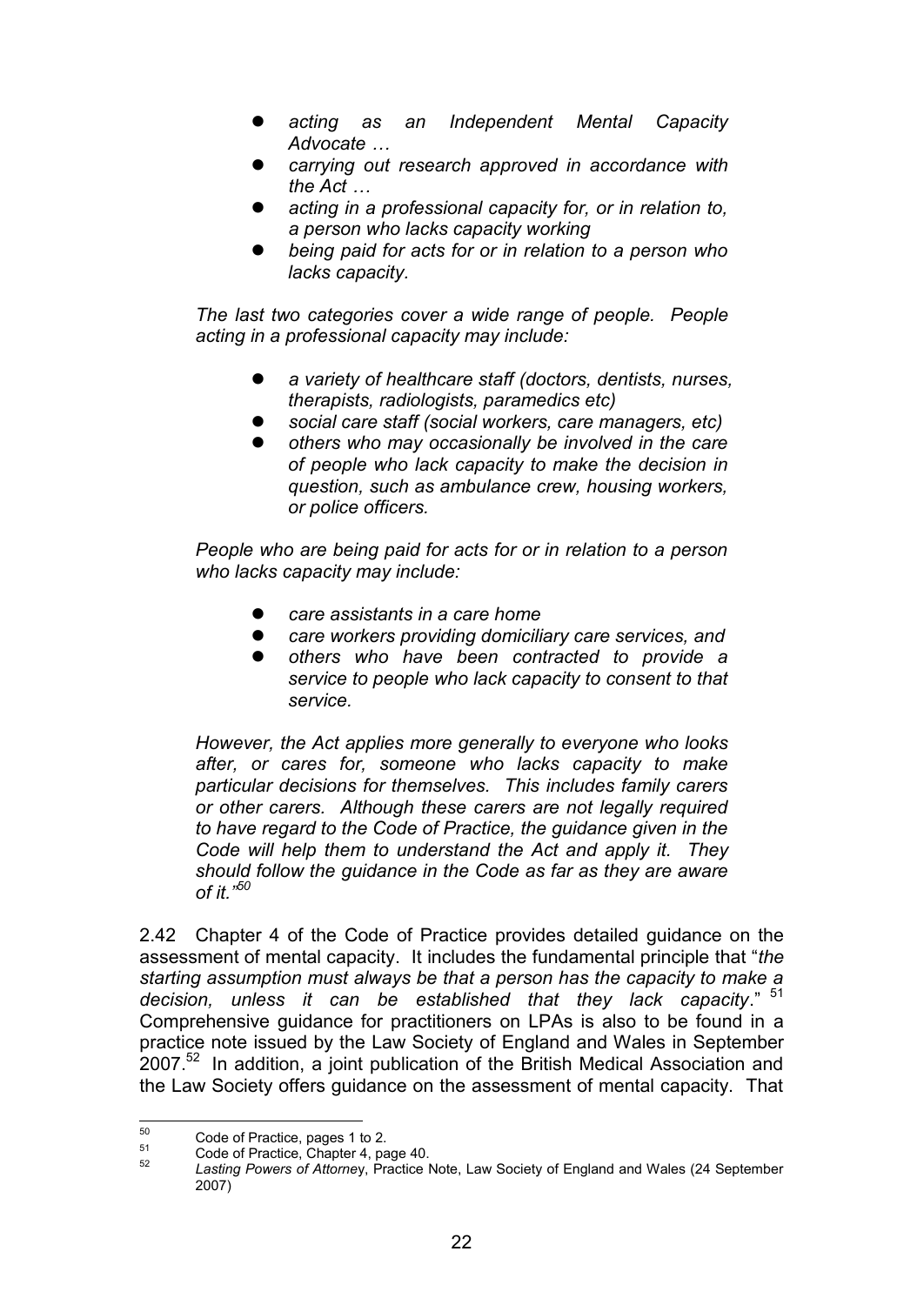makes clear that "*if there is doubt about a client"s capacity, it is advisable for the lawyer to seek a medical opinion.*" 53

# **Ireland**

2.43 The Powers of Attorney Act 1996 makes provision for enduring powers of attorney in Ireland. In addition to delegating power to deal with his property and business and financial affairs, the donor of an EPA may grant powers of decision to his attorney in relation to personal care. That would include decisions such as where the donor should live, what training or rehabilitation he should receive and the donor's diet and dress.<sup>54</sup>

2.44 The instrument creating an EPA must be in the form set out in the First Schedule to the Enduring Powers of Attorney Regulations 1996.<sup>55</sup> An EPA must be signed by the donor and the attorney, and each of their signatures must be signed by a third party. Part D of the EPA form requires a statement by a solicitor that he is satisfied that the donor understood the effect of creating the enduring power and that the solicitor has no reason to believe that the EPA is being executed as a result of fraud or undue pressure. In addition, Part E of the EPA form must be completed by a registered medical practitioner, stating that in his opinion, at the time the EPA form was executed by the donor, the donor had the capacity to understand the effect of creating the power. Neither the declaration by the solicitor nor by the doctor need be completed at the same time as the donor and the attorney sign the form. There is no time limit specified in the Act or the regulations within which the doctor's and solicitor's statements must be completed, but the Law Society of Ireland's *Guidelines for Solicitors* in relation to EPAs state that:

"*The statement of capacity by a medical practitioner (who should indicate medical qualifications) and the certificate of the solicitor should ideally be completed within 30 days of the signing by the donor*."<sup>56</sup>

2.45 Notice of the execution of the EPA must be given by the donor to at least two persons named in the EPA by the donor.<sup>57</sup> One of these must be a spouse or relative of the donor. An EPA will not take effect until it is registered, though section 7(2) of the 1996 Act allows the attorney to take certain action under the power once he has made an application for registration. The attorney must make an application for registration as soon as practicable if he "*has reason to believe that the donor is or is becoming*  mentally incapable.<sup>"58</sup> At the same time, the attorney must give notice of his

 $\frac{1}{53}$  *Assessment of Mental Capacity: Guidance for Doctors and Lawyers*, British Medical Association and the Law Society (Second edition, 2004), page 14.

<sup>54</sup> See the definition of "*personal care decision*" at section 4(1) of the Powers of Attorney Act 1996. See Regulation 3(a) of the Enduring Powers of Attorney Regulations 1996.

<sup>56</sup> *Enduring Powers of Attorney: Guidelines for Solicitors*, Law Society of Ireland (May 2004), at page 5.

<sup>57</sup> Regulation 7(a), Enduring Powers of Attorney Regulations 1996.

Section 9(1) of the Powers of Attorney Act 1996. It is not specifically spelt out in either the Act or the Regulations that an EPA will only take effect on the onset of the donor's incapacity, but the "*Information for recipient of notice [of execution of an EPA*]" on the form at the Third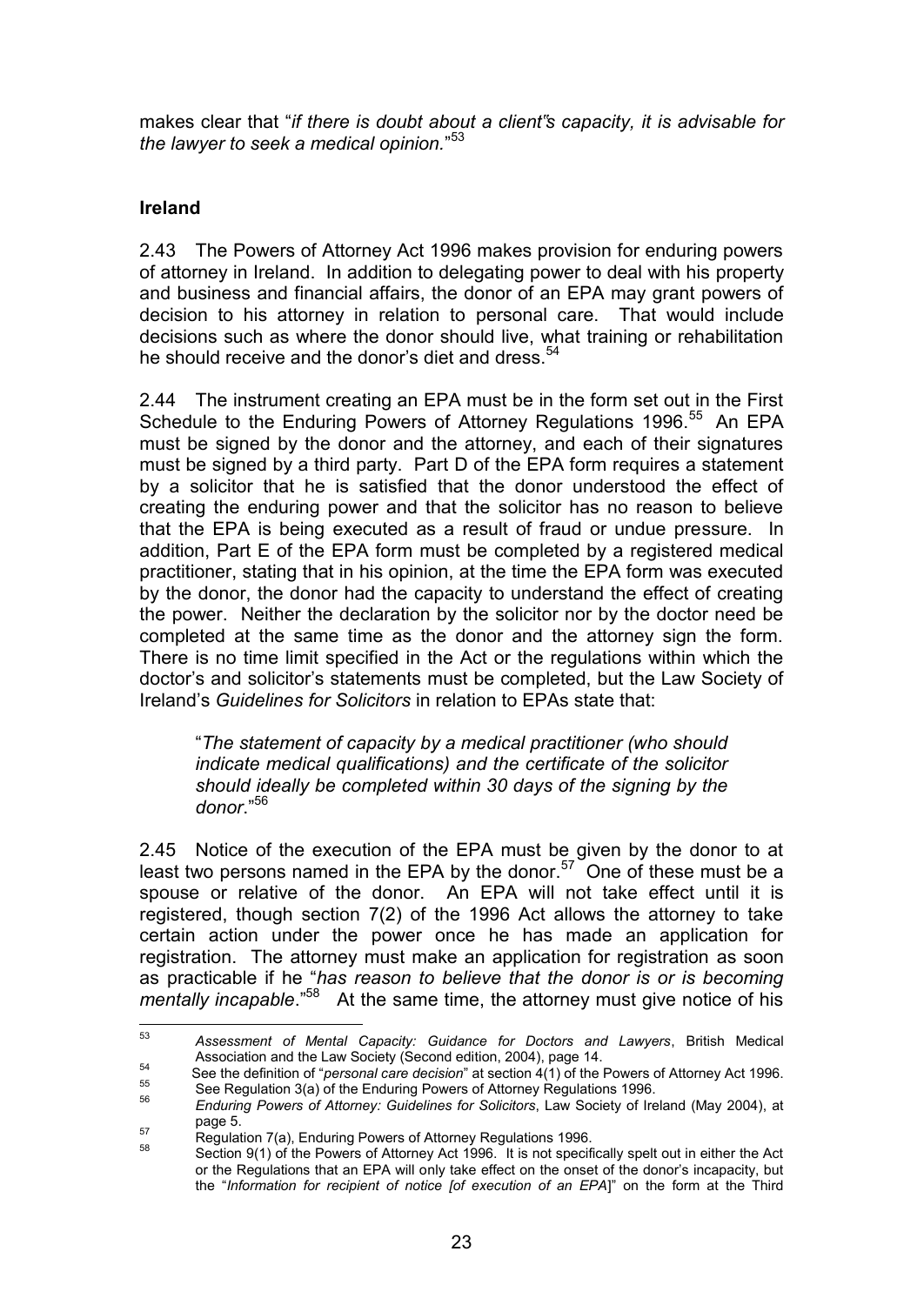application for registration to the donor and to the persons given notice of the execution of the EPA. Any of those given notice may object to the registration on the grounds that:

- $\triangleright$  the power purportedly created by the instrument was not valid;
- $\triangleright$  the power created is no longer a valid and subsisting power;
- $\triangleright$  the donor is not, or is not becoming, mentally incapable;
- $\triangleright$  having regard to all the circumstances, the attorney is unsuitable as the donor's attorney;
- $\triangleright$  fraud or undue pressure was used to induce the donor to create the EPA  $^{59}$

The court may refuse the application for registration on any of these grounds, but it must register the EPA in the absence of any valid objection unless the proper notices have not been given or "*there is reason to believe that appropriate enquiries might bring to light evidence on which the court could be satisfied that one of the grounds of objection … was established*."<sup>60</sup>

2.46 The Irish legislation has been in place for the same time as that in Hong Kong but has been much more extensively used. Between 1997 and 2003, 312 enduring powers of attorney were registered in Ireland but only three in Hong Kong.<sup>61</sup> A further 609 EPAs have been registered in Ireland between 1 January 2004 and 31 December 2007. $62$  Up to October 2006, only 16 objections to registration had been received since the enactment of the legislation. In nine of these cases, the objection had been over-ruled. The remaining seven cases were either pending or the donor had died.<sup>63</sup>

# **New Zealand**

-

2.47 The Protection of Personal and Property Rights Act 1998 makes provision for EPAs in relation to property or personal care and welfare. The execution requirements are the same for both types of EPA. Section 95 of the Act requires that the EPA is in the form set out in Schedule 3 to the Act and that it is signed by the donor and the attorney, each of whose signatures must be witnessed by a third party. There is no requirement that the EPA be witnessed by a medical practitioner. Section 96 provides that an EPA is not

Schedule to the Regulations states at paragraph 1 that: "*The enduring power of attorney will not come into force until the donor is, or is becoming, mentally incapable of managing his or her property and affairs and until it is registered in the High Court*."

<sup>&</sup>lt;sup>59</sup><br>Section 10(3), Powers of Attorney Act 1996.

 $\frac{60}{61}$  Section 10(2)(c), Powers of Attorney Act 1996.

<sup>61</sup> Consultation Paper on *Law and the Elderly*, Law Reform Commission of Ireland (June 2003)

Emails of 27 October 2006 and 10 January 2008 to the Secretary of the LRC from the Irish Wards of Court Office.

 $63$  Email of 27 October 2006, cited above.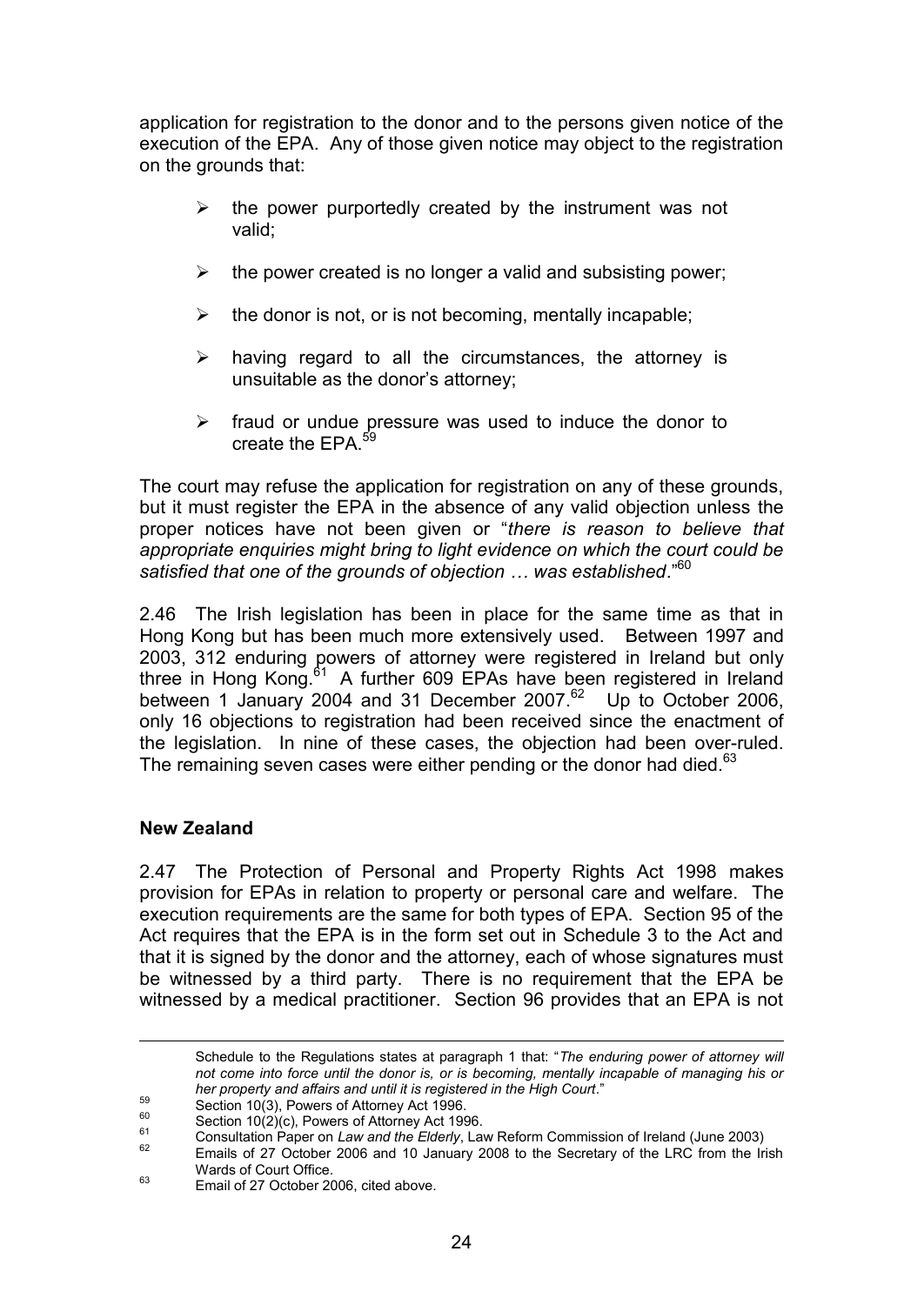revoked by the donor's subsequent mental incapacity but continues to have effect. There is no requirement for registration such as that in Hong Kong in order for the EPA to retain its validity after the onset of mental incapacity. For that reason, as the New Zealand Law Commission noted, the number of EPAs in existence is "*unknown and unascertainable*."<sup>64</sup>

2.48 There is a difference in treatment between an EPA in relation to property and an EPA in relation to personal care and welfare, with section 98(3) providing that an attorney shall not act in relation to the latter unless the donor is mentally incapable.

2.49 The New Zealand Law Commission considered that, while there was much to be said for the simplicity of the procedure set out in the 1998 Act, the lack of safeguards provided opportunity for misuse. In reviewing the requirements as to the grant of an EPA, the Commission recommended that the signature of the donor to a deed creating an EPA should be witnessed by a solicitor if:

- the attorney is not the donor's spouse or *de facto* partner, and
- $\triangleright$  the donor is either 68 years or over, or a patient or a resident in any hospital, home or other institution.<sup>65</sup>

The Commission took the view that limiting in this way the circumstances in which a solicitor's input was required would ensure protection was given to those donors in need while avoiding the expense that would otherwise be incurred if the protection were to be imposed on all persons making an EPA.

2.50 The New Zealand Law Commission considered but specifically rejected the option of requiring a certificate of capacity by a medical practitioner at the time the power of attorney is created:

*"The fact is … that solicitors regularly make the same sorts of judgment as to capacity in relation to the execution of wills, and in practice consult with appropriately qualified medical practitioners if in doubt. They may be expected to approach the execution of enduring powers of attorney with the same caution, and of course they will be financially liable if any negligent breach of their professional obligations in this respect is creative of loss*."<sup>66</sup>

The New Zealand Commission concluded that it was unnecessary "*to go further than to stipulate for legal advice*."<sup>67</sup>

 $\frac{1}{64}$  *Misuse of Enduring Powers of Attorney*, Report No 71, New Zealand Law Commission, April 2001, at para 11. 65

*Misuse of Enduring Powers of Attorney*, Report No 71, cited above, at para 27. 66

*Misuse of Enduring Powers of Attorney*, Report No 71, cited above, at para 25. 67

*Misuse of Enduring Powers of Attorney*, Report No 71, cited above, at para 26. The Commission proposed that the donor's signature should be witnessed by a solicitor, who would be required to certify that he has given the donor appropriate advice.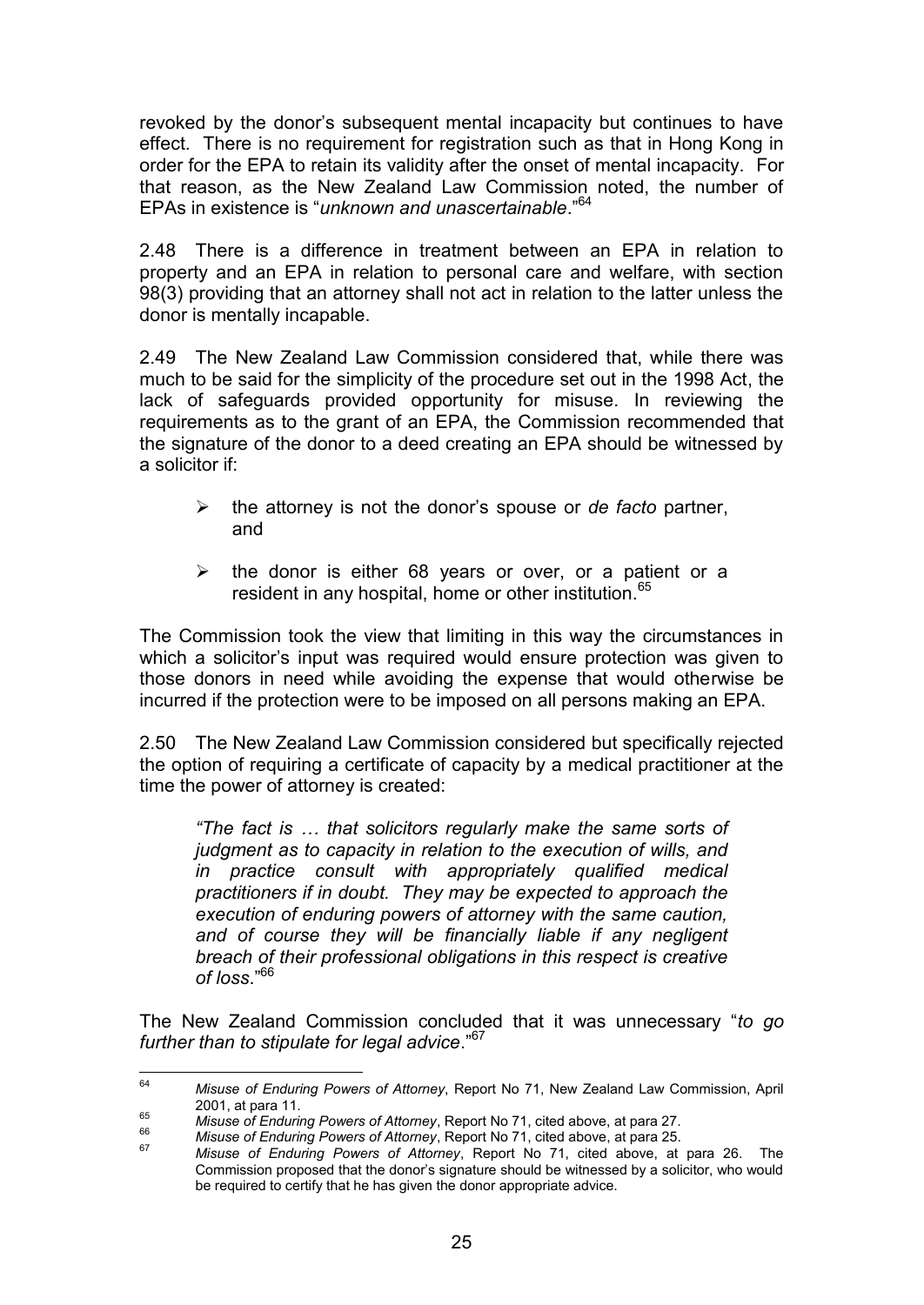2.51 As explained earlier, section 98(3) of the 1998 Act provides that an EPA in relation to personal care and welfare (but not one in relation to property) only takes effect once the donor becomes mentally incapable. In determining the point at which the deterioration in the donor's mental state justified the application of the enduring power, the Commission proposed that there should be a requirement that a medical practitioner certify in writing that the donor is mentally incapable.<sup>68</sup> This they proposed to achieve by adding the words "*and a registered medical practitioner has certified in writing that the donor is mentally incapable*" to the existing section 98(3) of the Protection of Personal and Property Rights Act 1988, which reads:

*"The attorney shall not act in relation to the donor"s personal care and welfare unless the donor is mentally incapable."* 

2.52 The Protection of Personal and Property Rights Amendment Bill, proposing various amendments to the EPA provisions in the 1998 Act, was introduced to the New Zealand Parliament in December 2006. The amendments were based on the Law Commission's recommendations "*modified following wide consultation with older people and their organisations*."<sup>69</sup> The Bill was enacted in September 2007, though it will not come into force for a further twelve months. New section 94A(4) of the principal Act requires that the donor's signature be witnessed by a lawyer, an officer or employee of a trustee corporation or a legal executive. New section 94A(6) requires the witness to the donor's signature to explain the effects and implications of the EPA to the donor and to advise the donor of a number of other specified matters, including the donor's right to suspend or revoke the EPA. That witness must also certify on the prescribed form that the requirements of subsection (6) have been met; that he has no reason to suspect that the donor was or may have been incapable at the time the donor signed the instrument; and that the witness is independent of the attorney.<sup>70</sup>

2.53 A key provision in the Act is new subsection 97(4) which provides that the donor may authorise an EPA in relation to property to have effect:

- $\triangleright$  while the donor is mentally capable and to continue to have effect if the donor becomes mentally incapable; or
- $\triangleright$  only if the donor becomes mentally incapable.

In the latter case, new subsection 97(5) prohibits the attorney from acting in relation to the donor's property "*unless a relevant health practitioner has certified, or the Court has determined, that the donor is mentally incapable*."

2.54 The Act's provisions therefore continue to impose no requirement for medical certification at the time of execution of an EPA, nor at the onset of mental incapacity if the EPA had had effect before that time. If, however, the

<sup>68</sup> <sup>68</sup> *Misuse of Enduring Powers of Attorney*, Report No 71, cited above, at para 30.

 $\frac{69}{70}$  See the "General policy statement" in the explanatory note to the Bill.

New section 94A(7).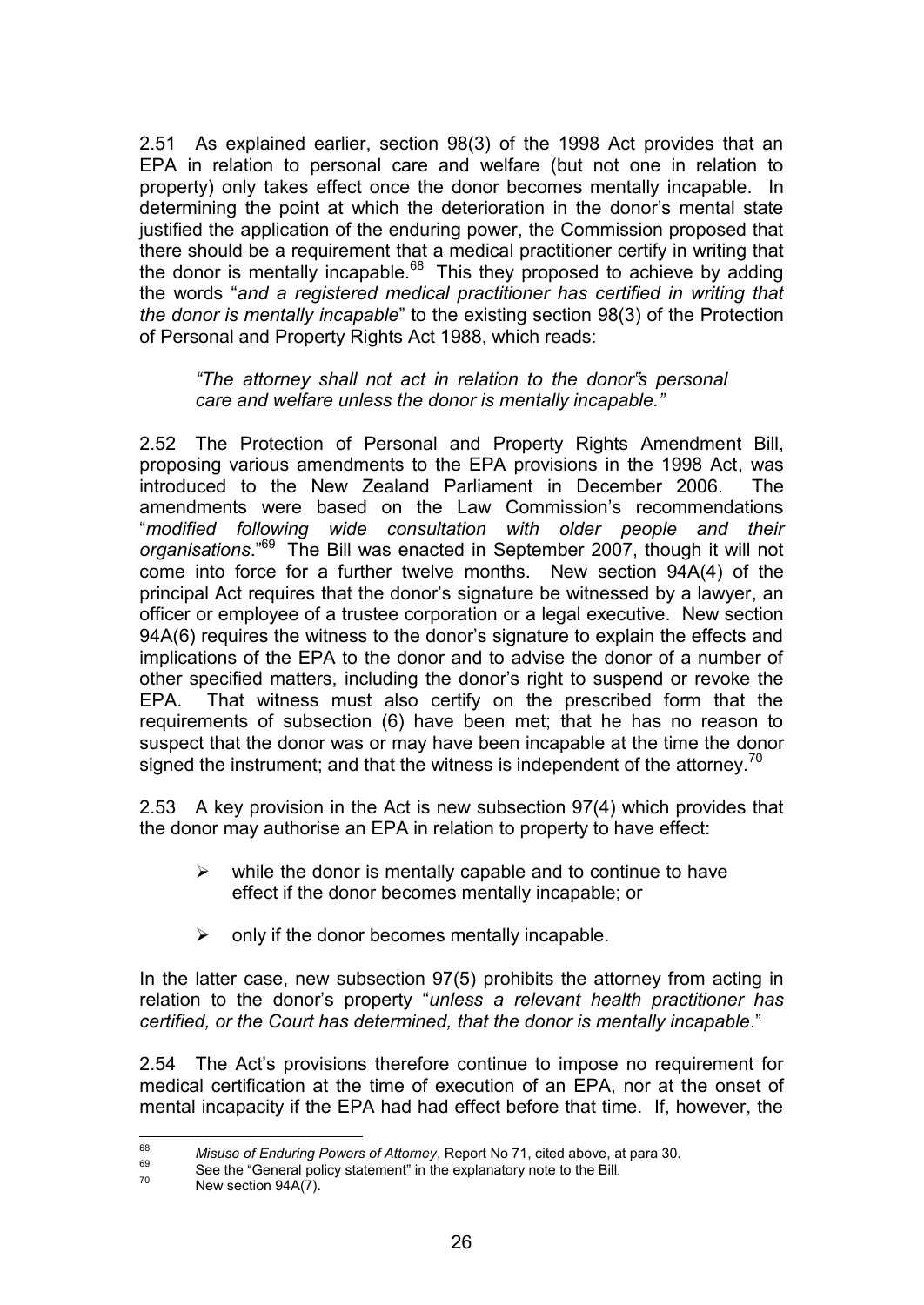EPA is to take effect only at the time the donor became mentally incapable, then medical certification of the donor's incapacity will be required before the attorney can act.

# **Scotland**

2.55 The Adults with Incapacity (Scotland) Act 2000 makes provision for "continuing powers of attorney", which relate to the donor's property and financial affairs, and "welfare powers of attorney", which relate to the donor's personal welfare. The Scottish continuing power of attorney (CPA) is therefore the equivalent of Hong Kong's EPA and this paper will concentrate on the provisions relating to CPAs.

2.56 Section 15(1) provides that a CPA will continue to have effect if the donor becomes incapable. Section 15(3) requires that a CPA:

- $\triangleright$  be subscribed by the donor;
- $\triangleright$  incorporates a statement clearly expressing the donor's intention that the power of attorney be a continuing power;
- $\triangleright$  incorporates a certificate in the prescribed form by a solicitor "*or by a member of another prescribed class*"<sup>71</sup> that:
	- (i) he has interviewed the donor immediately before the donor signed the document;
	- (ii) he is satisfied that at the time the CPA is granted the donor understands its nature and extent;
	- (iii) he has no reason to believe that the donor is acting under undue influence or that any other factor vitiates the granting of the power.

2.57 Section 19 of the 2000 Act provides for a new statutory process under which CPAs are to be recorded in public registers by the Public Guardian, so that information about the powers is openly available. Subsection (1) provides that a CPA is only valid after registration.

2.58 Section 19(3) provides for so called "springing" powers of attorney. It allows documents conferring a CPA to be sent to the Public Guardian, but registration to be postponed until after a specified event has occurred. As the explanatory notes to the Act explain:

 $71$ 

Regulation 4 of the Adults with Incapacity (Certificates in Relation to Powers of Attorney) (Scotland) Regulations 2001 prescribes "practising members of the Faculty of Advocates" and "registered medical practitioners" for these purposes.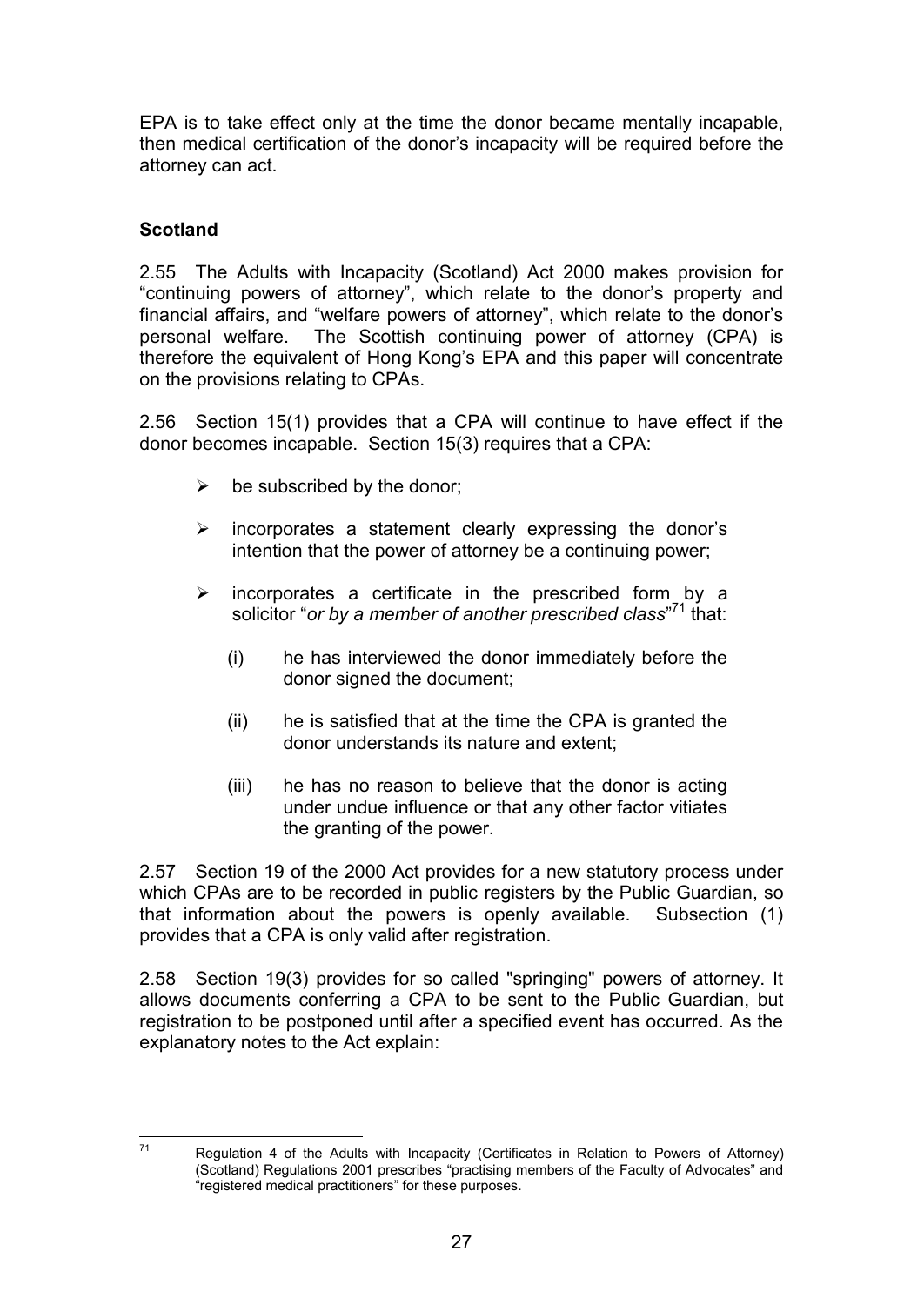*"This event could be the granter losing the capacity to manage his or her own affairs; however it could also be another trigger, such as moving out of their own home. It will be the Public Guardian's duty to check that the event has occurred before registering the continuing or welfare power of attorney, thus allowing the power to be exercised."<sup>72</sup>*

Section 19(6) gives a right of appeal to the court against a decision of the Public Guardian as to whether or not the event specified in the CPA has occurred.

 $72$ 

Adults with Incapacity (Scotland) Act 2000, Explanatory Notes, at para 79.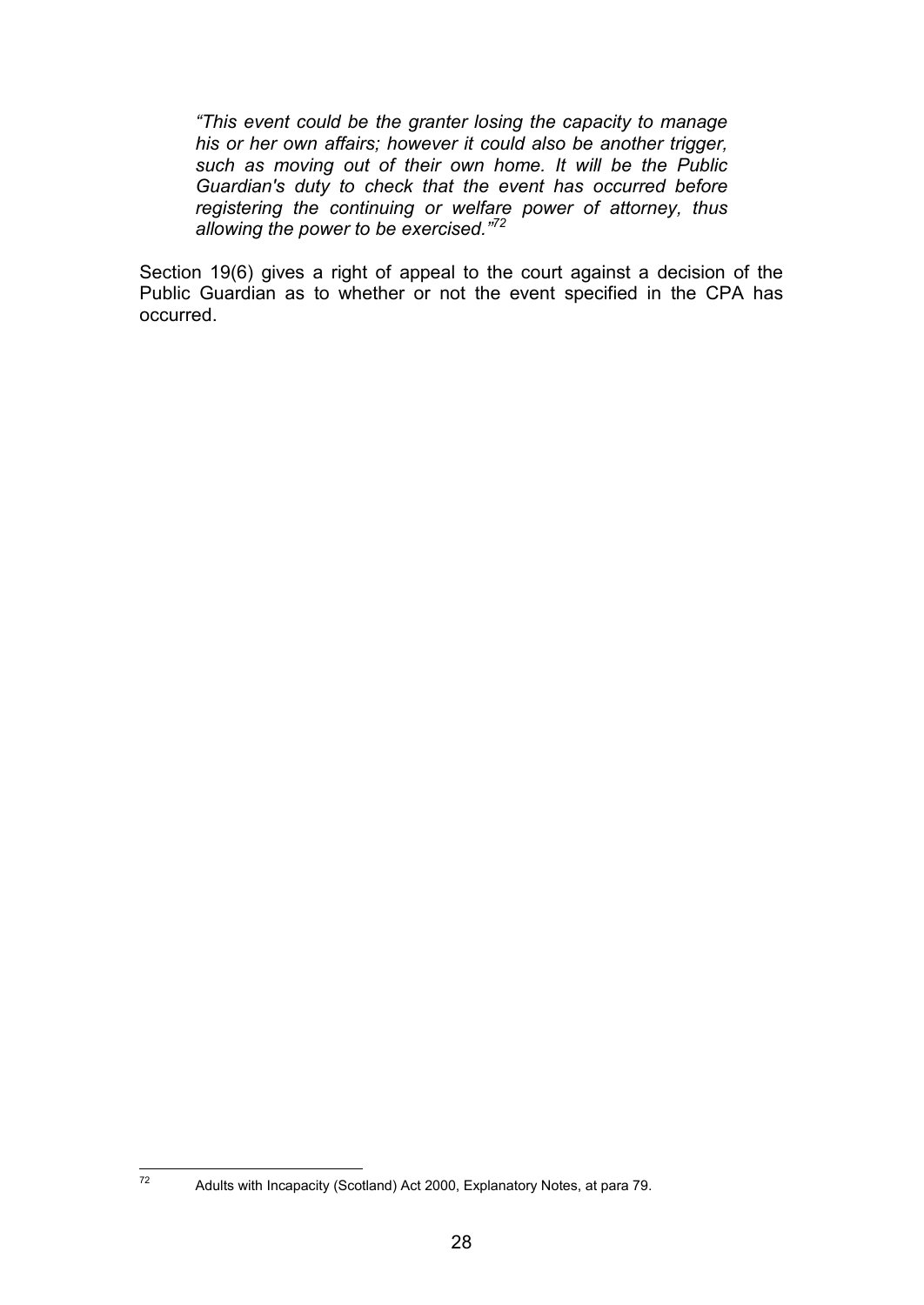# **Chapter 3**

# **Our conclusions and recommendations**

\_\_\_\_\_\_\_\_\_\_\_\_\_\_\_\_\_\_\_\_\_\_\_\_\_\_\_\_\_\_

### **The case for change**

3.1 As was explained in the consultation paper, the enactment of the Enduring Powers of Attorney Ordinance in 1997 was intended to answer an unmet need. While new to Hong Kong, enduring powers of attorney had been in place in a number of jurisdictions overseas for some time and had been widely welcomed there. The Law Institute of Alberta identified the advantages of an EPA as being that:

- (a) it allows an individual to choose the person or persons who will look after the individual's affairs if he becomes incapable of doing so;
- (b) it avoids expensive and potentially distressing court proceedings for the appointment of a trustee to look after the individual's affairs;
- (c) it provides an efficient and cost-effective way of administering the individual's property. $<sup>1</sup>$ </sup>

3.2 The use of an EPA has benefits not only for the donor, but also for the donor's family who might otherwise be faced with considerable difficulties and distress in managing his affairs. From the wider community's point of view, an EPA can avoid the need to apply scarce court resources unnecessarily to the management of an individual's affairs. Given these benefits, both general and individual, it is clearly undesirable that the existing provisions in the Enduring Powers of Attorney Ordinance (Cap 501) have so rarely been used. As at 1 December 2007, only 21 EPAs had been registered in the ten years since the Ordinance was enacted.

3.3 There may be a variety of reasons for this exceptionally low take-up rate. There may, for instance, be cultural factors which discourage the use of EPAs. A lack of public awareness and education as to the concept of EPAs and their benefits may also contribute. As pointed out in the consultation paper, it seems reasonable to suppose, however, that one factor discouraging use is likely to be the requirement in section 5(2)(a) that the deed creating the enduring power of attorney must be signed by the donor before a solicitor and a registered medical practitioner, who must both be present at the same time. Arranging for a solicitor and a doctor to convene at the same time and place

 $\frac{1}{1}$ 

*Enduring Powers of Attorney: Safeguards Against Abuse*, Alberta Law Reform Institute, Report No 88, February 2003.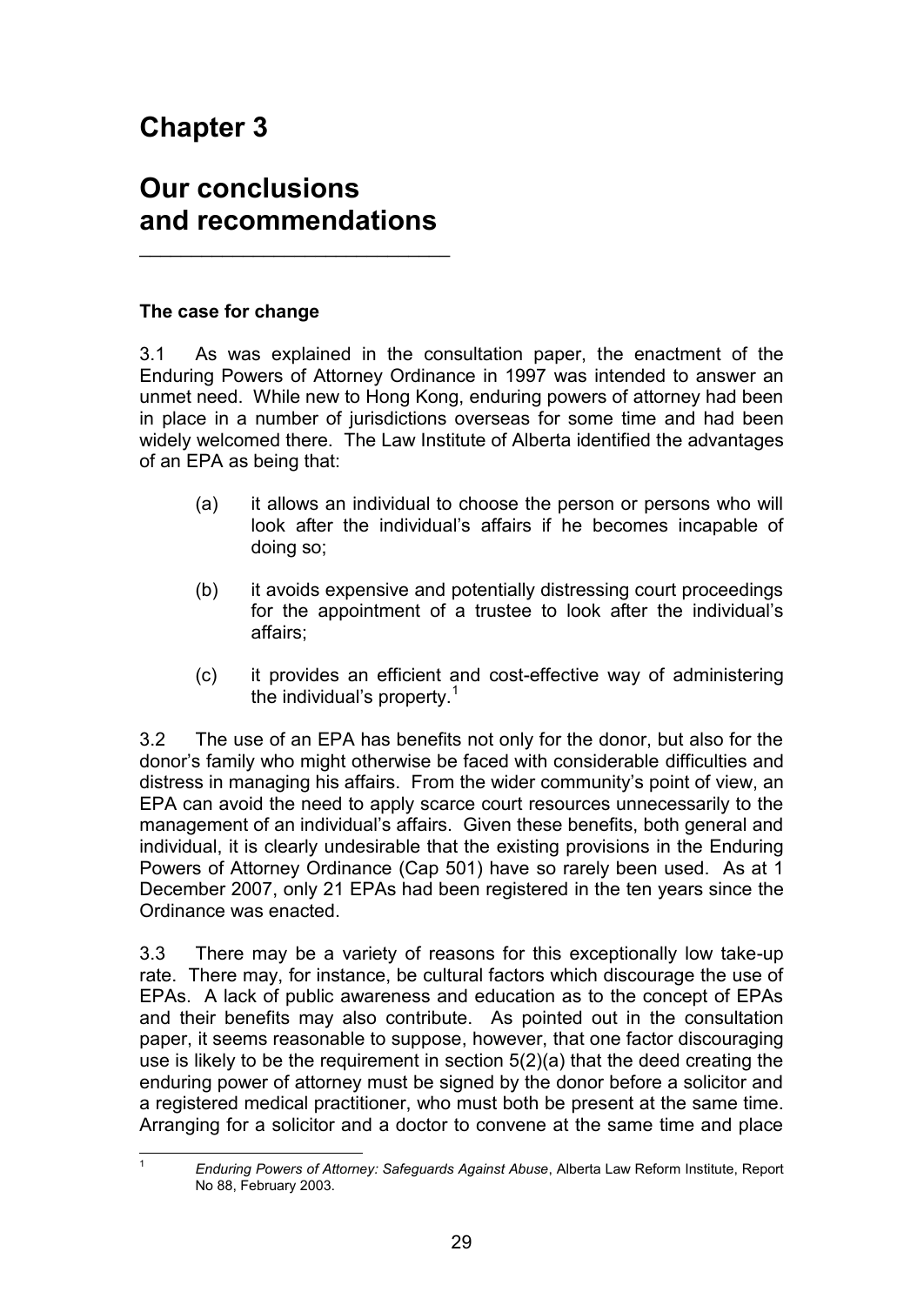would present a costs and logistical problem for most members of the community.

3.4 In the consultation paper, we concluded that the case for change had been made out and that the existing rules for executing an EPA in Hong Kong should be relaxed. That view was endorsed overwhelmingly by those who responded to the consultation paper, with only one commentator disagreeing. The views of consultees were more evenly divided, however, on the question of whether the requirement for a medical witness should be removed altogether, or merely relaxed so that the medical witness and the solicitor could sign at separate times.

# **Abolition of the requirement for a medical witness**

# *Arguments in favour of abolition*

3.5 It is clear from the review in the previous chapter of the law in other jurisdictions that a range of different approaches is adopted as to who *may* witness an EPA. At one end of the spectrum are jurisdictions which do not stipulate that the witness or witnesses belong to any particular class of persons. Jurisdictions adopting this approach include British Columbia, the Northern Territory and Tasmania. An alternative approach adopted in some jurisdictions is to specify particular qualities which a witness must possess. So, for instance, in Victoria one of the two witnesses to an EPA must be authorised to witness the signing of a statutory declaration. Other jurisdictions specify particular categories of person from which the witness or witnesses must be drawn. In Scotland, for instance, a certificate as to the donor's fitness at the time of execution must be provided by a solicitor, an advocate or a medical practitioner. The regulations under the English Mental Capacity Act 2005 require a certificate as to the donor's fitness to be provided either by someone who has known the donor personally for at least two years or by a person who, on account of his professional skills and expertise, reasonably considers that he is competent to make the judgments required by the statute. Examples given in the Act include a solicitor, barrister or advocate, a registered health care professional, a registered social worker and an independent mental capacity advocate.

3.6 Apart from Hong Kong, only Ireland *requires* a medical witness to sign an EPA. In Ireland, however, an EPA is not restricted to matters relating to the donor's property and financial affairs but may also empower the attorney to make decisions relating to the donor's personal care. That is not the case in Hong Kong, where only the donor's property and financial affairs may be the subject of an EPA. It is difficult to see what sets Hong Kong apart from the rest of the common law world, so that only in Hong Kong should an EPA dealing with a donor's property and financial affairs require certification by a doctor. There would seem less need for a medical witness to an EPA where the EPA does not extend to decisions relating to the donor's personal care, or to decisions relating to his health care or medical treatment.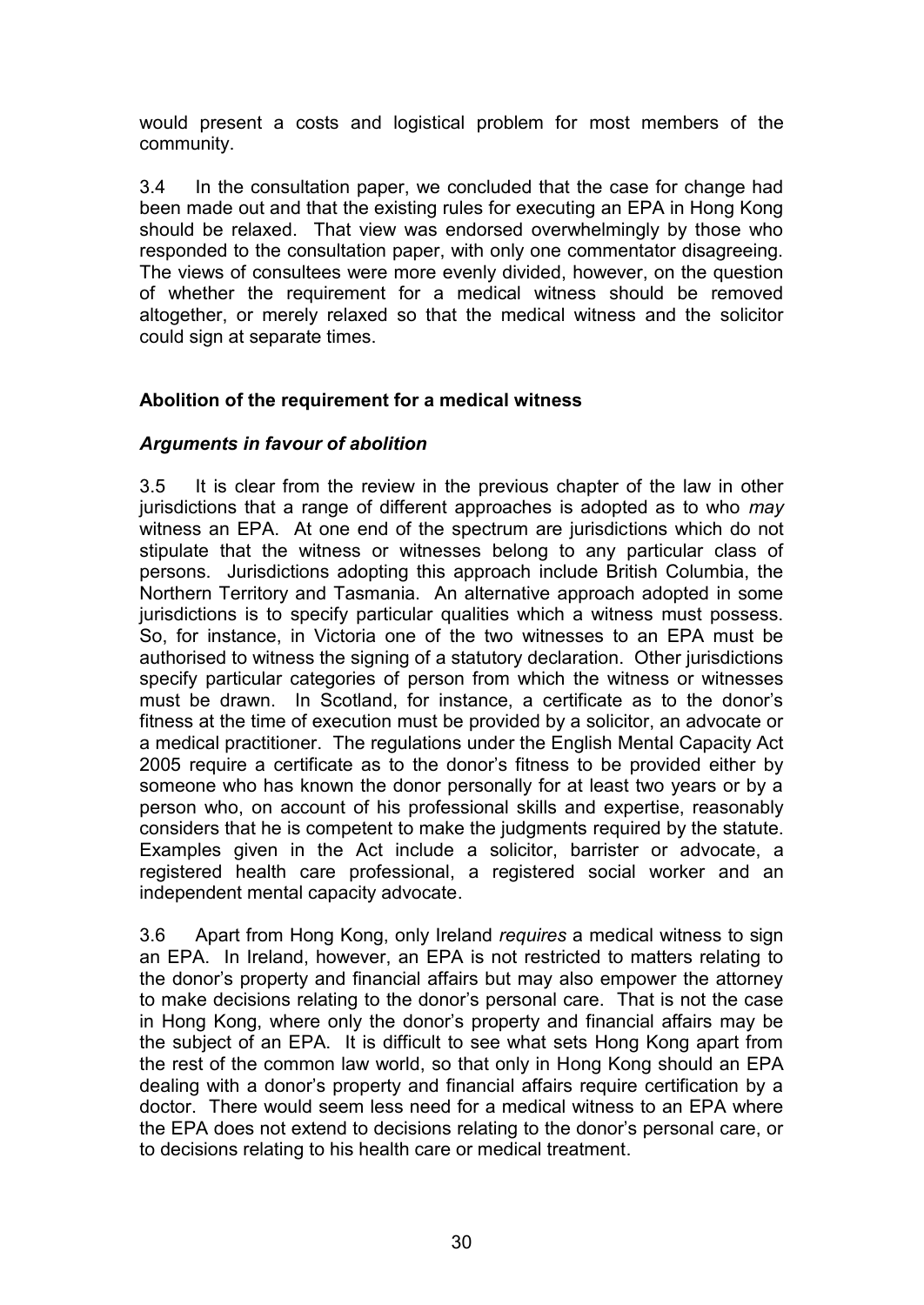3.7 It is important to stress that the removal of a *requirement* for a medical witness does not mean that a prudent solicitor should not *choose* to seek a medical assessment where he has doubts as to the mental competence of his client. There is no requirement for a medical witness to a will or to a conventional power of attorney. In neither case does the law require a doctor to assess the capacity of the principal at the time the deed is executed and in the majority of cases solicitors make such assessments on a day-to-day basis without any apparent difficulty. Where the solicitor has any doubts, however, it is in both his interests and those of his client to obtain a professional medical opinion before executing a will or power of attorney. We understand that that is the approach generally adopted by solicitors in Hong Kong and it is one which is equally appropriate to the execution of an EPA.

3.8 The present requirement for a medical witness imposes both financial and emotional costs on the donor. The financial costs (not to mention the practical difficulties) of arranging for a doctor to attend a solicitor's office, or for a solicitor to go to a doctor's surgery, are obvious. Less so, but equally undesirable, is the trauma and indignity suffered by an elderly person in having his mental faculties questioned. We found the strength of views expressed to us on this point by solicitors who have executed EPAs in Hong Kong under the existing regime highly persuasive. In addition, those solicitors refuted the suggestion by the HK Medical Association that it would be a simple matter to find a medical practitioner who was available and willing to witness an EPA. On the contrary, the practical experience of those who had executed EPAs was that it was extremely difficult to make the necessary arrangements for attendance by a medical witness.

# *Arguments against abolition*

3.9 It is argued in favour of retaining the requirement of a medical witness that it provides an additional assurance that the donor is fully aware of the consequences of executing an EPA. The requirement of a medical witness at the time of execution also means that there is less need for formality at the time the EPA is registered and comes into effect. Hong Kong's procedure for registration does not require that notice be given to named third parties, nor does it involve inquiry by the Registrar as to the validity of the EPA. While that means that registration is straightforward, it necessitates greater care at the time of execution.

3.10 It should be noted, however, that none of the jurisdictions reviewed in the previous chapter which impose no formalities at the time of registration (or have no system of registration) require a medical witness at the time of execution. In addition, while it is true that there is no requirement under the Hong Kong provisions to notify named third parties when an application is made to register an EPA, section 3(1) of the Enduring Powers of Attorney (Registration) Rules<sup>2</sup> requires the Registrar to inform the donor in writing of the EPA's registration "*as soon as practicable*" after the registration. Section 13 of the Enduring Powers of Attorney Ordinance (Cap 501) provides that the

 $\frac{1}{2}$ 

Made under section 54 of the High Court Ordinance (Cap 4).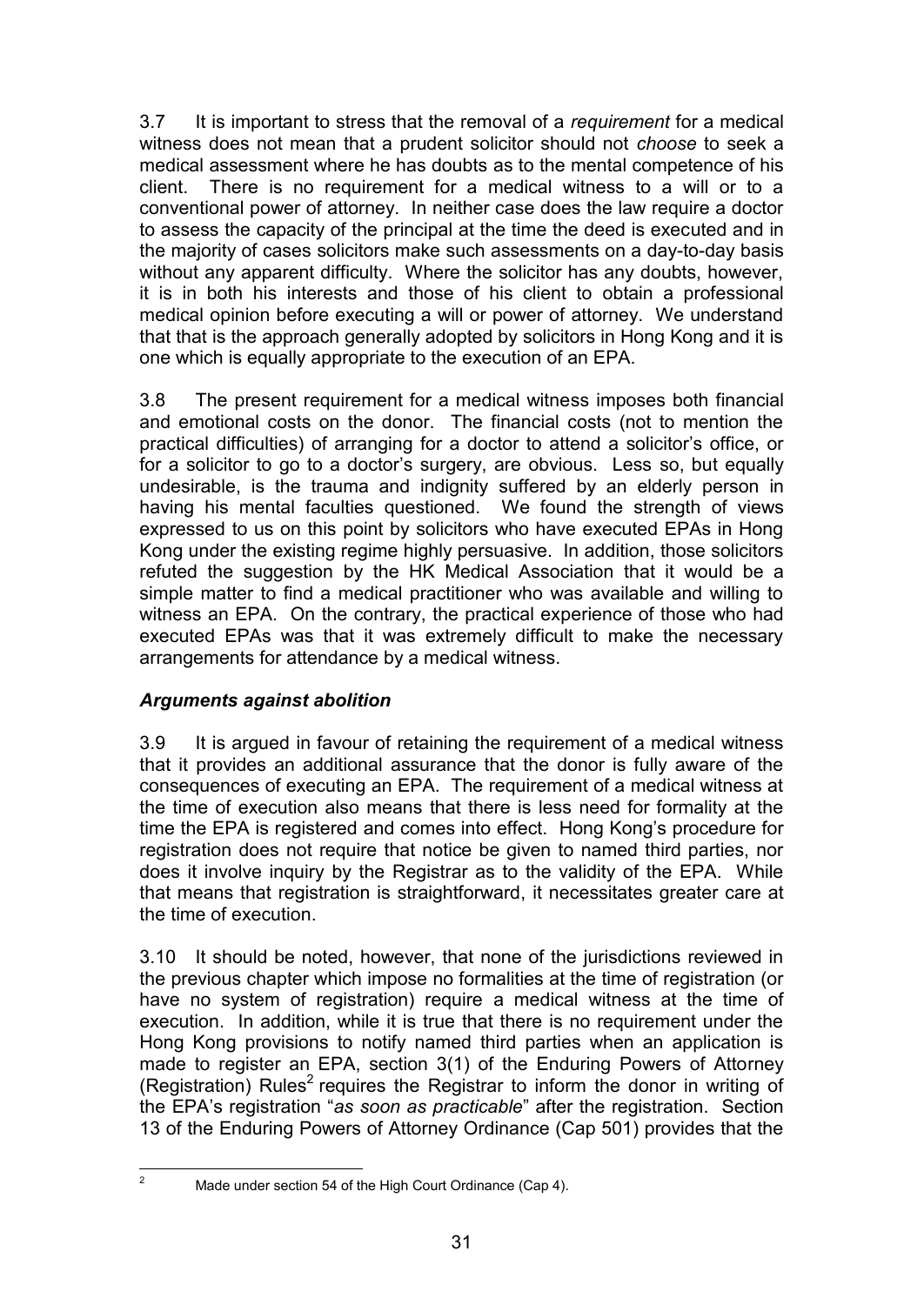donor may revoke an EPA, even if it has been registered, if he is mentally capable.

3.11 It was pointed out by the Bar Association in their response to the consultation paper that a distinction could be drawn between the certification requirements for a will and an EPA, as an EPA (unlike a will) was an instrument specifically designed for use in a situation where mental incapacity was contemplated in the future. An EPA, it was argued, is therefore particularly likely to be executed at a time when there is doubt as to the donor's current mental capacity, and is particularly likely to be the subject of a subsequent challenge on the basis of mental incapacity at the time of execution. While we accept that many EPAs are executed when the donor's mental acuity is declining, it is by no means certain that that is so in the majority of cases. We understand, for instance, that in England it is common practice for a solicitor making a will (which is frequently done long before the client reaches old age) to encourage his client at the same time to execute an EPA as part of the sensible organisation of his future affairs. Rather than continue to impose a blanket requirement for a medical witness on all donors, regardless of their circumstances and mental fitness, we believe the better alternative is to leave it to the professional judgment of the solicitor in each case to decide whether or not a medical assessment of the donor of an EPA is necessary before execution.

# *Our conclusion*

-<br>3

3.12 As was pointed out earlier in this chapter, EPAs offer significant benefits for the donor, the donor's family and the community at large. It is in everyone's interests to ensure that they are used widely. But, as the Legal Aid Department pointed out in its response to the consultation paper, the costs and logistical difficulties of arranging for a medical witness to sign at the same time as the solicitor are a major deterrent to an efficient and cost effective way of administering a mentally incapacitated person's property.

3.13 None of the common law jurisdictions reviewed in the previous chapter except Ireland requires an EPA to be witnessed by a doctor and solicitor. The requirement of certification by a medical practitioner has been specifically considered and rejected by the Law Commissions of England and New Zealand. The Alberta Law Reform Institute noted the requirement in Ireland for a medical practitioner's statement that the donor was capable of understanding the effect of creating an EPA but rejected that approach:

"*While such a requirement would no doubt be a safeguard against the execution of EPAs by incapacitated donors, we think that it would be regarded as an unwarranted intrusion into private affairs, as well as adding cost to the adoption of EPAs and inhibiting their use*."<sup>3</sup>

3.14 We note the significant difficulties of executing an EPA under the existing provisions as described to us by solicitors with actual experience of the process. There is clearly a tension between enhancing the convenience

*Enduring Powers of Attorney: Safeguards against Abuse*, Alberta Law Reform Institute, Report No 88 (February 2003), at Part IV, para 53.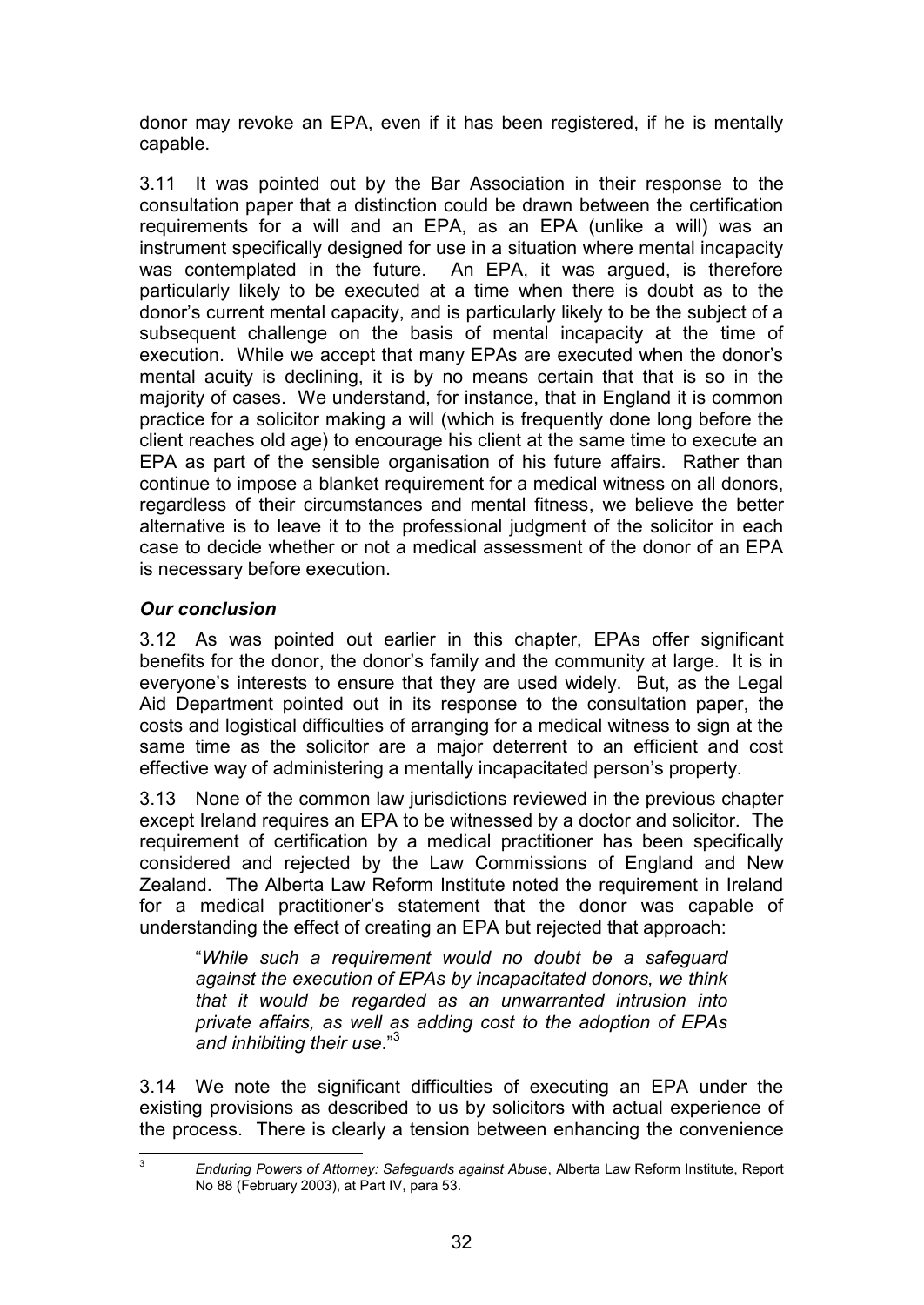of EPA execution and the need to ensure that donors are fully cognisant of the consequences of execution, but we believe that the latter concern can be adequately met without retaining the existing requirement for a medical witness in every case. In particular, we think that the Law Society should be encouraged to issue practice directions to its members on the execution of EPAs, making clear that where a solicitor has doubts as to the mental competence of his client to execute an EPA, the solicitor must obtain an assessment of his client's mental capacity from a medical practitioner.

3.15 A number of those who responded to the consultation paper observed that there was widespread ignorance of the existence and scope of EPAs, even within the legal profession. We referred in the previous chapter to the detailed practice direction issued by the Law Society in England and Wales. That practice direction serves the dual purpose of bringing LPAs to the attention of the profession and providing guidance on their use. We would hope that the promulgation of a practice direction on EPAs by the Law Society of Hong Kong, coupled with increased publicity and the adoption of a more user-friendly and informative EPA form, would encourage the wider use of EPAs here.

# **Recommendation 1**

**We recommend that:** 

- **(a) the existing requirement in section 5(2) of the Enduring Powers of Attorney Ordinance (Cap 501) that an EPA be signed before a registered medical practitioner should be abolished; and**
- **(b) the Law Society should be encouraged to issue practice directions to its members on the execution of EPAs, making clear that where a solicitor has grounds for doubting the mental competence of his client to execute an EPA, the solicitor must obtain an assessment of his client's mental capacity from a medical practitioner before the EPA is executed.**

# **Relaxation of the requirement for a medical witness**

3.16 A second option canvassed in the consultation paper was to retain the requirement for a medical witness but to relax it somewhat by allowing the doctor and the solicitor to sign at different times. It follows from the foregoing discussion in this report that we favour outright abolition rather than relaxation. Nevertheless, for the sake of completeness we outline here the results of the consultation on this option.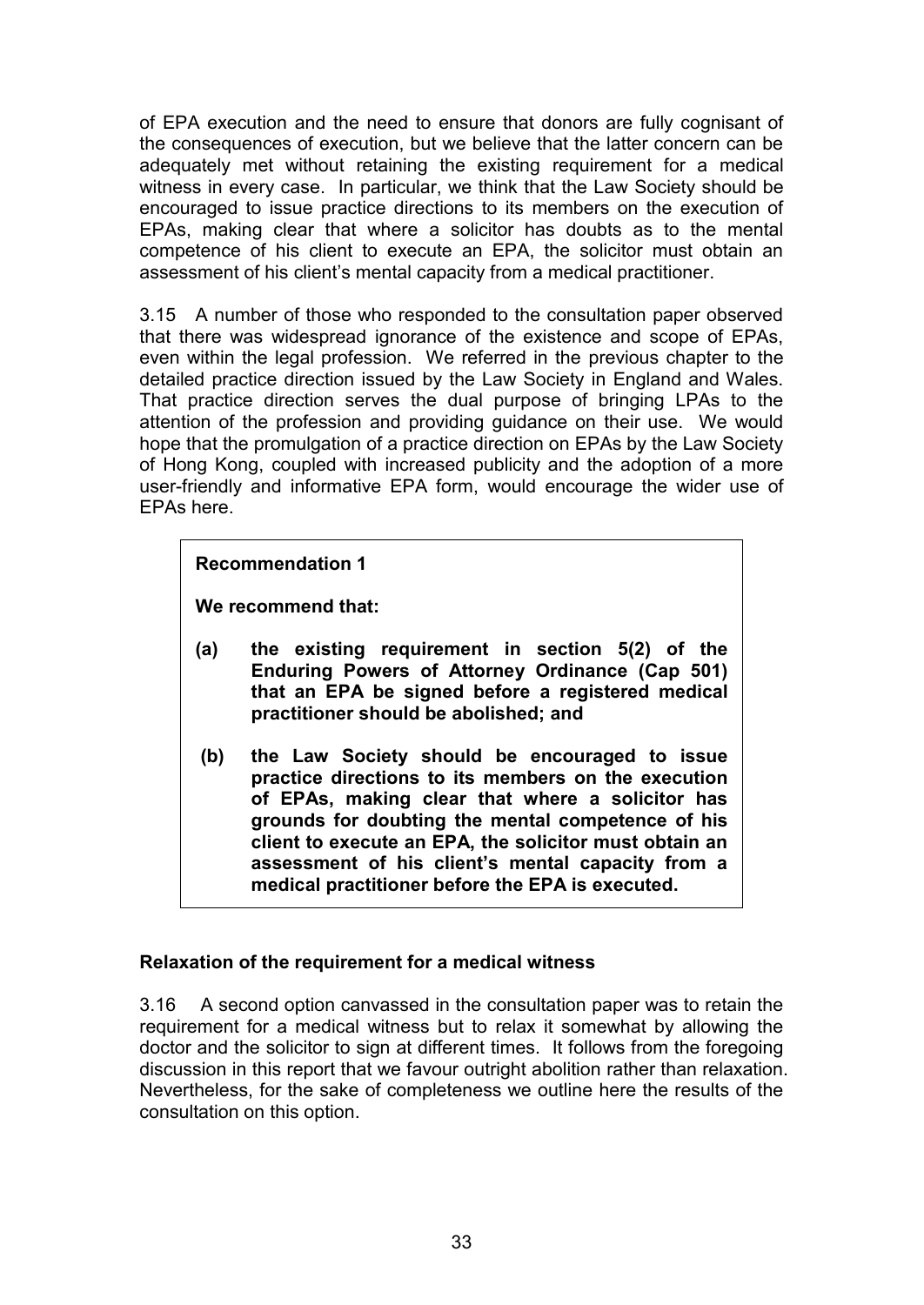3.17 All the eight respondents who were against abolition of the requirement for a medical witness were in favour of allowing the doctor and the solicitor to sign at different times. Views varied as to the maximum period which should be allowed between the time the medical witness signs and the time the donor and the solicitor sign. At one end of the spectrum, the Hong Kong Medical Association suggested 24 hours, while at the other the Hong Kong Geriatrics Society favoured 28 days. Other responses included 7 days, 14 days and "as soon as is practicable and reasonable." While we have already stated our preference for abolition of the medical witness requirement altogether, if it is decided instead merely to relax the requirement we consider that a period of 28 days should be allowed as the maximum period between the medical witness signing and the donor and solicitor signing. That provides a reasonable level of flexibility while not being so long as to render the medical assessment no longer current.

# **Recommendation 2**

**We recommend that if, contrary to Recommendation 1 above, it is decided to retain the existing requirement in section 5(2) of the Enduring Powers of Attorney Ordinance (Cap 501) that an EPA be signed before a registered medical practitioner, the donor and the solicitor should be permitted to sign the EPA within 28 days after it has been signed by the registered medical practitioner.** 

# **Publicity and education**

3.18 The consultation paper suggested that, while the existing execution requirements undoubtedly contribute to the low take-up rate of EPAs in Hong Kong, an additional factor may be a lack of awareness or understanding of the concept. We considered that more should be done to publicise and explain EPAs to the community, setting out the benefits for both the donor and his family which an EPA offers and outlining the steps which must be taken to execute and register an EPA.

3.19 The consultation paper pointed out that that kind of guidance on EPAs is freely available to the public in a number of other jurisdictions. In England, for instance, the Public Guardianship Office produces a booklet offering guidance on the making of an EPA and on taking on the role of attorney. The booklet is available both in hard copy and on the Public Guardianship's website and in various formats, including "easy to understand".<sup>4</sup> In addition, information on EPAs is provided by a number of non-governmental organisations, including the Alzheimer's Society<sup>5</sup>, and there are commercial law-related websites which include sections on making EPAs in the United

-<br>4 *Enduring power of attorney: a guide to making an enduring power of attorney or taking on the role of attorney*, Public Guardianship Office, UK, at

http://www.guardianship.gov.uk/downloads/EPA.web.pdf

<sup>5</sup> At http://www.alzheimers.org.uk/After\_diagnosis/Sorting\_out\_your\_money/info\_EPA.htm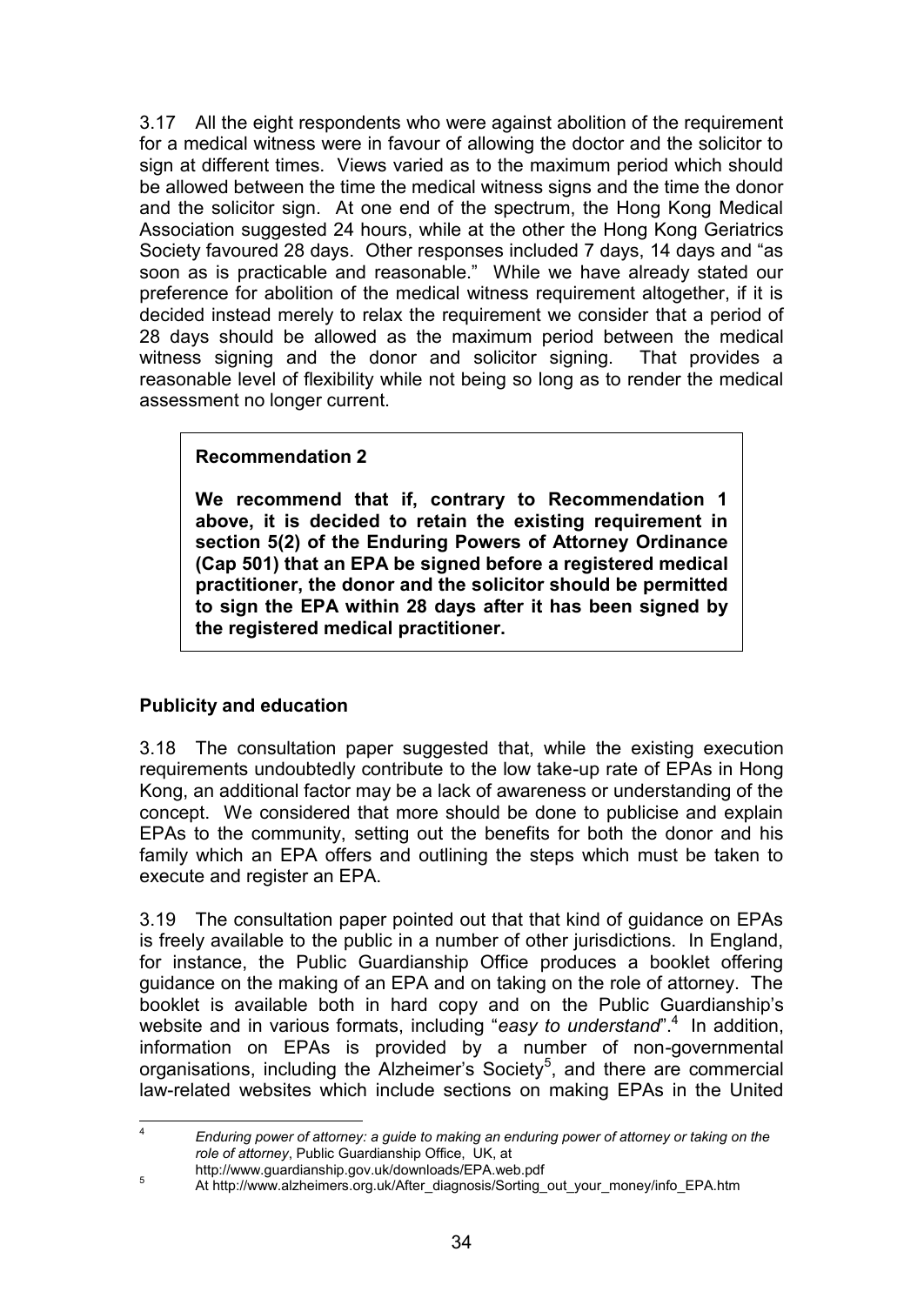Kingdom.<sup>6</sup> In Scotland, similar information is provided on the Office of the Public Guardian's website.<sup>7</sup>

3.20 The provision of information to the public on the working of EPAs is, of course, not only confined to the United Kingdom. Other examples of organisations offering such information include the Office of the Public Trustee in Alberta $^8$  and the Department of Justice in Queensland.<sup>9</sup>

3.21 The proposal for greater publicity for, and explanation of, the concept of EPAs was strongly supported by those who responded to the consultation paper. A number of useful suggestions and observations were made. The Law Society stressed that any publicity material should be in plain English and clear Chinese and that it was important to remember that many of the elderly did not have access to computers, let alone the ability to search the internet for information. Solicitors who had practical experience of executing EPAs said that too few solicitors were even aware of the EPA legislation and suggested that extensive education was required, including more Continuing Professional Development courses on this subject for solicitors.

3.22 Other suggestions included using TV and radio briefing programmes and public seminars to increase awareness of EPAs. A member of the Elderly Commission said that the possible public misconception that an attorney under an EPA must be a lawyer should be corrected. The Social Welfare Department suggested that publicity should also be given to safeguards against abuse of power, such as how an EPA can be revoked and the role of the Guardianship Board in taking over an attorney's powers. The Guardianship Board itself expressed the view that to maximise the effectiveness of any publicity measures, it would be essential to establish a lead body to steer, lead and plan strategically the publicity efforts.

3.23 We have taken account of the various responses to the consultation paper on the question of publicity in formulating Recommendation 3.

#### **Recommendation 3**

**We recommend that the Government, in partnership with relevant professional bodies and non-governmental organisations (NGOs), should take steps to increase awareness and understanding of EPAs. Publicity measures should include:** 

**TV and radio messages; and** 

<sup>-&</sup>lt;br>6 See, for instance[, http://www.clickdocs.co.uk/enduring-power-of-attorney.htm](http://www.clickdocs.co.uk/enduring-power-of-attorney.htm) and <http://www.lawontheweb.co.uk/epa.htm>

<sup>7</sup> See http://www.publicguardian-scotland.gov.uk/forms/power\_of\_attorney.asp 8

http://www.justice.gov.ab.ca/dependent\_adults/enduring\_powers\_of\_attorney.aspx

<sup>9</sup> http://www.justice.qld.gov.au/guardian/poa/epa.htm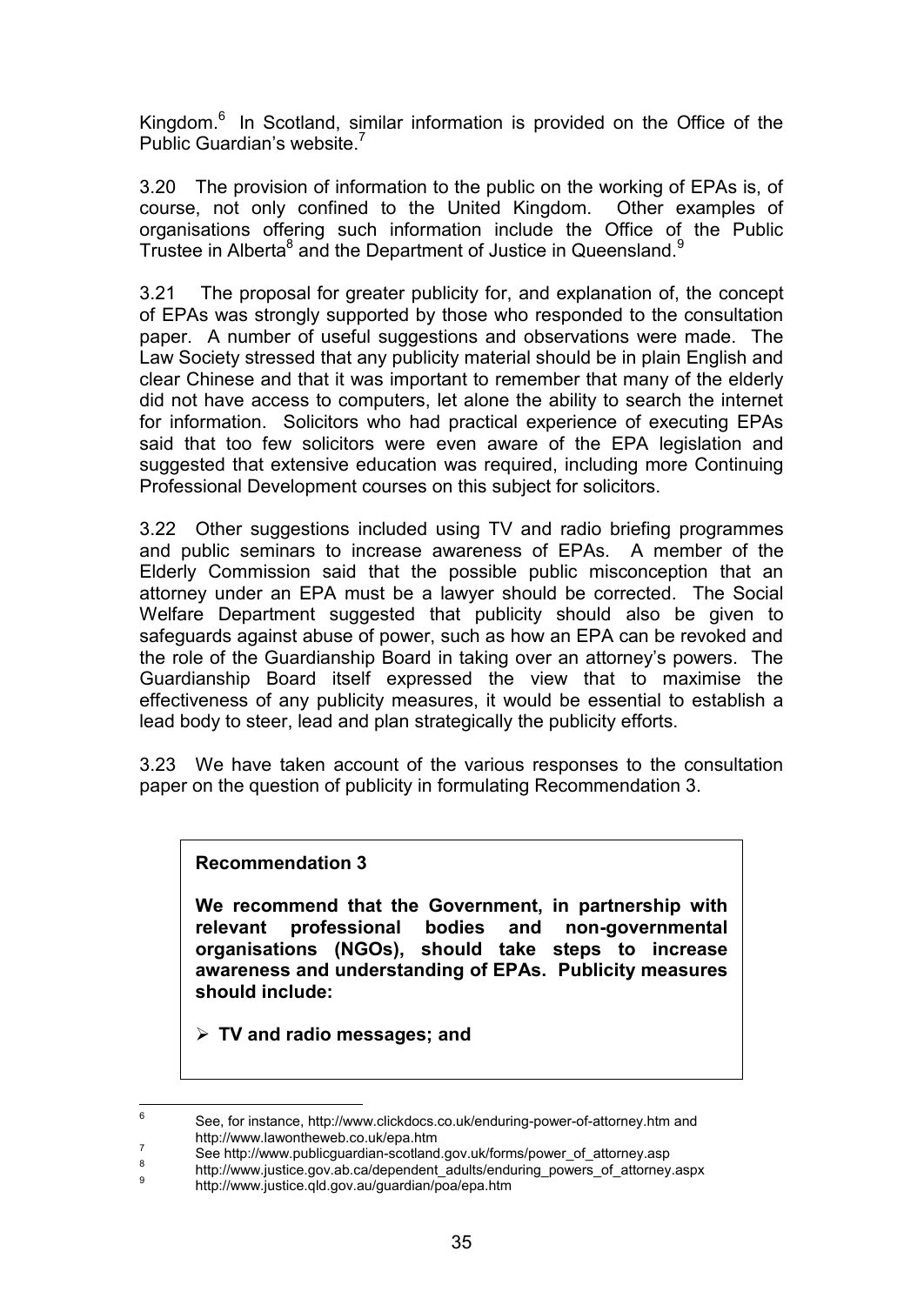**The preparation of a user-friendly explanatory leaflet in plain English and clear Chinese, to be made available via the websites of relevant Government departments, professional bodies and NGOs, and the various online legal resource websites, and in hard copy via District Offices, community centres, centres for the elderly, public libraries, hospitals and clinics, the offices of the Legal Aid Department, and solicitors' offices.** 

**We further recommend that:** 

- **The Law Society should be encouraged to disseminate information about EPAs to its members and to organise more Continuing Professional Development courses on EPAs for solicitors;**
- **Publicity information on EPAs should include information about the duties of an attorney, safeguards against abuse of power, and an explanation that an attorney need not be a lawyer; and**
- **The Government should identify a department or agency to plan, co-ordinate and lead publicity efforts.**

# **Simplification of forms**

3.24 Related to the need to disseminate more information to the public in Hong Kong about EPAs is the question of ensuring that the form which must be used is in clear and simple terms. The existing form includes "*explanatory information*", but that includes references to specific sections of the regulations and the principal Ordinance and cannot be said to be in a form which the lay reader would find easy to digest.<sup>10</sup>

3.25 We expressed the view in the consultation paper that there was no reason why the requirements for completion of an EPA could not be explained in clear and easily understood terms, and we highlighted a number of such examples from other jurisdictions. We pointed out that in some jurisdictions the principal legislation itself is presented in a more user-friendly form than the "explanatory information" in Hong Kong. In the Australian Capital Territory, for example, the Powers of Attorney Act 2006 is drafted in plain English and adopts a number of features which help the reader to understand the statute. Section headings are in everyday language ("*What the principal needs to do*", "*Who can be a witness*?", etc) and where appropriate the legislation incorporates examples of the effect of a particular provision. So, for instance,

 $10$ Schedule to the Enduring Powers of Attorney (Prescribed Form) Regulation (Cap 501). A copy of the form is at Annex B to this paper.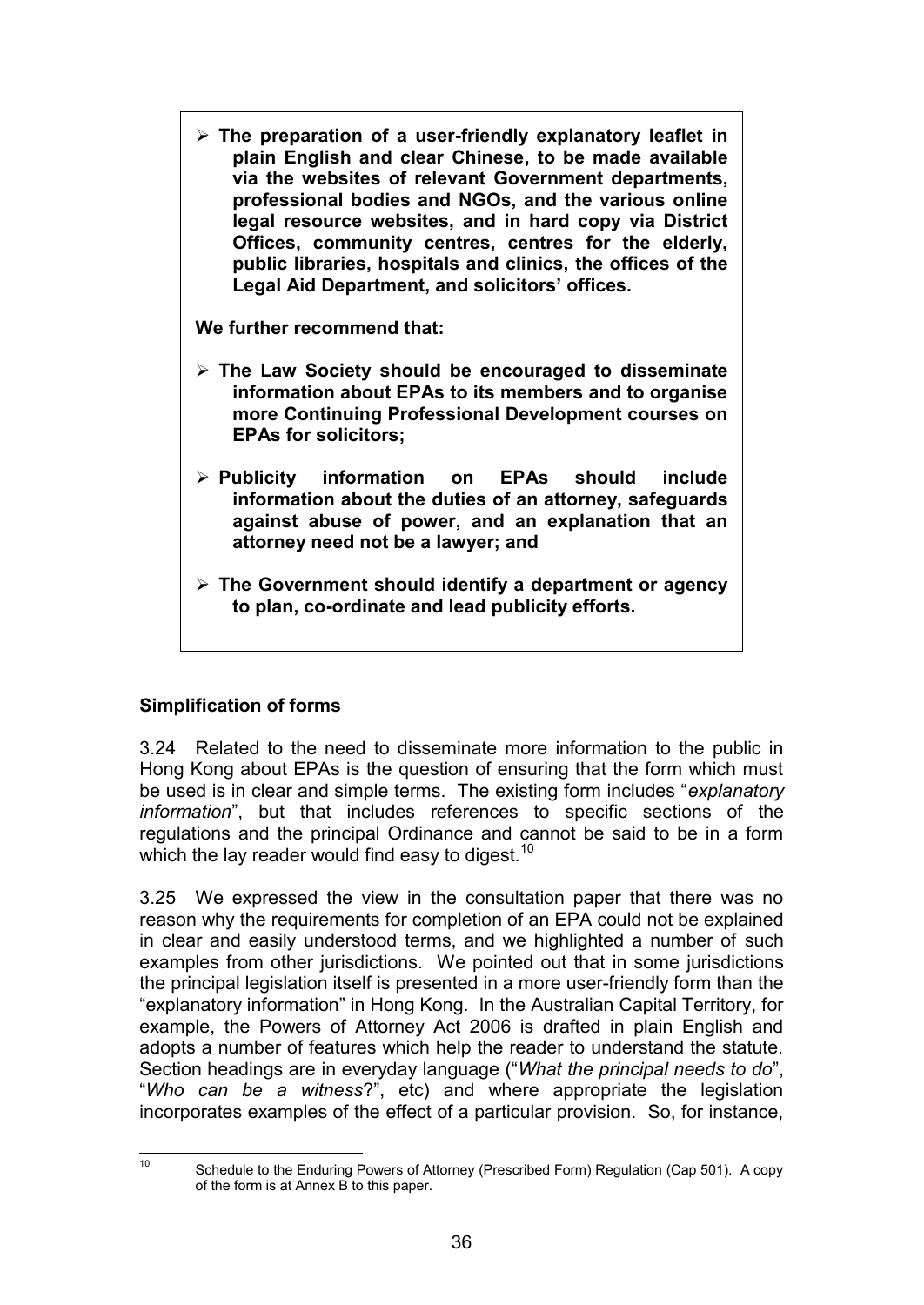section 16, which provides that the donor may state in an EPA when and how the power is to be exercisable, includes the following:

# "*Examples of when power may be exercisable*

- *1. if I am outside Australia for more than 1 month*
- *2. if the property at 13 Mae West Drive is sold*
- *3. starting on 14 February 2007*."

As further aids to comprehension, sections of the Act are cross-referenced or incorporate notes where this is relevant. Finally, definitions are listed at the end of the Act under the heading "Dictionary", and this includes a reference to relevant definitions of general application in the Legislation Act.

3.26 We proposed that the existing EPA form and its explanatory information should be drafted in plain language and in a more user-friendly format and we annexed to the consultation paper a suggested formulation. An overwhelming majority of those who responded to the consultation paper on this issue agreed that the statutory form and its explanatory information should be expressed more clearly, and favoured adopting the draft attached to the consultation paper. Some suggestions for improvements to that draft were made, and these have been incorporated into the revised version which is at Annex C to this report. Annex C has been prepared on the basis of the law as it currently stands, and it would, of course, require further revision if the legislation were amended to remove or relax the requirement for a medical witness. Annex D has been drafted to reflect such possible changes.

# **Recommendation 4**

**We recommend that the Schedule to the Enduring Powers of Attorney (Prescribed Form) Regulation be replaced with a form and explanatory notes along the lines of those set out at Annex C or D to this report, depending on whether or not the reforms we propose in Recommendation 1 are adopted.** 

# **EPAs and personal care decisions**

3.27 The terms of reference of the present study are restricted to the execution requirements of an EPA and it is not therefore within its scope to carry out a general review of the operation of EPAs. There is one aspect on which the consultation paper sought preliminary views, however. That is the question of whether the powers delegated under an EPA should be extended to include decisions as to the donor's personal care. At present, an EPA in Hong Kong extends only to decisions relating to the property and financial affairs of the donor but in a number of other jurisdictions, including England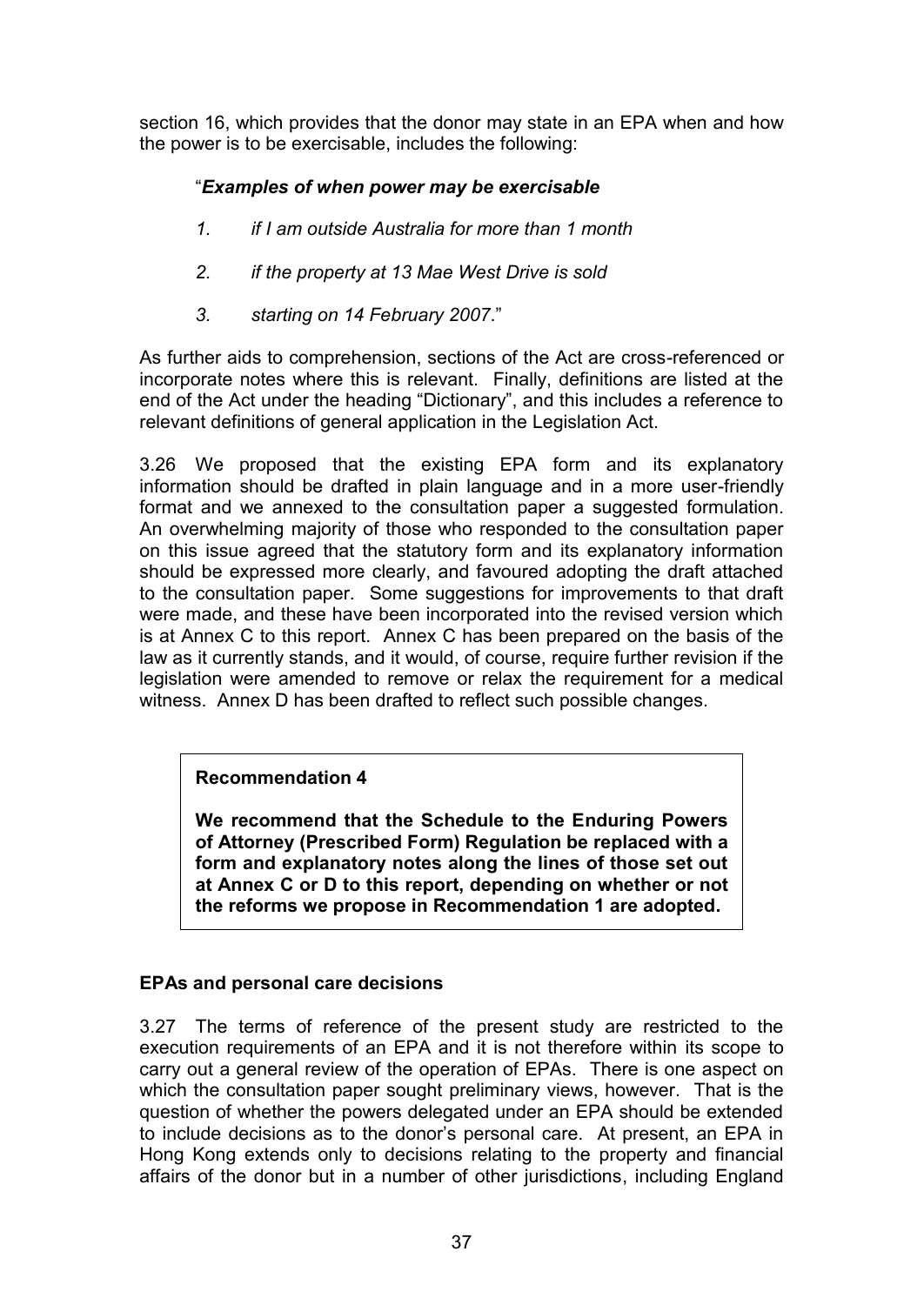and Wales, EPAs or their equivalents are wider in scope and allow the attorney to make personal care decisions for the donor. Such decisions might include matters such as where the donor should live, and with whom, and his dress and diet. Section 11 of the Powers of Attorney Act 2006 in the Australian Capital Territory (ACT) offers the following examples of what may constitute a "personal care matter" for the purposes of that Act:

- (1) where the donor lives
- (2) who the donor lives with
- (3) whether the donor works and, if the donor works, where and how the donor works
- (4) what education or training the donor gets
- (5) whether the donor applies for a licence or permit
- (6) the donor's daily dress and diet
- (7) whether to consent to forensic examination of the donor
- (8) whether the donor will go on holiday and where
- (9) legal matters relating to the donor's personal care.

3.28 There may be circumstances in which it would be difficult to make decisions as to the donor's property and financial affairs which are in his best interests without also becoming involved in personal care matters. An EPA will most often apply where the donor is elderly and has gradually lost capacity to make decisions for himself. There is much to be said for allowing an attorney to make the kind of day-to-day decisions for the donor which are described in the ACT Act.

3.29 A distinction should be drawn, however, between personal care matters and those relating to the giving or refusing of medical treatment. In our report on *Substitute Decision-making and Advance Directives in relation to Medical Treatment*, we considered and rejected the option of extending the scope of EPAs to incorporate within it the concept of a living will or advance directive. There was little support for such a move when it was presented as an option in the consultation paper which preceded the report and we considered that the problems associated with this option outweighed any advantages. Decisions as to the giving or refusing of medical treatment are of a different character to those relating to personal care and it is possible that an attorney appointed to make decisions as to the one may not be the most appropriate person to make decisions as to the other.

3.30 The majority of those who responded to our question whether consideration should be given to extending EPAs to include decisions as to the donor's personal care were in favour, including both the Bar and the Law Society. In line with the views of a number of those who commented on this issue, we do not propose to delay the completion of our review of the execution requirements for an EPA by expanding the present study to include the question of personal care. Instead, we intend to consider as a separate research project the possible extension of EPAs to include personal care decisions.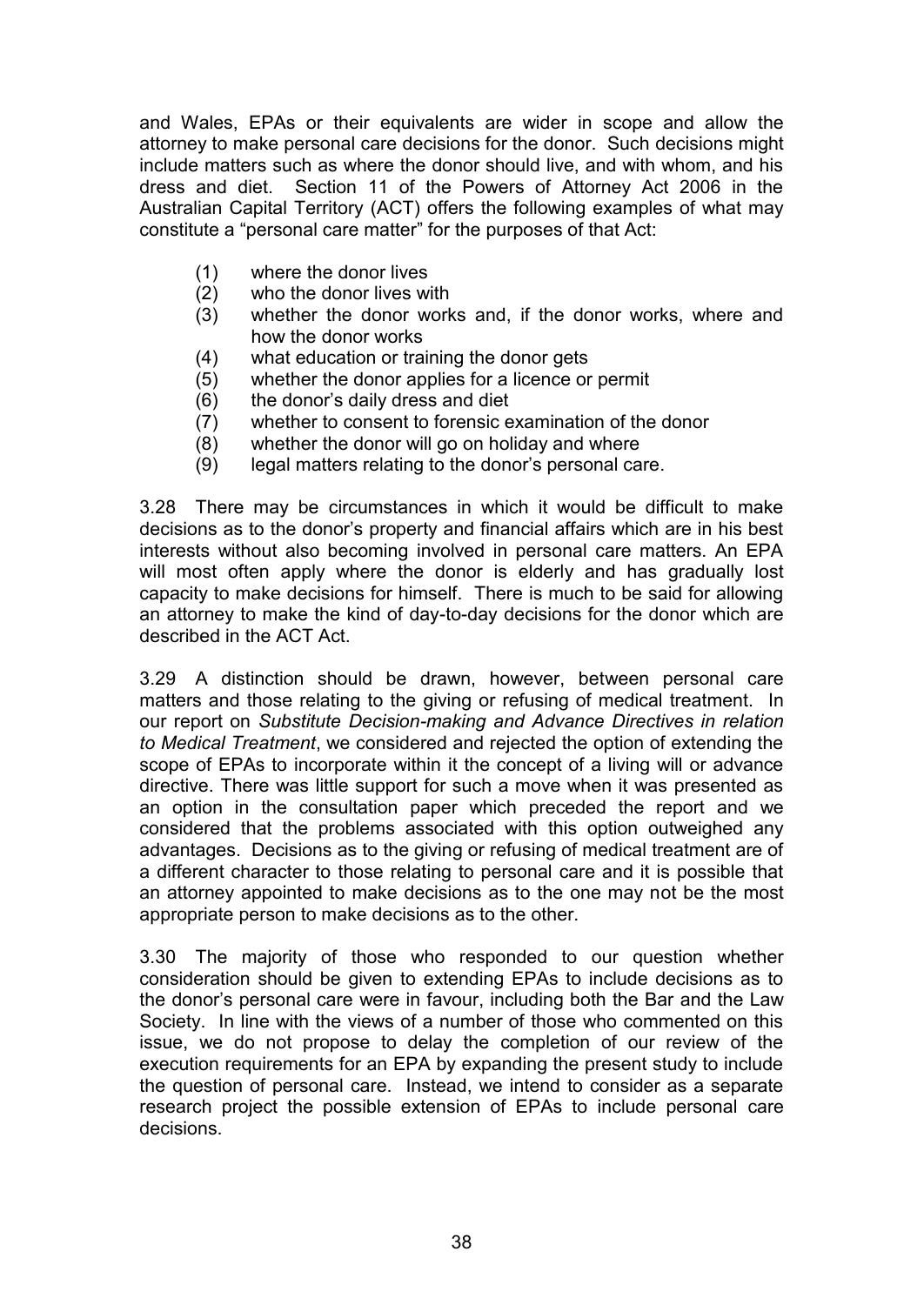# **Chapter 4**

# **Summary of Recommendations**

**\_\_\_\_\_\_\_\_\_\_\_\_\_\_\_\_\_\_\_\_\_\_\_\_** 

**Recommendation 1** *[following paragraph 3.15]*

We recommend that:

- (a) the existing requirement in section 5(2) of the Enduring Powers of Attorney Ordinance (Cap 501) that an EPA be signed before a registered medical practitioner should be abolished; and
- (b) the Law Society should be encouraged to issue practice directions to its members on the execution of EPAs, making clear that where a solicitor has grounds for doubting the mental competence of his client to execute an EPA, the solicitor must obtain an assessment of his client's mental capacity from a medical practitioner before the EPA is executed.

#### **Recommendation 2** *[following paragraph 3.17]*

We recommend that if, contrary to Recommendation 1 above, it is decided to retain the existing requirement in section 5(2) of the Enduring Powers of Attorney Ordinance (Cap 501) that an EPA be signed before a registered medical practitioner, the donor and the solicitor should be permitted to sign the EPA within 28 days after it has been signed by the registered medical practitioner.

#### **Recommendation 3** *[following paragraph 3.23]*

We recommend that the Government, in partnership with relevant professional bodies and non-governmental organisations (NGOs), should take steps to increase awareness and understanding of EPAs. Publicity measures should include:

- $\triangleright$  TV and radio messages; and
- $\triangleright$  The preparation of a user-friendly explanatory leaflet in plain English and clear Chinese, to be made available via the websites of relevant Government departments, professional bodies and NGOs, and the various online legal resource websites, and in hard copy via District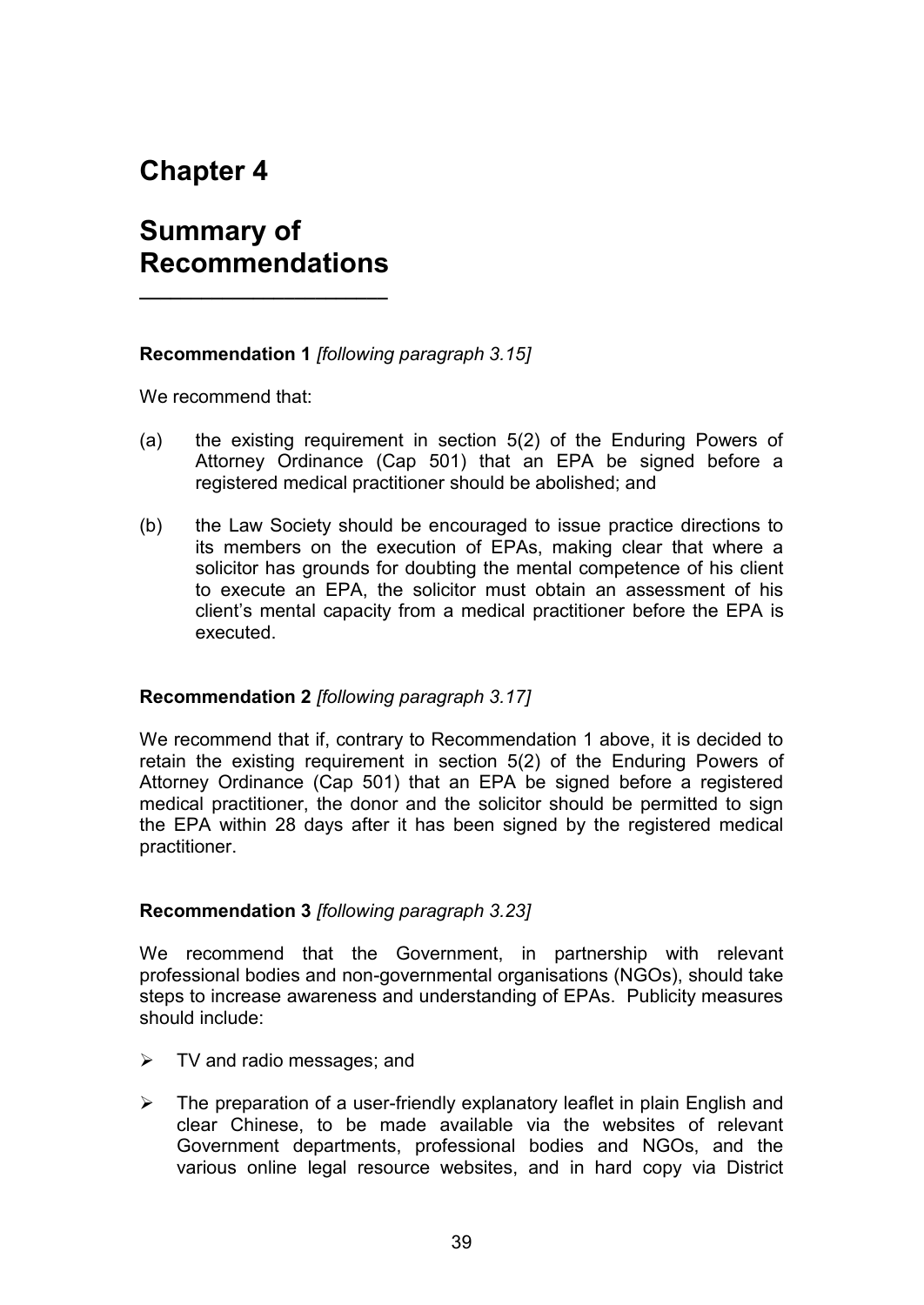Offices, community centres, centres for the elderly, public libraries, hospitals and clinics, the offices of the Legal Aid Department, and solicitors' offices.

We further recommend that:

- $\triangleright$  The Law Society should be encouraged to disseminate information about EPAs to its members and to organise more Continuing Professional Development courses on EPAs for solicitors; and
- $\triangleright$  Publicity information on EPAs should include information about the duties of an attorney, safeguards against abuse of power, and an explanation that an attorney need not be a lawyer; and
- $\triangleright$  The Government should identify a department or agency to plan, coordinate and lead publicity efforts

#### **Recommendation 4** *[after paragraph 3.26]*

We recommend that the Schedule to the Enduring Powers of Attorney (Prescribed Form) Regulation be replaced with a form and explanatory notes along the lines of those set out at Annex C or D to this report, depending on whether or not the reforms we propose in Recommendation 1 are adopted.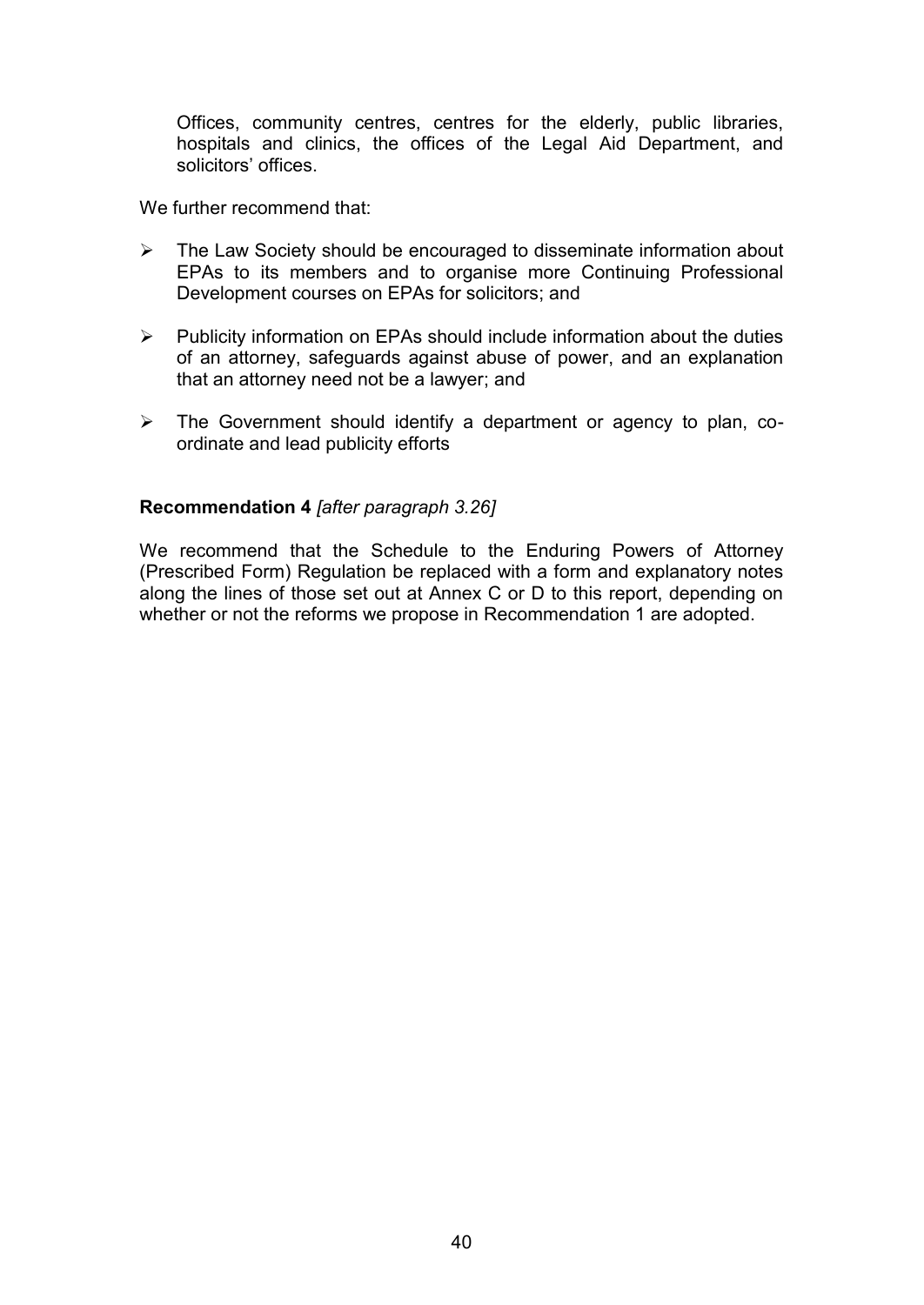# **Annex A**

#### **List of organisations and individuals who responded to the Law Reform Commission's April 2007 consultation paper on**  *Enduring Powers of Attorney*

- 1. Mr Melville Boase, Solicitor, Boase, Cohen & Collins
- 2. Mr Robin Bridge, Solicitor, Oldham, Lie & Nie
- 3. Mr John Budge, Solicitor, Wilkinson & Grist
- 4. Department of Health, HKSAR Government
- 5. Guardianship Board
- 6. Home Affairs Bureau, HKSAR Government
- 7. Home Affairs Department, HKSAR Government
- 8. Hong Kong Alzheimer's Disease Association
- 9. Hong Kong Bar Association
- 10. Hong Kong Council of Social Service
- 11. Hong Kong Geriatrics Society
- 12. Hong Kong Medical Association
- 13. Hong Kong Psychogeriatric Association Ltd
- 14. Hospital Authority
- 15. Law Society of Hong Kong
- 16. Legal Aid Department, HKSAR Government
- 17. Legal Policy Division, Department of Justice, HKSAR Government
- 18. Medical Council of Hong Kong
- 19. School of Law, Chinese University of Hong Kong
- 20. School of Law, City University of Hong Kong
- 21. Social Welfare Department, HKSAR Government
- 22. Professor Thomas K S Wong, Faculty of Health & Social Sciences, Hong Kong Polytechnic University
- 23. Professor Jean Woo, Elderly Commission
- 24. Dr Loretta Yam Yin-chun, Elderly Commission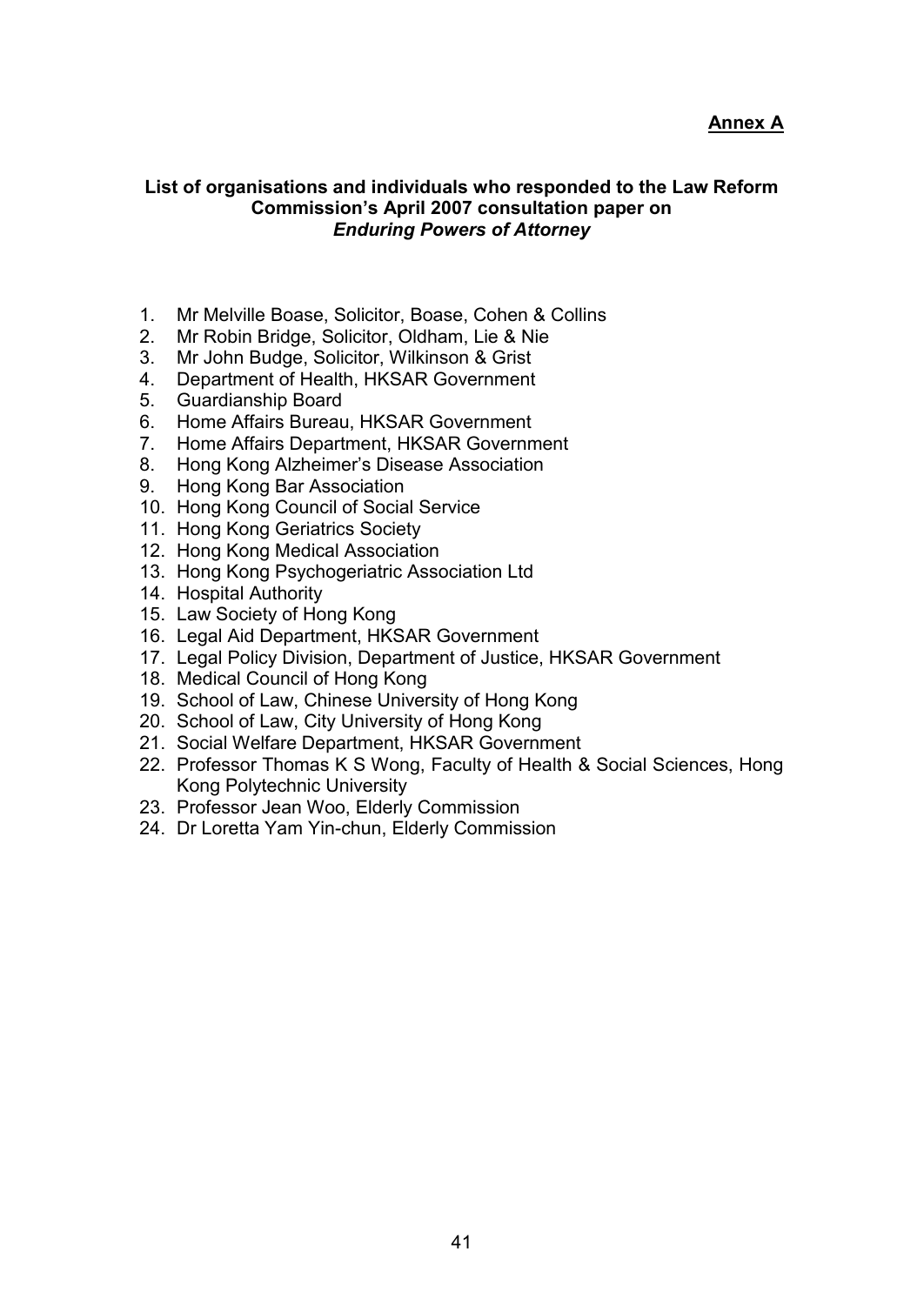### **Annex B**

### **Schedule to the Enduring Powers of Attorney (Prescribed Form) Regulation**

### ENDURING POWER OF ATTORNEY Part A

#### About using this form

### (Explanatory information referred to in section  $2(1)(a)(ii)$ )

1. You may choose one attorney or more than one. If you choose one attorney then you must omit or delete everything between and including the pair of square brackets in section A of Part B. If you choose more than one, you must decide whether they are able to act-

- jointly (that is, they must all act together and cannot act separately); or
- jointly and severally (that is, they can all act together but they can also act separately if they wish).

In section A of Part B, show what you have decided by omitting or deleting one of the alternatives.

2. To give a valid enduring power, you must not give your attorney(s) a general power in relation to all your property and financial affairs. You must either specify the matters in which he is given authority to act, with reference to the list set out in section 5(3) of the Enduring Powers of Attorney (Prescribed Form) Regulation (Cap 501 sub. leg.) or the particular property or financial affairs in respect of which he is given authority to act. Failure to do so would mean that the instrument you are about to execute would not take effect as an enduring power of attorney which continues even if you become mentally incapable.

3. You may include any restrictions you like on the powers granted to your attorney. For example, you can include a restriction that your attorney(s) must not act on your behalf until they have reason to believe that you are becoming mentally incapable; or a restriction as to what your attorney(s) may do. Any restrictions you choose must be written or typed in section B of Part B**.** 

4. If you are a trustee, you should seek legal advice if you want your attorney(s) to act as a trustee on your behalf.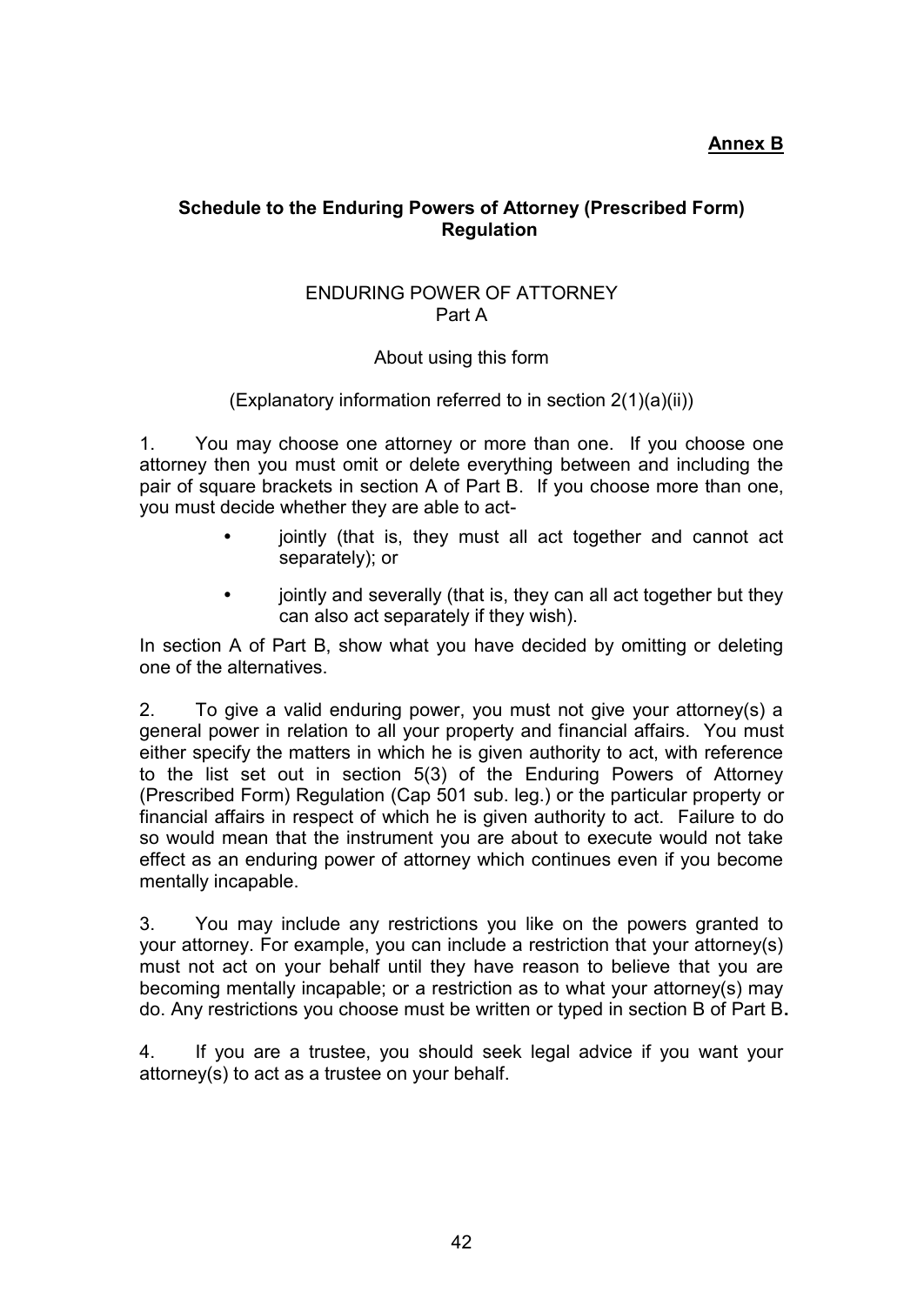5. Unless you put in a restriction preventing it, your attorney(s) will be able to use any of your money or property to make any provision which you yourself might be expected to make for their own needs or the needs of other people. Your attorney(s) will also be able to use your money to make gifts, but only for reasonable amounts in relation to the value of your money and property.

6. Your attorney(s) can recover the out-of-pocket expenses of acting as your attorney(s). If your attorney(s) is or are professional people, for example, solicitor(s) or accountant(s), he or they may be able to charge for his or their professional services as well. You may wish to provide expressly for remuneration of your attorney(s)(although if they are trustees they may not be allowed to accept it).

7. If your attorney(s) has or have reason to believe that you are or are becoming mentally incapable of managing your affairs, your attorney(s) will have to apply to the Registrar of the High Court for registration of this power.

8. You may nominate yourself, any attorney who does not join in the application for registration of the enduring power of attorney and a maximum of 2 other persons to be notified by your attorney(s) before he or they applies or apply to the Registrar of High Court for registration of this power. If you do not make such a nomination, you must make a statement to that effect in this power. If you make such a nomination, the failure (for whatever reason) by your attorney(s) to notify any person so nominated has the following effect-

- it does not preclude the registration of this power;
- this power is not invalidated by reason of that failure;
- in any legal proceedings relating to this power, where it considers it appropriate the court may draw an adverse inference from such failure.

9. This instrument must be signed by you or by another under your direction in the presence of a solicitor and a registered medical practitioner who must certify as to your mental capacity, and by your attorney(s) in the presence of a witness. The person who signs under your direction must not be your attorney, the solicitor who gives the certificate under section 5(2)(d) of the Enduring Powers of Attorney Ordinance (Cap 501) or the medical practitioner who gives the certificate under section 5(2)(e) of that Ordinance or the spouse of the attorney, the solicitor or the medical practitioner.

10. This is a simplified explanation of what the Enduring Powers of Attorney Ordinance (Cap 501) and the Enduring Powers of Attorney (Prescribed Form) Regulation (Cap 501 sub. leg.) say. If you need more guidance, you or your advisers will need to look at that Ordinance and that Regulation.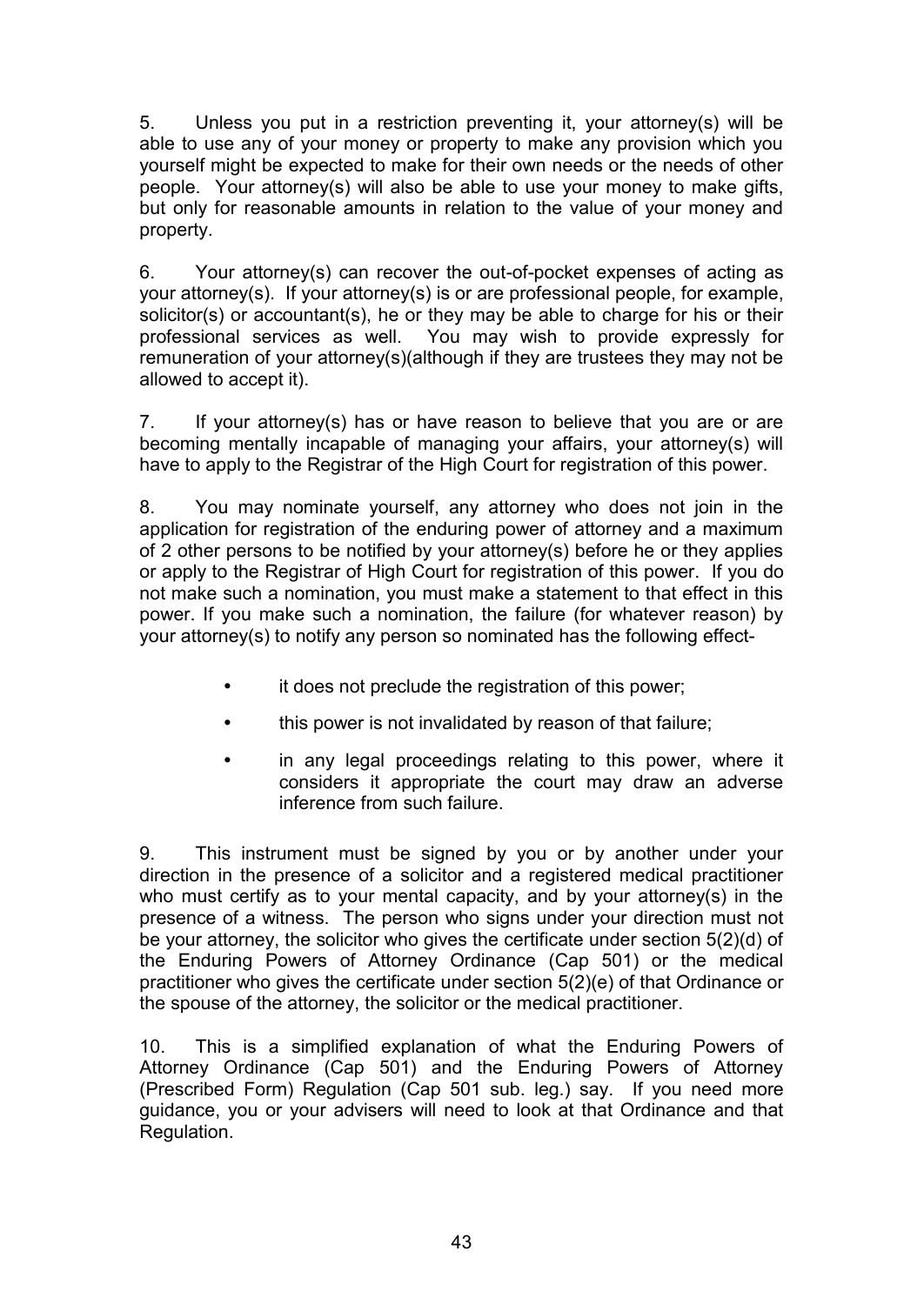# Note to attorney(s)

You should note the legal effect (outlined in paragraph 8 above) of any failure on your part to notify the person(s) nominated by the donor in this power.

Note to donor

Some of these explanatory notes may not apply to the form you are using if it has already been adapted to suit your particular requirements.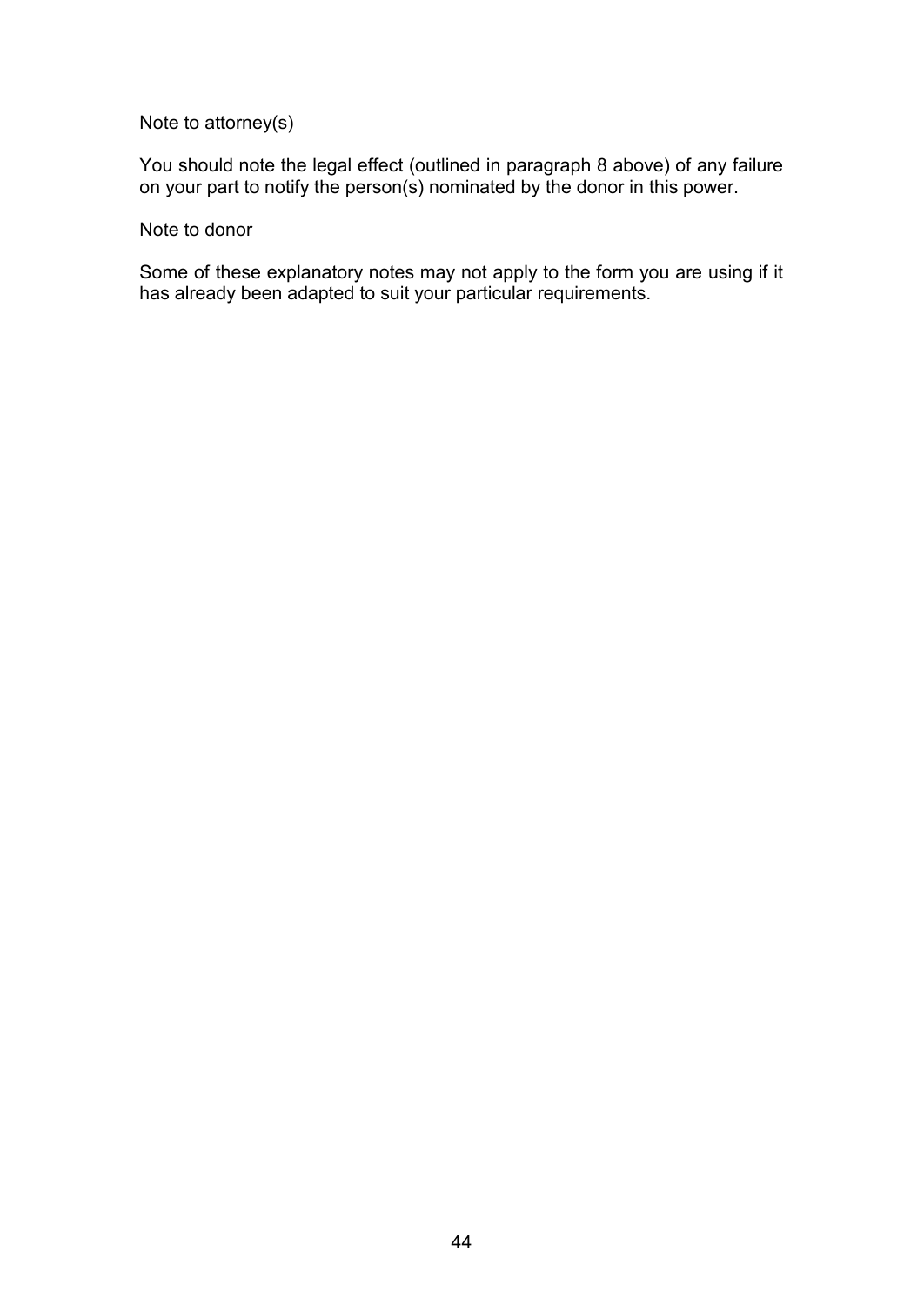# Part B

To be completed by the "donor" (the person appointing the attorney(s))

# Don't sign this form unless you understand what it means

Please read the notes in the margin which follow and which are part of the form itself.

#### Section A of Part B

| Donor's name and address.                                                                                                                                                                                                                                                                                                                                                                                                    |                                                                                                                                                                                                          |
|------------------------------------------------------------------------------------------------------------------------------------------------------------------------------------------------------------------------------------------------------------------------------------------------------------------------------------------------------------------------------------------------------------------------------|----------------------------------------------------------------------------------------------------------------------------------------------------------------------------------------------------------|
| Donor's date of birth.<br>(See paragraph 1 of Part<br>A). If you are appointing<br>only one attorney you<br>should omit or delete<br>everything between and<br>including the square<br>brackets.                                                                                                                                                                                                                             |                                                                                                                                                                                                          |
| If appointing more than 2<br>attorneys please give the<br>additional name(s) (that is,<br>of the attorney(s) after the<br>first 2 attorneys) either here<br>or on an attached sheet.                                                                                                                                                                                                                                         |                                                                                                                                                                                                          |
| Omit or delete the one<br>which does not apply (see<br>paragraph 1 of Part A).                                                                                                                                                                                                                                                                                                                                               | jointly<br>jointly and severally]                                                                                                                                                                        |
| List either the matters in<br>which you would like to<br>authorize your attorney(s)<br>to act (see paragraph 2 of<br>Part A) or specify the<br>particular property or<br>financial affairs in respect of<br>which he or they is or are<br>given authority to act. If you<br>do not specify the property<br>and affairs to be covered in<br>your authorization, omit or<br>delete these words (see<br>paragraph 2 of Part A). | to be my attorney(s) for the purpose of the Enduring Powers<br>of Attorney Ordinance (Cap 501) with authority to do the<br>following on my behalf:<br>in relation to the following property and affairs: |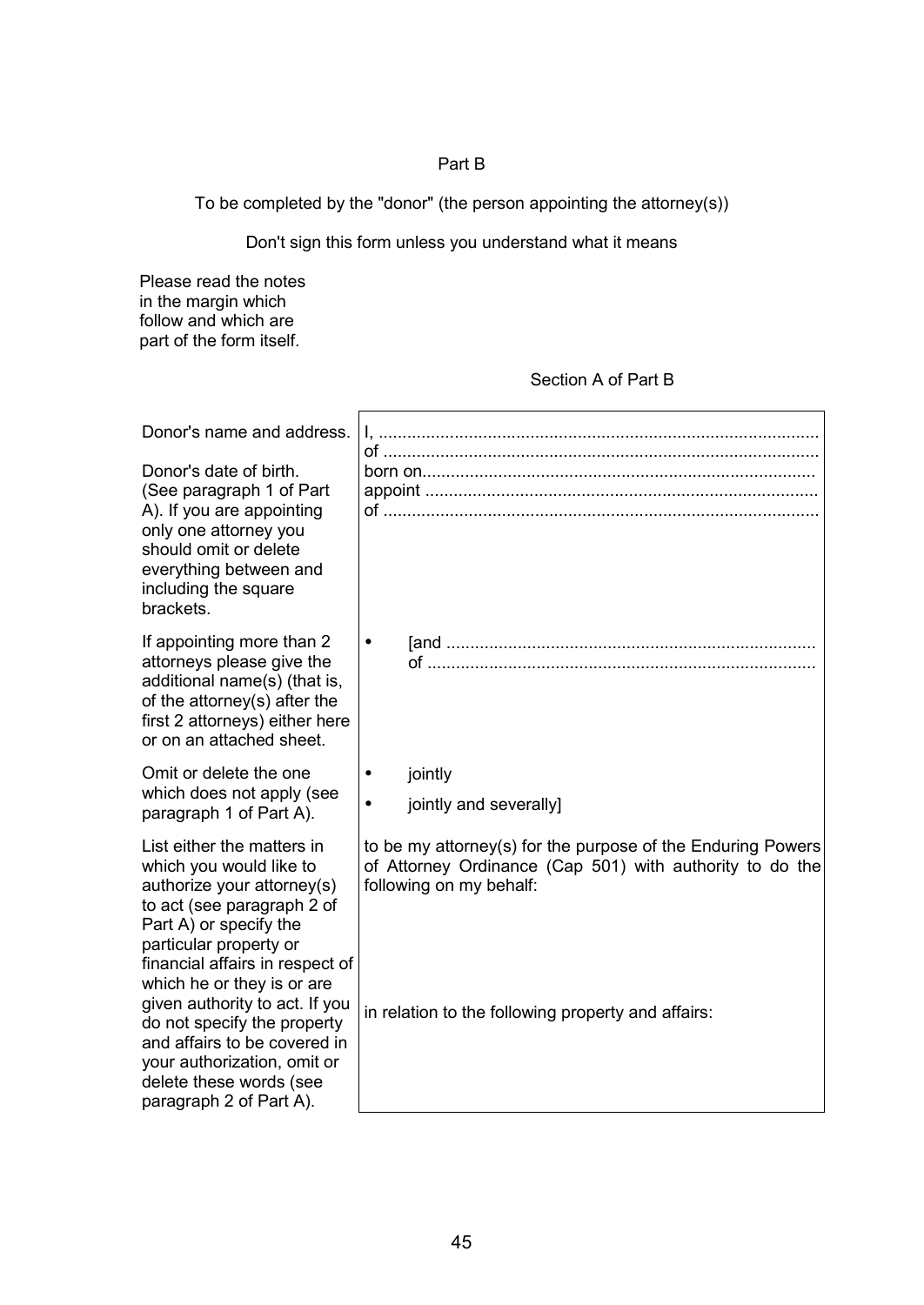#### Part B: continued

Please read the notes in the margin which follow and which are part of the form itself.

#### Section B of Part B

| If there are restrictions or<br>conditions, insert them<br>here; if not, omit or delete<br>these words if you wish<br>(see paragraph 3 of Part<br>A).                                                     | subject to the following restrictions and conditions:                                                                                                                                                                                 |
|-----------------------------------------------------------------------------------------------------------------------------------------------------------------------------------------------------------|---------------------------------------------------------------------------------------------------------------------------------------------------------------------------------------------------------------------------------------|
| You may nominate<br>yourself, any attorney(s)<br>who does or do not join in<br>the application for<br>registration and a<br>maximum of 2 other<br>persons to be notified by<br>your attorney(s) before he | I intend that this power shall continue even if I become<br>mentally incapable<br>I hereby nominate the following person(s) to be<br>notified by my attorney(s) before he or they<br>applies or apply for registration of this power. |
| or they applies or apply<br>for the registration of this<br>power.                                                                                                                                        | <b>Myself</b>                                                                                                                                                                                                                         |
|                                                                                                                                                                                                           | (Address)                                                                                                                                                                                                                             |
| This applies only where<br>you appoint more than<br>one attorney.                                                                                                                                         | Full name and address of attorneys                                                                                                                                                                                                    |
|                                                                                                                                                                                                           | (Only any attorney(s) who does or do not join in the<br>application for registration need be notified)                                                                                                                                |
|                                                                                                                                                                                                           | Full name and address of other nominee(s)                                                                                                                                                                                             |
| If you do not make such a<br>nomination, you must<br>make a statement to the<br>effect that you do not<br>propose to make such a<br>nomination. Omit or                                                   | $\bullet$<br>I do not propose to nominate any person to be<br>notified by my attorney(s) before he or they<br>applies or apply for registration of this power.                                                                        |
| delete the one which does<br>not apply (see paragraph<br>8 of Part A).                                                                                                                                    | I have read or have had read to me the notes in Part A<br>which are part of, and explain, this form.                                                                                                                                  |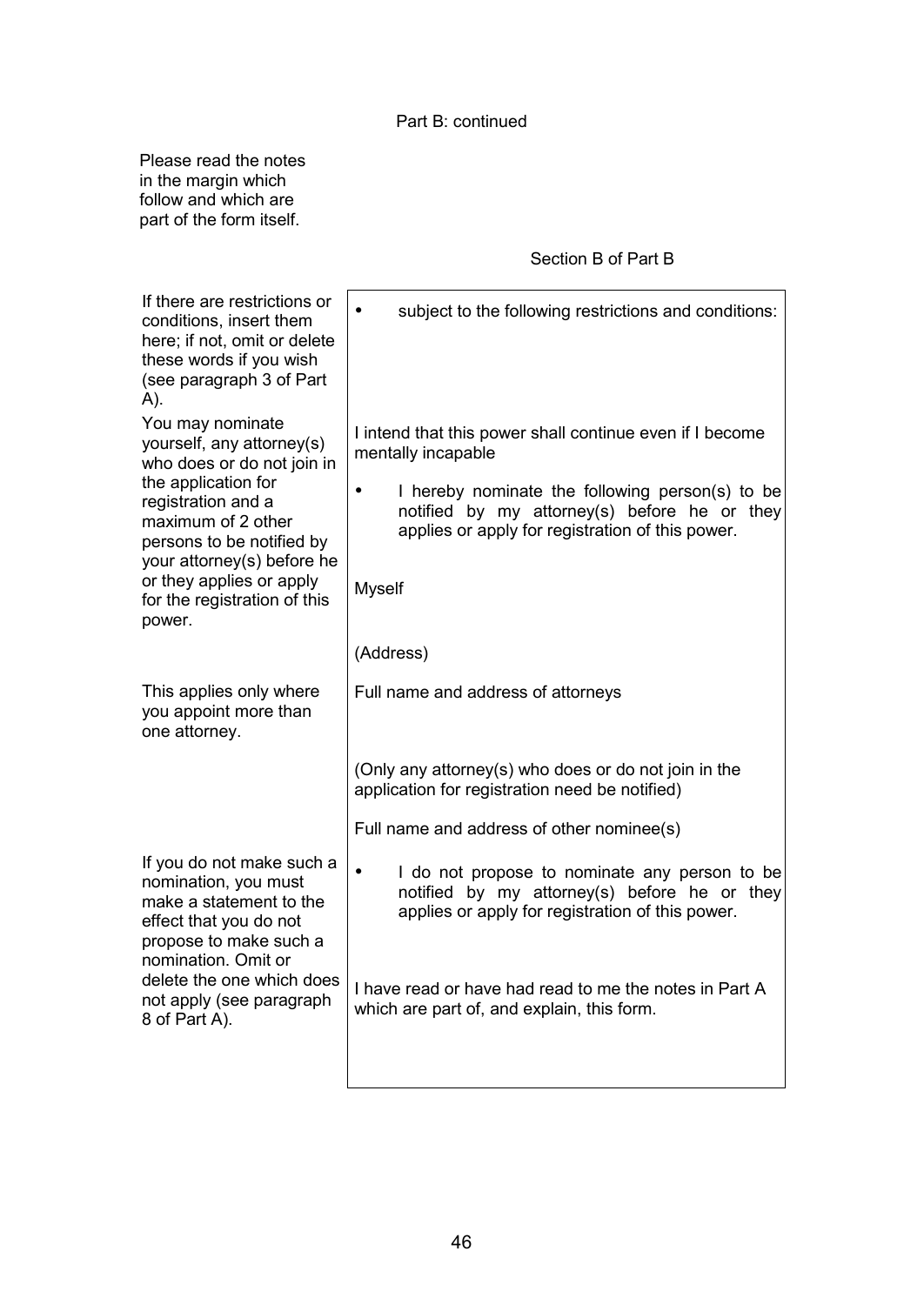| If this form is being signed<br>under your direction-                                                                                                                                                                                                                                  |                                                                                                                                                                                                                                                                                                                               |                                                          |
|----------------------------------------------------------------------------------------------------------------------------------------------------------------------------------------------------------------------------------------------------------------------------------------|-------------------------------------------------------------------------------------------------------------------------------------------------------------------------------------------------------------------------------------------------------------------------------------------------------------------------------|----------------------------------------------------------|
|                                                                                                                                                                                                                                                                                        | the person signing<br>must not be an<br>attorney, the solicitor<br>or the registered<br>medical practitioner<br>who gives the<br>certificate under<br>section $5(2)(d)$ and $(e)$<br>of the Enduring<br>Powers of Attorney<br>Ordinance (Cap 501),<br>or the spouse of the<br>attorney, solicitor or<br>medical practitioner. |                                                          |
| $\bullet$                                                                                                                                                                                                                                                                              | You must add a<br>statement that this<br>form has been signed<br>under your direction.                                                                                                                                                                                                                                        |                                                          |
|                                                                                                                                                                                                                                                                                        | Your signature.                                                                                                                                                                                                                                                                                                               |                                                          |
| Date.                                                                                                                                                                                                                                                                                  |                                                                                                                                                                                                                                                                                                                               |                                                          |
| This power must be<br>signed by you or under<br>your direction in the<br>presence of a solicitor and<br>a registered medical<br>practitioner who must<br>both be present at the<br>same time. Neither of<br>them must be your<br>attorney, the spouse of<br>the attorney or be related |                                                                                                                                                                                                                                                                                                                               | Full name and address of solicitor                       |
|                                                                                                                                                                                                                                                                                        |                                                                                                                                                                                                                                                                                                                               | Certificate by solicitor                                 |
|                                                                                                                                                                                                                                                                                        | by blood or marriage to<br>you or to the attorney.<br>The solicitor and the                                                                                                                                                                                                                                                   |                                                          |
| registered medical<br>practitioner must each<br>give a certificate as<br>required by section<br>$5(2)(d)$ and (e) of the<br><b>Enduring Powers of</b><br><b>Attorney Ordinance (Cap</b><br>501) respectively.                                                                          |                                                                                                                                                                                                                                                                                                                               | Full name and address of registered medical practitioner |
|                                                                                                                                                                                                                                                                                        |                                                                                                                                                                                                                                                                                                                               | Certificate by registered medical practitioner           |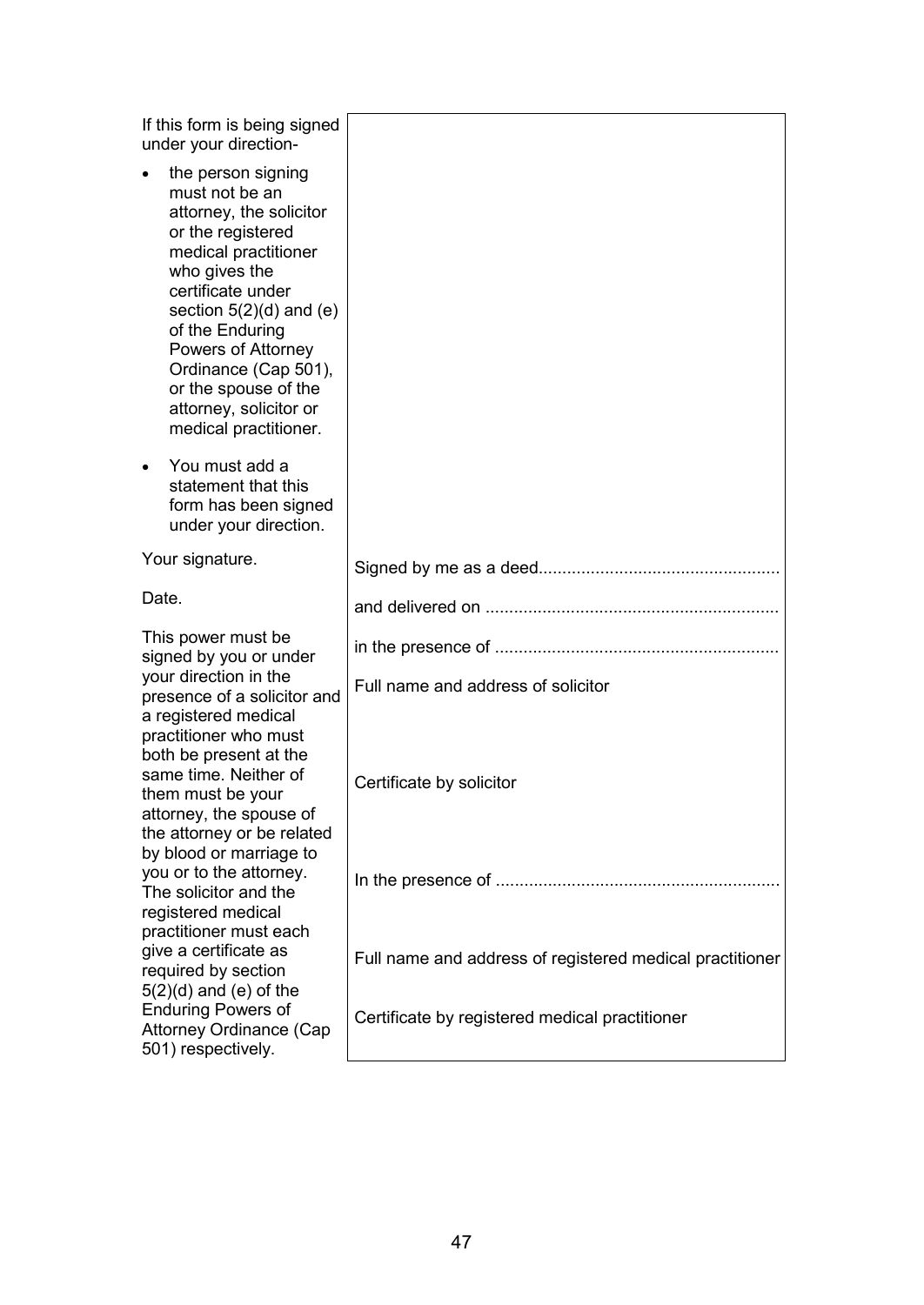Part C: to be completed by the attorney(s)

- Note: 1. This form may be adapted to provide for execution by a corporation.
	- 2. If there is more than one attorney, additional sheets in the form as shown below must be added to this Part.

Please read the notes in the margin which follow and which are part of the form itself.

| Do not sign this form<br>before the donor has<br>signed Part B or if, in<br>your opinion, the donor<br>was already mentally<br>incapable at the time of<br>signing Part B. | I understand that I have a duty to apply to the Registrar of<br>the High Court for the registration of this form under the<br>Enduring Powers of Attorney Ordinance (Cap 501) when<br>the donor is or is becoming mentally incapable.           |
|----------------------------------------------------------------------------------------------------------------------------------------------------------------------------|-------------------------------------------------------------------------------------------------------------------------------------------------------------------------------------------------------------------------------------------------|
|                                                                                                                                                                            | I also understand my limited power to use the donor's<br>property to benefit persons other than the donor as<br>provided in section 8(3) and (4) of that Ordinance and<br>also my duties and liabilities under section 12 of that<br>Ordinance. |
|                                                                                                                                                                            | I am not a minor                                                                                                                                                                                                                                |
| Signature of attorney.                                                                                                                                                     |                                                                                                                                                                                                                                                 |
| Date.                                                                                                                                                                      |                                                                                                                                                                                                                                                 |
| Signature of witness.                                                                                                                                                      |                                                                                                                                                                                                                                                 |
| The attorney must sign<br>this form and his<br>signature must be                                                                                                           |                                                                                                                                                                                                                                                 |
| witnessed. The donor<br>may not be the witness<br>and one attorney may<br>not witness the signature<br>of the other.                                                       |                                                                                                                                                                                                                                                 |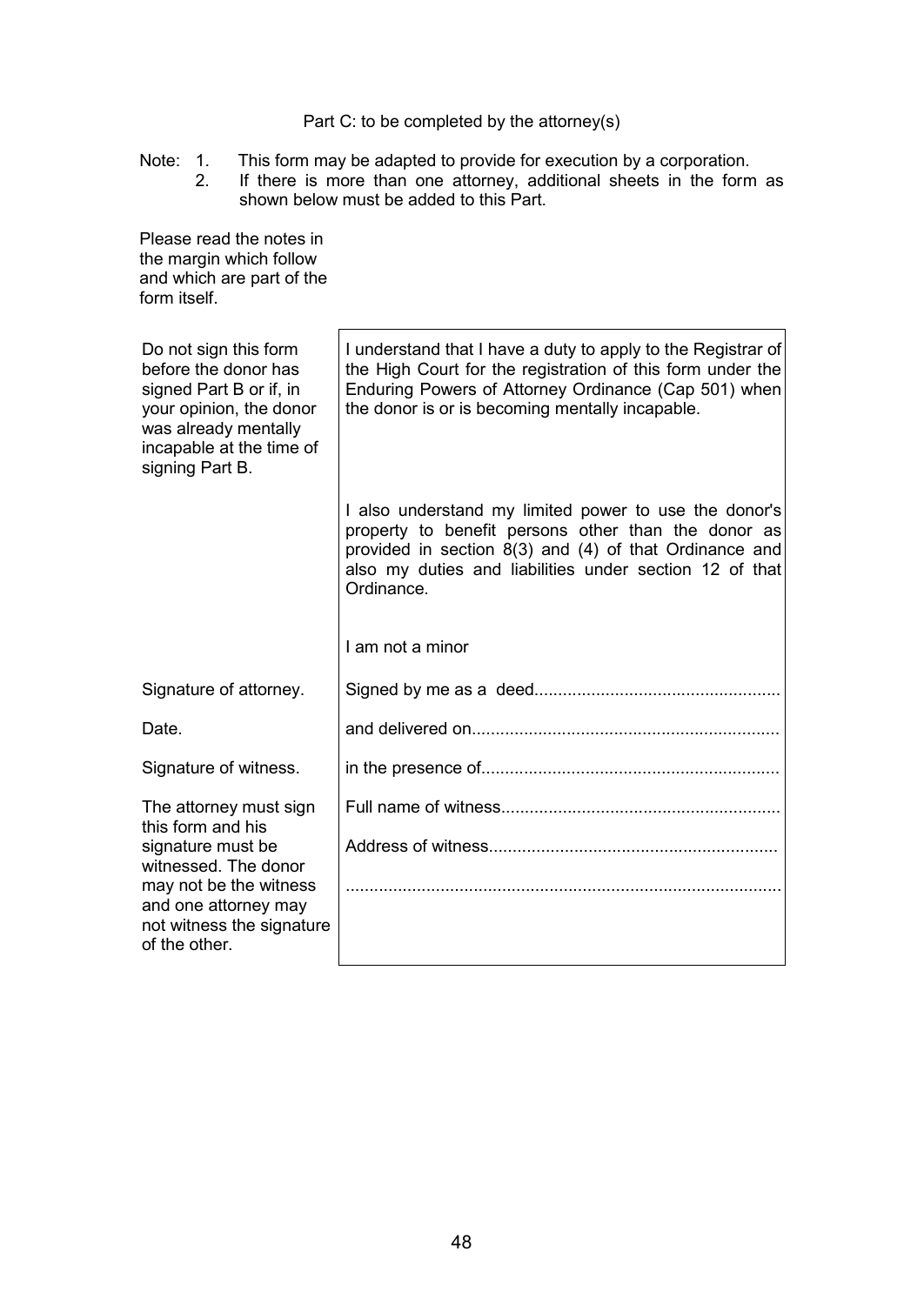### **Suggested revised form of enduring power of attorney to reflect the existing law**

*This draft form and its associated explanatory notes are intended to replace the existing Schedule to the Enduring Powers of Attorney (Prescribed Form) Regulation. The draft form reflects the existing execution requirements, rather than anticipating any changes that may be made in relation to the requirement of certification by a registered medical practitioner. To simplify the form, it has been drafted to accommodate only the appointment of a single attorney, and it is envisaged that a separate form, with appropriately revised wording, would be used for the appointment of multiple attorneys.* 

\_\_\_\_\_\_\_\_\_\_\_\_\_\_\_\_\_

# **"About using this form**

1. This form allows you to create an enduring power of attorney ("EPA"). An EPA enables you to authorise another person (called your "attorney") to act on your behalf in relation to your property and financial affairs. If you become mentally incapable, your attorney will be able to make decisions for you after he has registered this form with the Registrar of the High Court.

2. You should complete Part A of the form, except for paragraphs 8 and 9. Paragraphs 8 and 9 must be completed by a solicitor and a registered medical practitioner, who will have to certify that you are mentally capable. You should ask the solicitor who witnesses the form to explain it to you, and you should not sign the form unless you understand what it means.

3. You should include the name and address of the person you wish to appoint as your attorney at paragraph 1 of Part A. The person you appoint as your attorney must be over 18 years of age and must not be bankrupt or mentally incapable. Your attorney does not have to be a solicitor. Your attorney will need to complete Part B of the form and sign it in the presence of a witness.

4. You cannot give your attorney a general power over all your property and financial affairs. If you do, your EPA will not be valid. Instead, you must specify at paragraph 2 of Part A of the form what you authorise him to do in relation to your property and financial affairs, or the particular property or financial affairs in respect of which you have given him authority to act. For example, you may decide to give your attorney authority only in respect of a particular bank account, or a particular piece of property.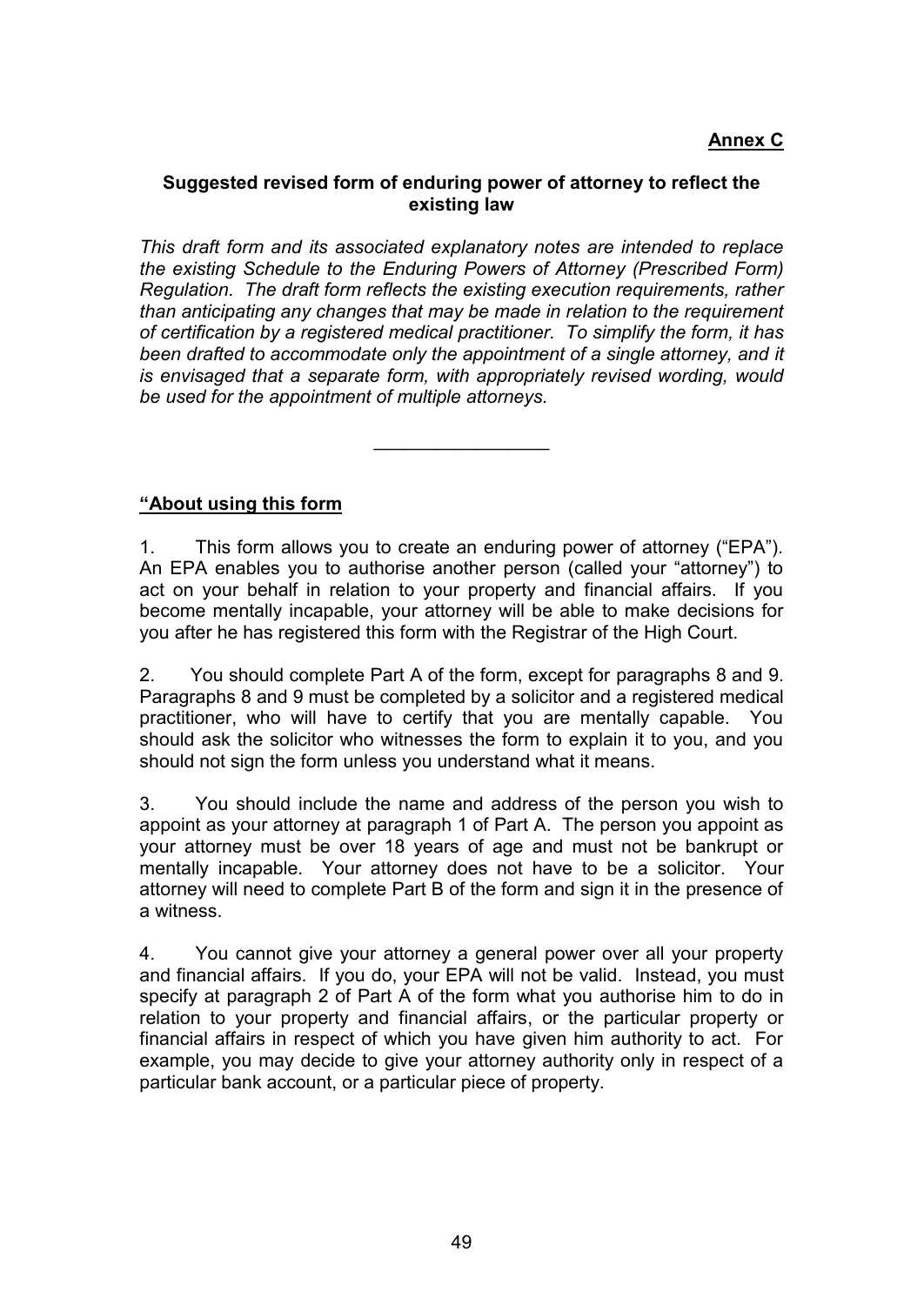5. You can include any restrictions you like on the powers you grant to your attorney. For example, you can include a restriction that your attorney must not act on your behalf until he has reason to believe that you are becoming mentally incapable. You should set out these restrictions at paragraph 3 of Part A of the form.

6. Unless you include a restriction preventing it, your attorney will be able to use any of your money or property to make any provision which you might be expected to make yourself for his needs or the needs of other people. Your attorney will be able to use your money to make gifts, but only for reasonable amounts in relation to the value of your money and property.

7. Your attorney can recover his out-of-pocket expenses for acting as your attorney. If your attorney is a professional person, such as an accountant or a solicitor, he may be able to charge for his professional services as well.

8. If your attorney has reason to believe that you are, or are becoming, mentally incapable of managing your affairs, he will have to apply to the Registrar of the High Court to register the EPA. Registration will allow your attorney to make decisions for you after you have become mentally incapable.

9. If you would like to be notified if your attorney makes an application to the Registrar of the High Court to register the enduring power of attorney, or if you would like other persons to be notified, you should include the names and addresses of the persons to be notified at paragraph 4 of Part A of the form. You can include up to two persons in addition to yourself. If your attorney does not notify the persons you have nominated, that does not prevent the registration of your EPA or make it invalid, but in any legal proceedings relating to the EPA the court may, where it considers it appropriate, draw an adverse inference from your attorney's failure to notify.

10. You must sign the form at paragraph 6 and fill in the names and addresses of the solicitor and registered medical practitioner who are present when you sign. The solicitor and the registered medical practitioner will need to complete the certificates at paragraphs 8 and 9 of Part A that you are mentally capable when you sign the form.

11. If you are physically unable to sign the form yourself, you can direct someone else to sign on your behalf. That person will have to sign the form in your presence and in the presence of the solicitor and the registered medical practitioner, and he will need to complete and sign paragraph 7 of the form. The person signing on your behalf must not be your attorney or his spouse, or the spouse of the solicitor or registered medical practitioner.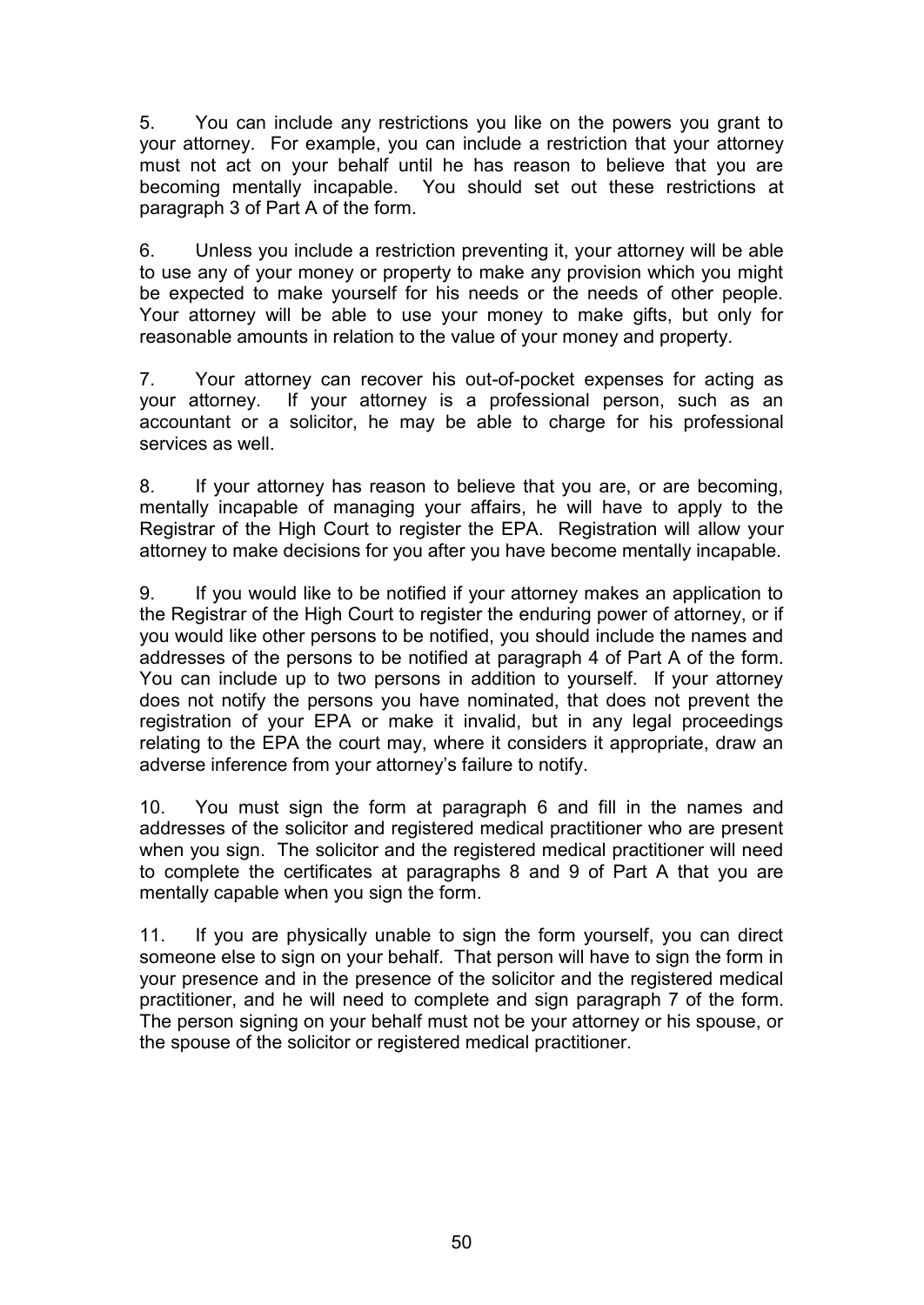# **Form of enduring power of attorney**

# **Part A**

*[Part A of this form should be completed by the "donor" (the person appointing the attorney), except for paragraphs 8 and 9, which should be completed by a solicitor and a registered medical practitioner. You should read the explanatory information about this form before you fill it in. Don"t sign this form unless you understand what it means.]* 

1. I, *[your name here]*…………………………………………………………….

of *[your address here]* ………………………………………………………...

appoint *[your attorney"s name here]* ………………………………………...

of *[your attorney"s address here]* …………………………………………….

 to be my attorney for the purpose of the Enduring Powers of Attorney Ordinance (Cap 501).

- 2. *[You must specify what you authorise your attorney to do. You can"t give a general power over all your property and financial affairs. If you do, your EPA won"t be valid. You can either specify at part (1) of this paragraph what you authorise your attorney to do, or you can list at part (2) the particular property or financial affairs in relation to which you authorise him to act. You must give your attorney authority under part (1) or part (2).]* 
	- (1) My attorney shall have authority to act on my behalf:
		- (a) to collect any income due to me;
		- (b) to collect any capital due to me;
		- (c) to sell any of my movable property;
		- (d) to sell, lease or surrender my home or any of my immovable property;
		- (e) to spend any of my income;
		- (f) to spend any of my capital; or
		- (g) to exercise any of my powers as a trustee,

*[If you don"t want your attorney to act for you in relation to one or more of these matters, you should delete them from the list. ]* 

 (2) My attorney shall have authority to act on my behalf in respect of the following property or financial affairs:

 ………………………………………………………………………………… …………………………………………………………………………………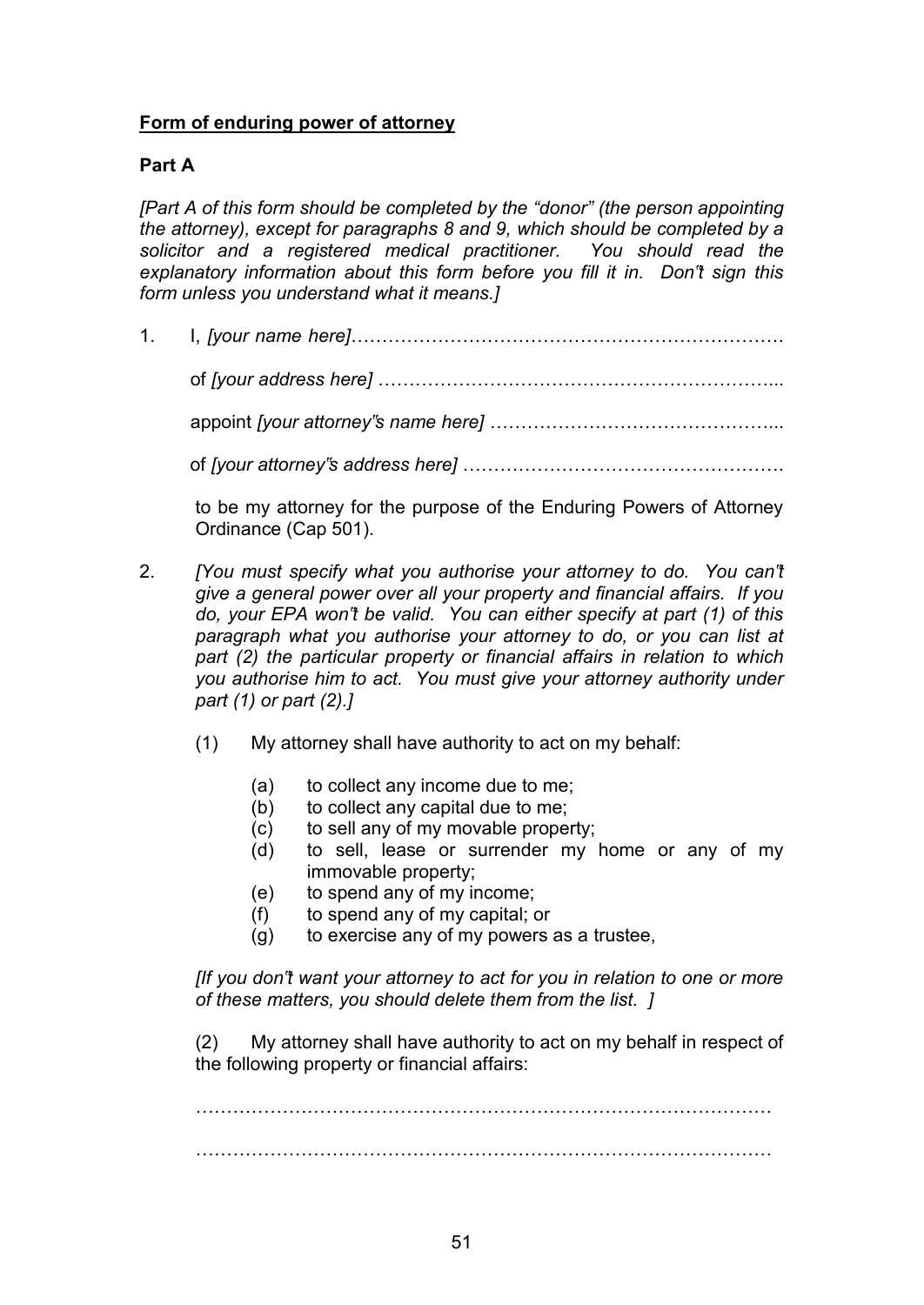. The same state of the same state of the same state of the same state of the same state of the same state of the same state of the same state of the same state of the same state of the same state of the same state of the

*[If you want your attorney to act for you only in relation to some of your property or financial affairs, you should list these here.]*

3. This power of attorney is subject to the following restrictions and conditions:

 ………………………………………………………………………………… …………………………………………………………………………………

…………………………………………………………………………………

*[If you want to put restrictions or conditions on the way your attorney exercises his powers, you should list these here. For example, you can include a restriction that your attorney must not act on your behalf until he has reason to believe that you are becoming mentally incapable*. *If you don"t want to impose any restrictions or conditions, you can delete this paragraph.]*

4. My attorney must notify (me and) the following persons before he applies for registration of this power of attorney *[you should fill in here the names and addresses of up to two persons other than yourself whom you wish your attorney to notify. If you don"t want to be notified, you should cross out the words "(me and)" above, or cross out the whole of this paragraph if you don"t want anyone notified.*]:

Name:...………………………………………………………………………

Address: ..……………………………………………………………………

Name: ..………………………………………………………………………

Address: ..……………………………………………………………………

5. I intend this power of attorney to continue even if I become mentally incapable.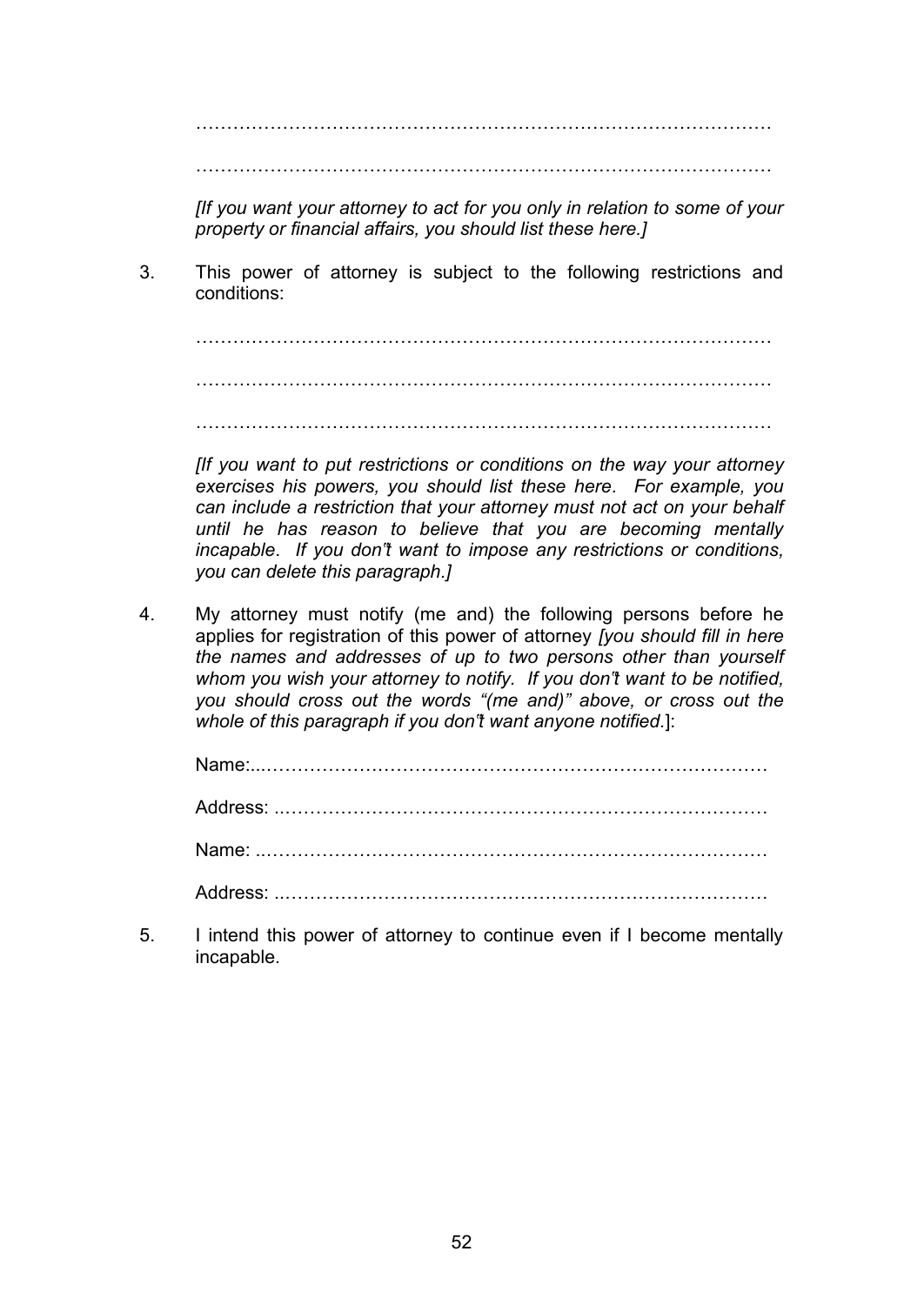| 6. |     |                                                                                                                                                                                |
|----|-----|--------------------------------------------------------------------------------------------------------------------------------------------------------------------------------|
|    |     |                                                                                                                                                                                |
|    |     | in the presence of [name and address of solicitor]                                                                                                                             |
|    |     |                                                                                                                                                                                |
|    |     | and [name and address of registered medical practitioner]                                                                                                                      |
|    |     |                                                                                                                                                                                |
| 7. |     | [If you are physically incapable of signing the form and you direct<br>someone else to sign on your behalf, that person should sign here and<br>you should delete paragraph 6] |
|    |     | This power of attorney has been signed by <i>[name of person signing on</i>                                                                                                    |
|    |     |                                                                                                                                                                                |
|    |     |                                                                                                                                                                                |
|    |     | under the direction of the donor.                                                                                                                                              |
|    |     | Signed as a deed [signature of person signing on your behalf]                                                                                                                  |
|    |     |                                                                                                                                                                                |
|    |     |                                                                                                                                                                                |
|    |     | in the presence of [name and address of solicitor]                                                                                                                             |
|    |     |                                                                                                                                                                                |
|    |     | and <i>[name and address of registered medical practitioner]</i>                                                                                                               |
|    |     |                                                                                                                                                                                |
| 8. |     | Certificate by solicitor                                                                                                                                                       |
|    |     | I certify that:                                                                                                                                                                |
|    | (a) | the donor attended before me at the time of the execution of the<br>enduring power of attorney;                                                                                |

- (b) the donor appeared to be mentally capable in terms of section 2 of the Enduring Powers of Attorney Ordinance (Cap 501); and
- (c) this instrument was signed by the donor in my presence and the donor acknowledged that he was signing it voluntarily.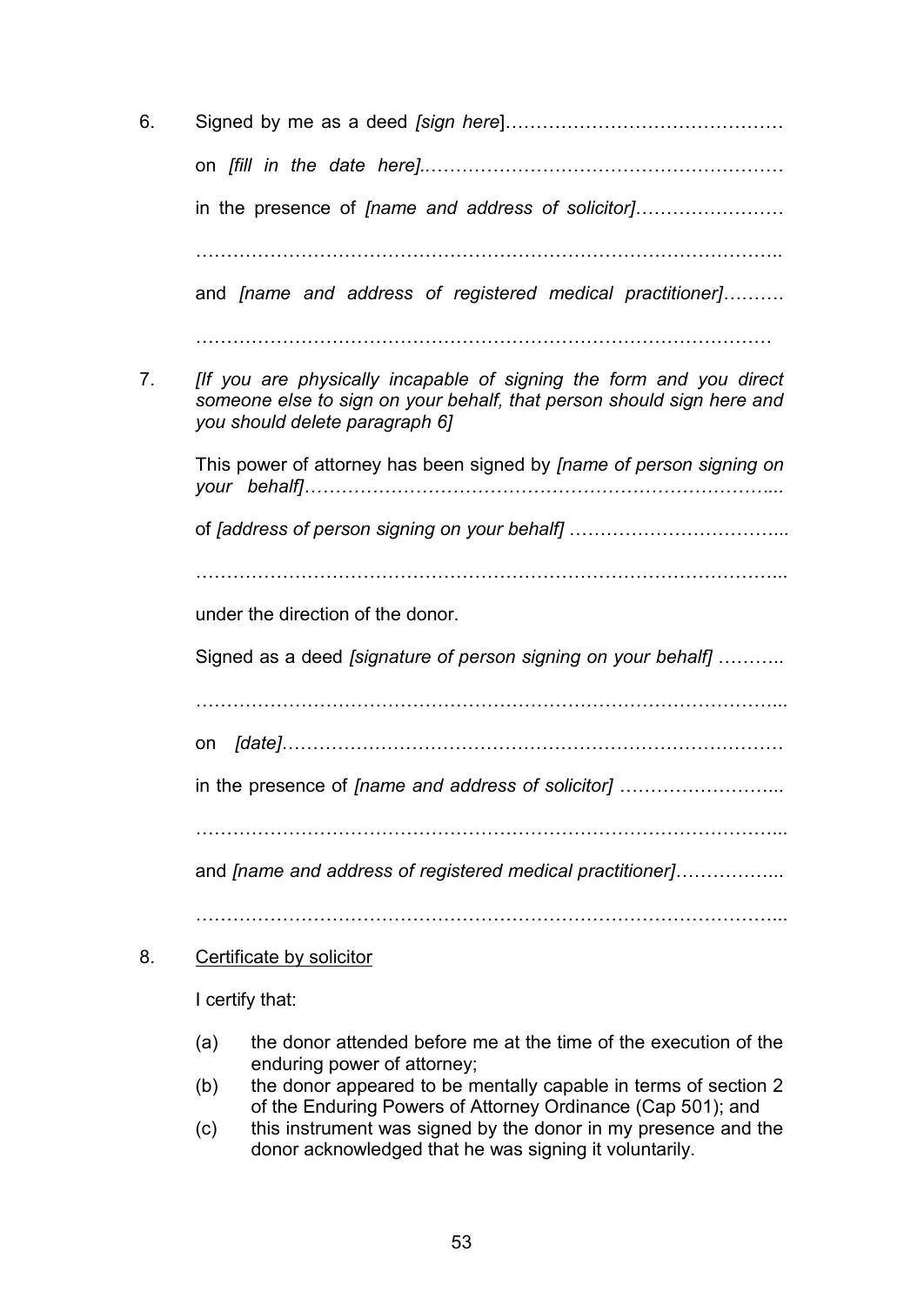Signed by solicitor …………………………………………………………….

#### 9. Certificate by registered medical practitioner

I certify that:

- (a) the donor attended before me at the time of the execution of the enduring power of attorney;
- (b) I satisfied myself that the donor was mentally capable in terms of section 2 of the Enduring Powers of Attorney Ordinance (Cap 501); and
- (c) this instrument was signed by the donor in my presence and the donor acknowledged that he was signing it voluntarily.

Signed by registered medical practitioner ………………………………..

#### **Part B**

*[Part B of this form should be completed by the attorney.]*

- 1. I understand that I have a duty to apply to the Registrar of the High Court for the registration of this form under the Enduring Powers of Attorney Ordnance (Cap 501) when the donor is, or is becoming, mentally incapable.
- 2. I also understand my limited power to use the donor's property to benefit persons other than the donor as provided in section 8(3) and (4) of that Ordinance and also my duties and liabilities under section 12 of that Ordinance.
- 3. Signed by me as a deed *[attorney should sign here]* ………………......... on *[fill in date here]* ………………………………………………………… in the presence of *[fill in name and address of witness here. The donor cannot be a witness]* …………………………………………………………. …………………………………………………………………………………"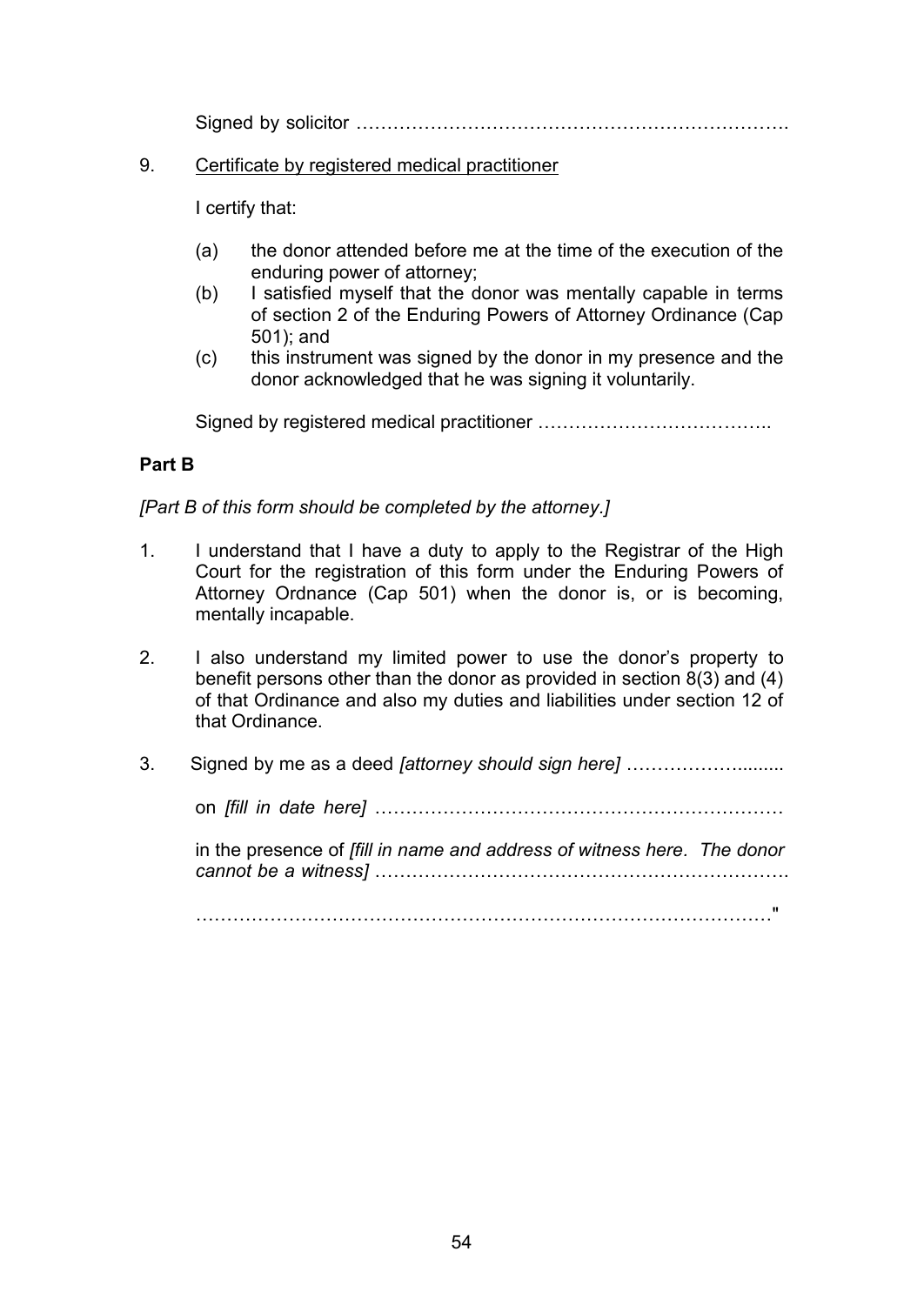#### **Suggested revised form of enduring power of attorney to reflect Recommendation 1**

*This draft form and its associated explanatory notes, like that at Annex C, are intended to replace the existing Schedule to the Enduring Powers of Attorney (Prescribed Form) Regulation. Unlike Annex C, however, the draft here reflects the proposal at Recommendation 1 of this report to abolish the requirement of certification by a registered medical practitioner. To simplify the form, it has been drafted to accommodate only the appointment of a single attorney, and it is envisaged that a separate form, with appropriately revised wording, would be used for the appointment of multiple attorneys.* 

\_\_\_\_\_\_\_\_\_\_\_\_\_\_\_\_\_

# **"About using this form**

1. This form allows you to create an enduring power of attorney ("EPA"). An EPA enables you to authorise another person (called your "attorney") to act on your behalf in relation to your property and financial affairs. If you become mentally incapable, your attorney will be able to make decisions for you after he has registered this form with the Registrar of the High Court.

2. You should complete Part A of the form, except for paragraph 8. Paragraph 8 must be completed by a solicitor, who will have to certify that you are mentally capable. You should ask the solicitor who witnesses the form to explain it to you, and you should not sign the form unless you understand what it means.

3. You should include the name and address of the person you wish to appoint as your attorney at paragraph 1 of Part A. The person you appoint as your attorney must be over 18 years of age and must not be bankrupt or mentally incapable. Your attorney does not have to be a solicitor. Your attorney will need to complete Part B of the form and sign it in the presence of a witness.

4. You cannot give your attorney a general power over all your property and financial affairs. If you do, your EPA will not be valid. Instead, you must specify at paragraph 2 of Part A of the form what you authorise him to do in relation to your property and financial affairs, or the particular property or financial affairs in respect of which you have given him authority to act. For example, you may decide to give your attorney authority only in respect of a particular bank account, or a particular piece of property.

5. You can include any restrictions you like on the powers you grant to your attorney. For example, you can include a restriction that your attorney must not act on your behalf until he has reason to believe that you are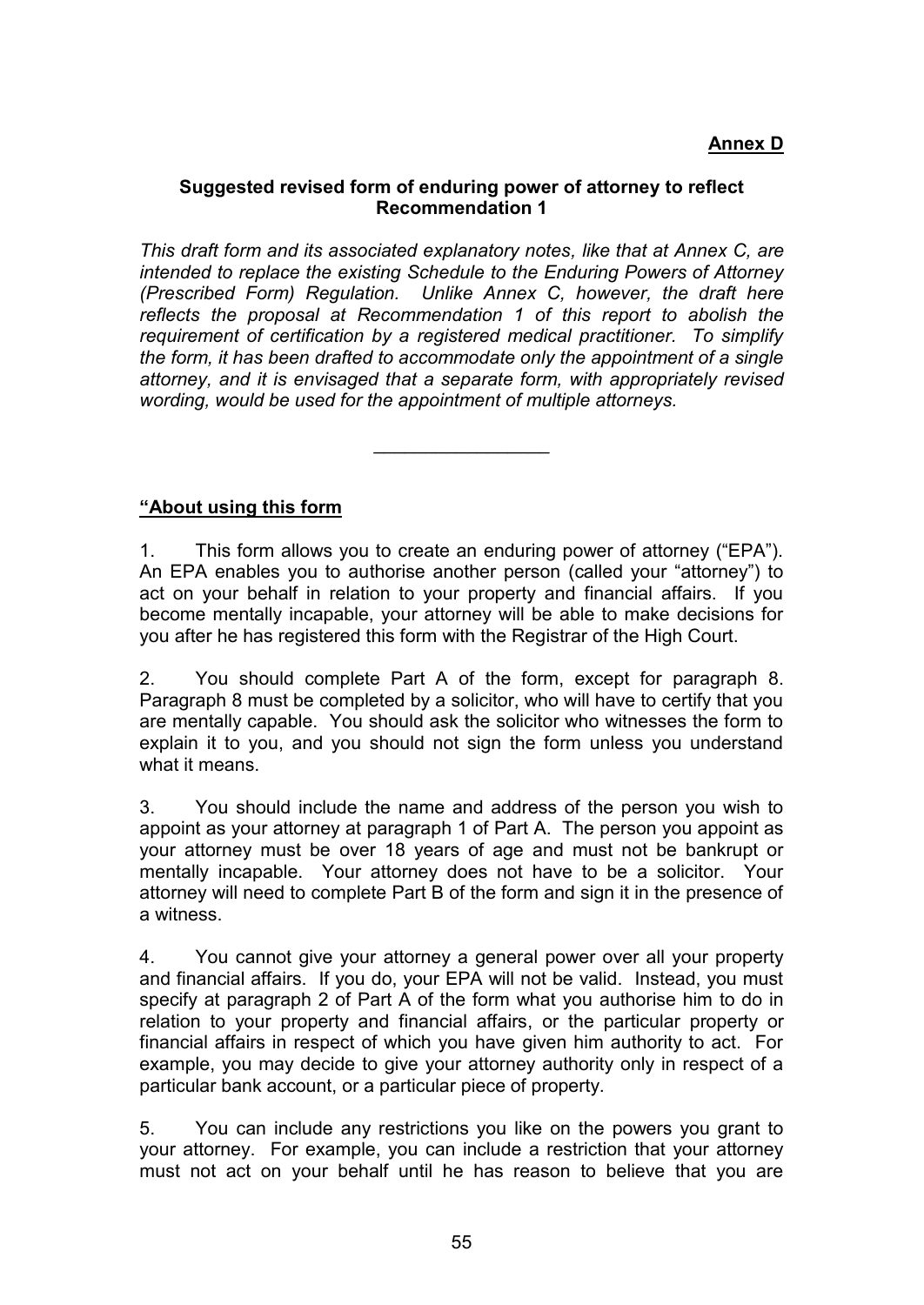becoming mentally incapable. You should set out these restrictions at paragraph 3 of Part A of the form.

6. Unless you include a restriction preventing it, your attorney will be able to use any of your money or property to make any provision which you might be expected to make yourself for his needs or the needs of other people. Your attorney will be able to use your money to make gifts, but only for reasonable amounts in relation to the value of your money and property.

7. Your attorney can recover his out-of-pocket expenses for acting as your attorney. If your attorney is a professional person, such as an accountant or a solicitor, he may be able to charge for his professional services as well

8. If your attorney has reason to believe that you are, or are becoming, mentally incapable of managing your affairs, he will have to apply to the Registrar of the High Court to register the EPA. Registration will allow your attorney to make decisions for you after you have become mentally incapable.

9. If you would like to be notified if your attorney makes an application to the Registrar of the High Court to register the enduring power of attorney, or if you would like other persons to be notified, you should include the names and addresses of the persons to be notified at paragraph 4 of Part A of the form. You can include up to two persons in addition to yourself. If your attorney does not notify you or the persons you have nominated, that does not prevent the registration of your EPA or make it invalid, but in any legal proceedings relating to the EPA the court may, where it considers it appropriate, draw an adverse inference from your attorney's failure to notify.

10. You must sign the form at paragraph 6 and fill in the name and address of the solicitor who is present when you sign. The solicitor will need to complete the certificate at paragraph 8 of Part A that you are mentally capable when you sign the form.

11. If you are physically unable to sign the form yourself, you can direct someone else to sign on your behalf. That person will have to sign the form in your presence and in the presence of the solicitor, and he will need to complete and sign paragraph 7 of the form. The person signing on your behalf must not be your attorney or his spouse, or the spouse of the solicitor.

# **Form of enduring power of attorney**

#### **Part A**

*[Part A of this form should be completed by the "donor" (the person appointing the attorney), except for paragraph 8, which should be completed by a solicitor. You should read the explanatory information about this form before you fill it in. Don"t sign this form unless you understand what it means.]*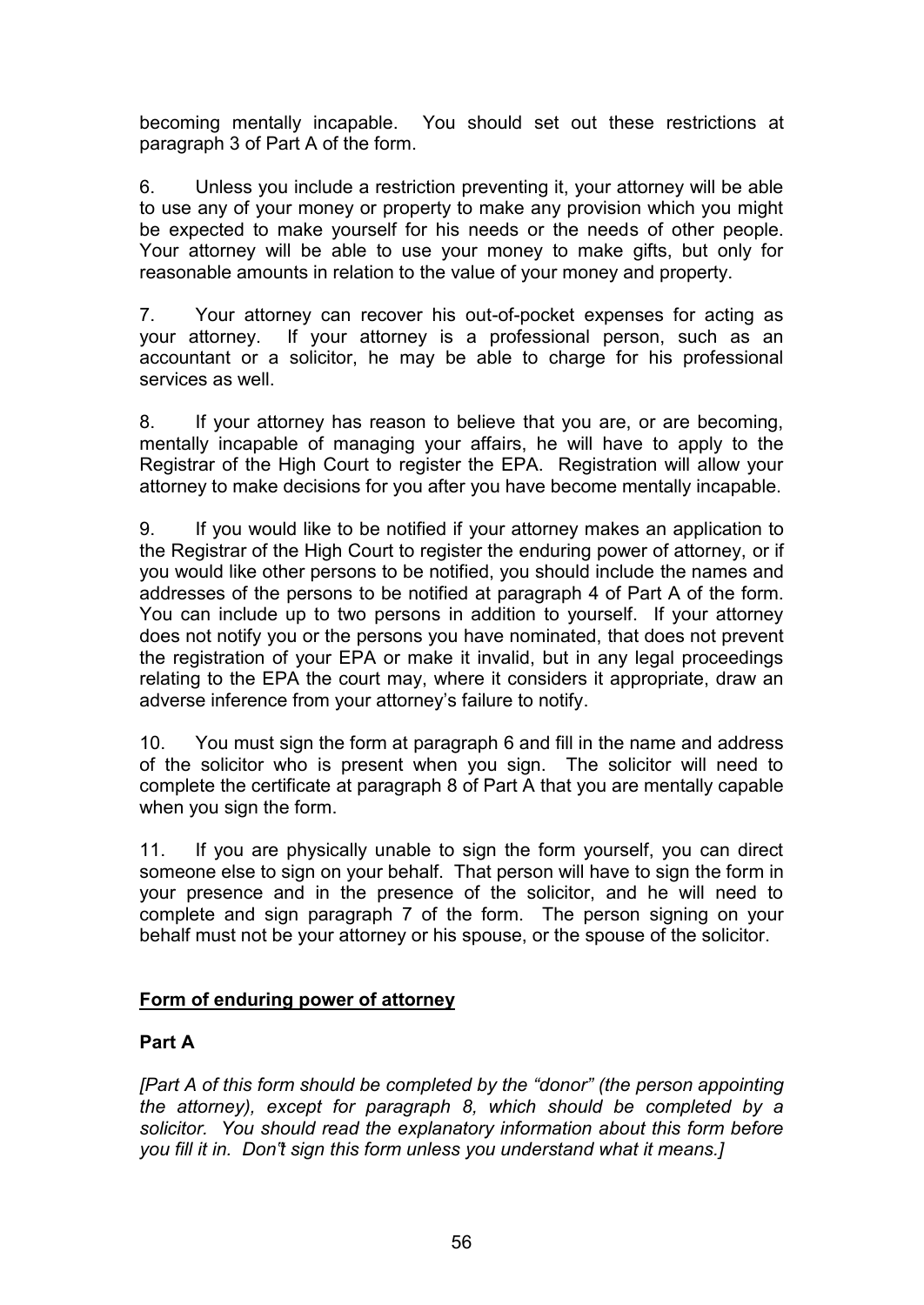1. I, *[your name her*e] …………………………………………………………... of *[your address here]* ………………………………………………………... appoint *[your attorney"s name here]* ………………………………………... of *[your attorney"s address here]* …………………………………………….

 to be my attorney for the purpose of the Enduring Powers of Attorney Ordinance (Cap 501).

- 2. *[You must specify what you authorise your attorney to do. You can"t give a general power over all your property and financial affairs. If you do, your EPA won"t be valid. You can either specify at part (1) of this paragraph what you authorise your attorney to do, or you can list at part (2) the particular property or financial affairs in relation to which you authorise him to act. You must give your attorney authority under part (1) or part (2).* 
	- (1) My attorney shall have authority to act on my behalf:
		- (a) to collect any income due to me;
		- (b) to collect any capital due to me;
		- (c) to sell any of my movable property;
		- (d) to sell, lease or surrender my home or any of my immovable property;
		- (e) to spend any of my income;
		- (f) to spend any of my capital; or
		- (g) to exercise any of my powers as a trustee,

*[If you don"t want your attorney to act for you in relation to one or more of these matters, you should delete them from the list.]* 

 (2) My attorney shall have authority to act on my behalf in respect of the following property or financial affairs:

 ………………………………………………………………………………… ………………………………………………………………………………… ………………………………………………………………………………… …………………………………………………………………………………

*[If you want your attorney to act for you only in relation to some of your property or financial affairs, you should list these here.]*

3. This power of attorney is subject to the following restrictions and conditions: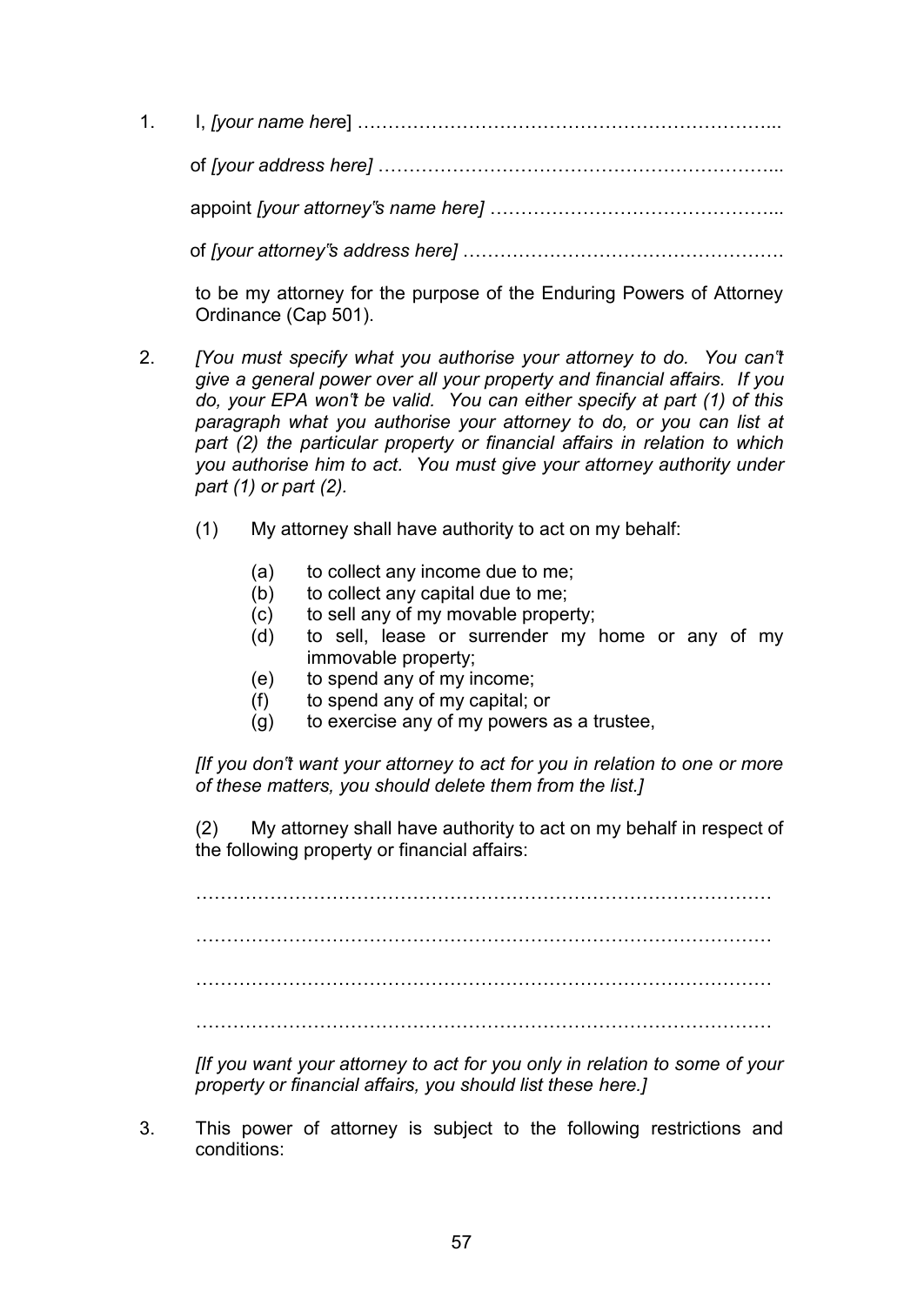………………………………………………………………………………… …………………………………………………………………………………

…………………………………………………………………………………

*[If you want to put restrictions or conditions on the way your attorney exercises his powers, you should list these here. For example, you can include a restriction that your attorney must not act on your behalf until he has reason to believe that you are becoming mentally incapable. If you don"t want to impose any restrictions or conditions, you can delete this paragraph.]*

4. My attorney must notify (me and) the following persons before he applies for registration of this power of attorney *[you should fill in here the names and addresses of up to two persons other than yourself whom you wish your attorney to notify. If you don"t want to be notified, you should cross out the words "(me and)" above, or cross out the whole of this paragraph if you don"t want anyone notified.*]:

| 5. | I intend this power of attorney to continue even if I become mentally<br>incapable.                                                                                            |
|----|--------------------------------------------------------------------------------------------------------------------------------------------------------------------------------|
| 6. |                                                                                                                                                                                |
|    |                                                                                                                                                                                |
|    | in the presence of [name and address of solicitor]                                                                                                                             |
|    |                                                                                                                                                                                |
| 7. | [If you are physically incapable of signing the form and you direct<br>someone else to sign on your behalf, that person should sign here and<br>you should delete paragraph 6] |
|    | This power of attorney has been signed by [name of person signing on                                                                                                           |

*your behalf.………………………………………………………………….....*

of *[address of person signing on your behalf]* ……………………………...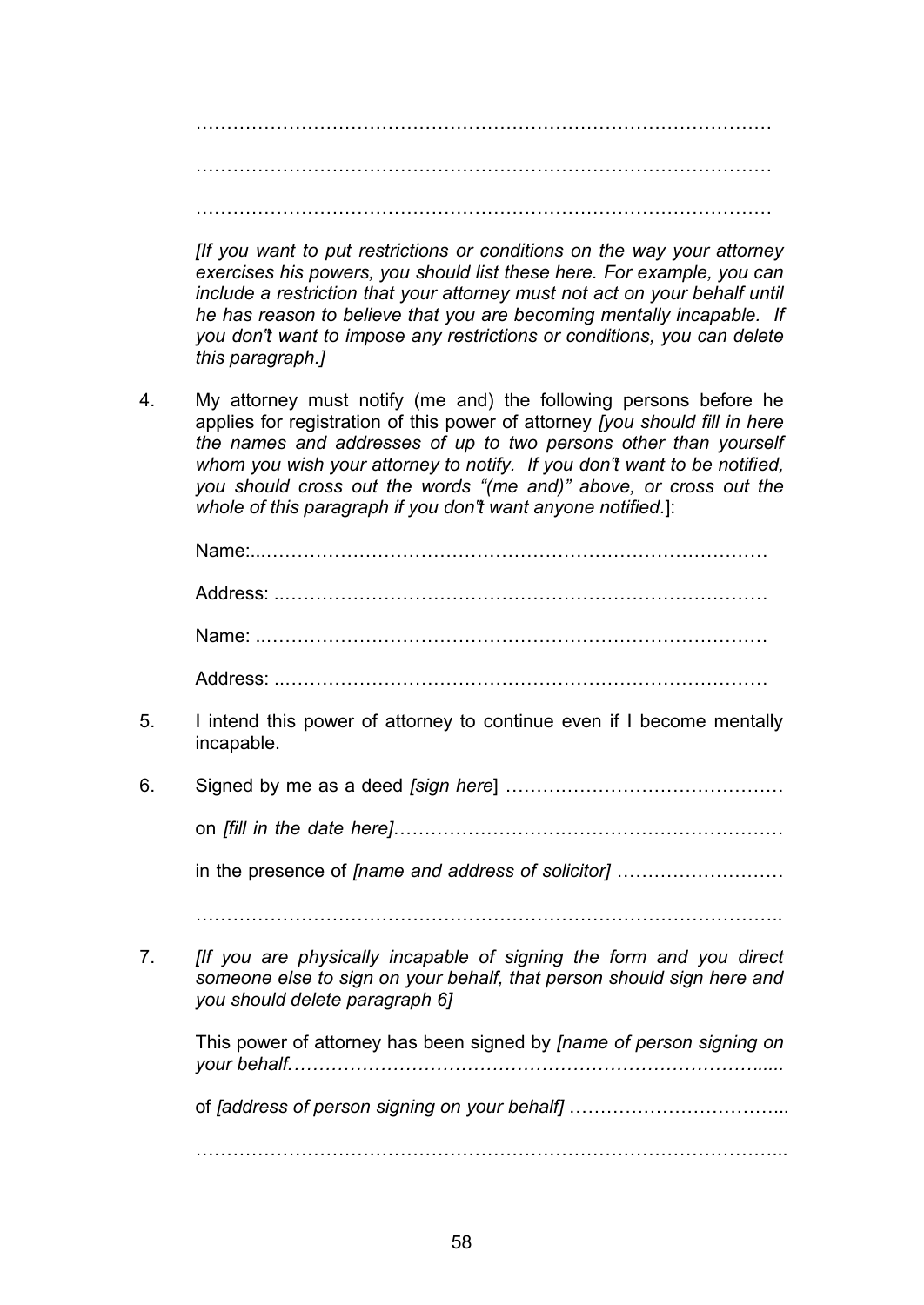under the direction of the donor.

Signed as a deed *[signature of person signing on your behalf]* ………..

..…………………………………………………………………………………

on *[date]..…*……………………………………………………………………

in the presence of *[name and address of solicitor]* ……………………...

…………………………………………………………………………………...

# 8. Certificate by solicitor

I certify that:

- (a) the donor attended before me at the time of the execution of the enduring power of attorney;
- (b) the donor appeared to be mentally capable in terms of section 2 of the Enduring Powers of Attorney Ordinance (Cap 501); and
- (c) this instrument was signed by the donor in my presence and the donor acknowledged that he was signing it voluntarily.

|--|--|